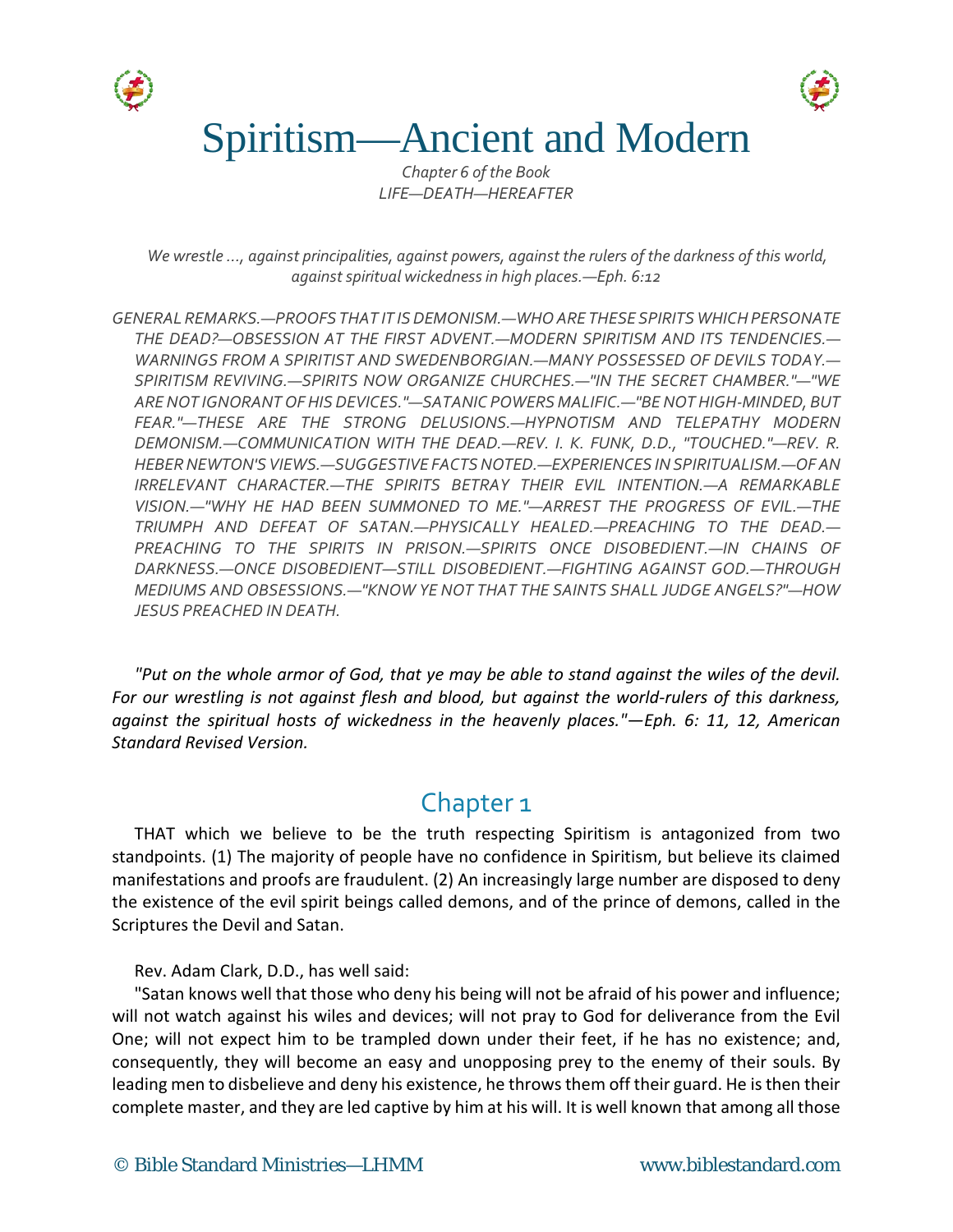who make any profession of religion, those who deny the existence of the Devil, are those who pray little or none at all; and are, apparently, as careless about the existence of God as they are about the being of the Devil. Duty to God is with them out of the question; for those who do not pray, especially in *private—*and I never saw a devil-denier who did—have no religion of any kind, except the form, whatever pretentions they may choose to make."

If it be asked how Spiritism could do injury to those who consider its claims to be deceptions and frauds and its votaries to be dupes, we answer that a large majority of its votaries are those who at one time thoroughly and heartily denied its claims and considered them impositions. Those who most thoroughly disbelieve in Spiritism are often the *most ready to test* its professed claims; and when convinced that many of its claims are genuine and many of its manifestations supernatural, these former disbelievers are more liable to become its devotees: whereas, if they had known just what Spiritism is, and how and by what power it operates, they would be on guard, and their judgment would have a support and guidance which it otherwise lacks. It is the lack of the true knowledge of Spiritism (imparted through the Scriptures and confirmed by indisputable evidences from outside the Scriptures) which causes so many to fall a prey to this delusion.

True, there are frauds committed in the name of Spiritism; but these are chiefly in connection with attempted "materializations." That Spiritists have done and can do, through some power or agency, many wonderful works beyond the power of man, has been abundantly proved in a variety of cases—some of them before scientific men, total unbelievers. Tambourines have been played while in the air beyond the reach of human hand and suspended by some invisible power; chairs have been lifted into the air while people were sitting upon them, and without any connection with any visible power or agency; mediums have been floated through the air, etc. The rapping tests, the table-tipping tests, the autograph tests and the slate-writing tests have been *proved* over and over again, to the satisfaction of hundreds of intelligent people in various parts of the world. And Spiritism reckons amongst its adherents judges, lawyers, business-men and numbers of women of ability. These people have tested the claims of Spiritism and have candidly avowed their faith in it. And it is unwise, to say the least, to sneer at such as fools or knaves—fools if simply deluded by tricks and sleight of hand; knaves if they are willingly and knowingly lending their time and influence to the perpetration of frauds.

The writer was inclined to be skeptical with reference to all the various claims of Spiritism until convinced to the contrary by a Christian man, in whose testimony he was justified in having full confidence. This friend was not a believer in Spiritism, but, being thrown into the company of some Spiritists for an evening, the suggestion was made, "Let us have a seance." The company present assented, our friend remaining from curiosity. They sat down to a table, placed their hands upon it in the usual manner, and one of the number present being a medium inquired, "Are there any spirits present?" The answer, indicated by raps upon the table—one for A, two for B, three for C, etc.—spelled out the information that spirits were present, but that they would hold no communication that evening. The medium asked "Why?" The answer rapped out was, "Because new mediums are being appointed all over the United States." The company was disappointed and through the medium asked that as a test the name of some prominent person

© Bible Standard Ministries—LHMM  $\sqrt{q}$  2 www.biblestandard.com

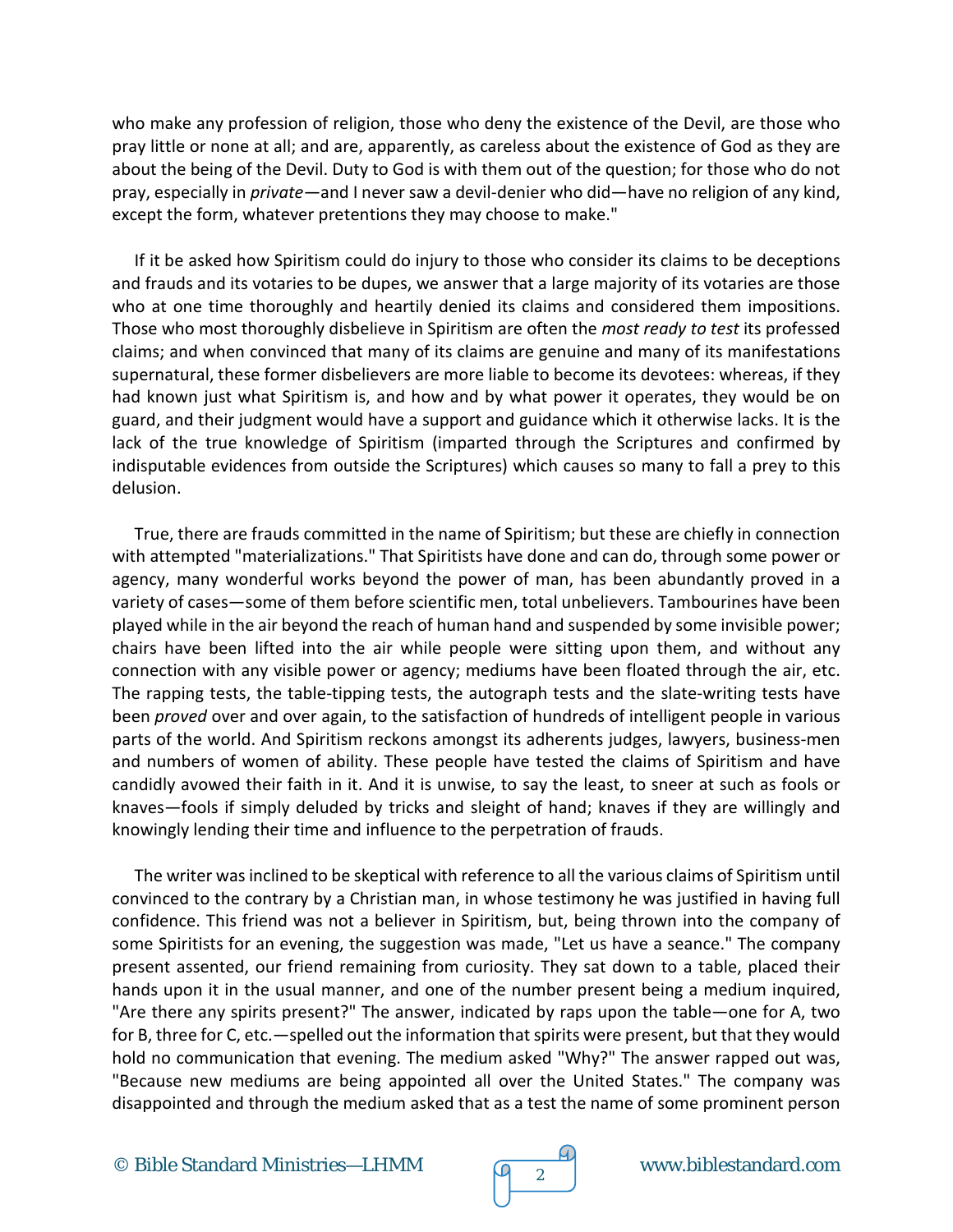dying that night should be communicated. The request was complied with and the name of a Russian dignitary, which we cannot now recall, was spelled out. This was before the Atlantic cable was laid, and my friend, anxious to test the matter, kept watch of the newspapers and finally, nearly a month after (the time requisite for Russian mails in those days) he saw the announcement of the death of the Russian notable bearing that very name.

Our friend was convinced that Spiritism was not all a "hoax," and was anxious for another meeting. When it took place, in view of the answer at the previous meeting, the medium inquired, "Are there any other mediums present? and, if so, how many?" The answer was "Four." The medium asked the spirit to please indicate which four of those present were mediums, and as each one called his name the mediums were indicated by a rap upon the table, by some invisible agent. Our friend was one of those indicated and right proud he felt of the honor. This occurred in Wheeling, W. Va. Shortly afterwards he visited an aunt, a widow. Anxious to display his newly conferred powers as a medium, he asked his aunt and her daughter to join him in a "seance." They were surprised, and the daughter said, "Why, are you a medium? I am a rapping medium also, brother Harry is a tipping medium and mother is a writing and trance medium." Our friend had never witnessed the powers of any but rapping mediums, and was very anxious that his aunt should display the powers of her mediumship, and was shown writing done by her which was an exact facsimile of his dead uncle's autograph upon checks. And strange, too, his uncle wrote a fine hand, while his aunt could not write at all, except under this influence.

Wishing to test her powers as a talking medium, the three surrounded a small table, and the aunt called for a spirit to communicate through her. The answer given was that there would be no communication, because there were no unbelievers present to convince. They persisted, however, and got the aunt to call again for the spirit. The answer this time was that her hands were forcibly lifted from the table and brought down upon it with a bang. This was something surprising to them all. The spirits evidently were provoked at the pertinacity of a second call after their refusal. But after discussing the matter for some ten minutes our friend prevailed upon his aunt to call again for the spirits and see what else would happen. She complied, and in response her hands were lifted from the table and brought down with fearful concussion, three times in rapid succession, sounding as though every bone would be broken; and with her eyes staring out wildly and shrieking Oh! Oh! Oh! she jumped from the table in a semi-delirious condition.

That spirit, whoever it may have been, was evidently angry and wanted it understood that it could not be trifled with. Our friend informs us that never after that would his aunt have anything to do with Spiritism as a medium—she had caution enough to let it alone. But our friend was anxious to witness the powers of a "tipping medium," and in the evening when his cousin Harry came home he insisted on having an exhibition of his mediumship. Harry complied and amongst other tests was the following:—He placed a small, light table in the center of the floor and said, "I call for the spirit of our old dog Dash to come into this table." Then addressing the table he said, "Come, Dash!" The table balanced itself on two feet and hobbled after him around the room.



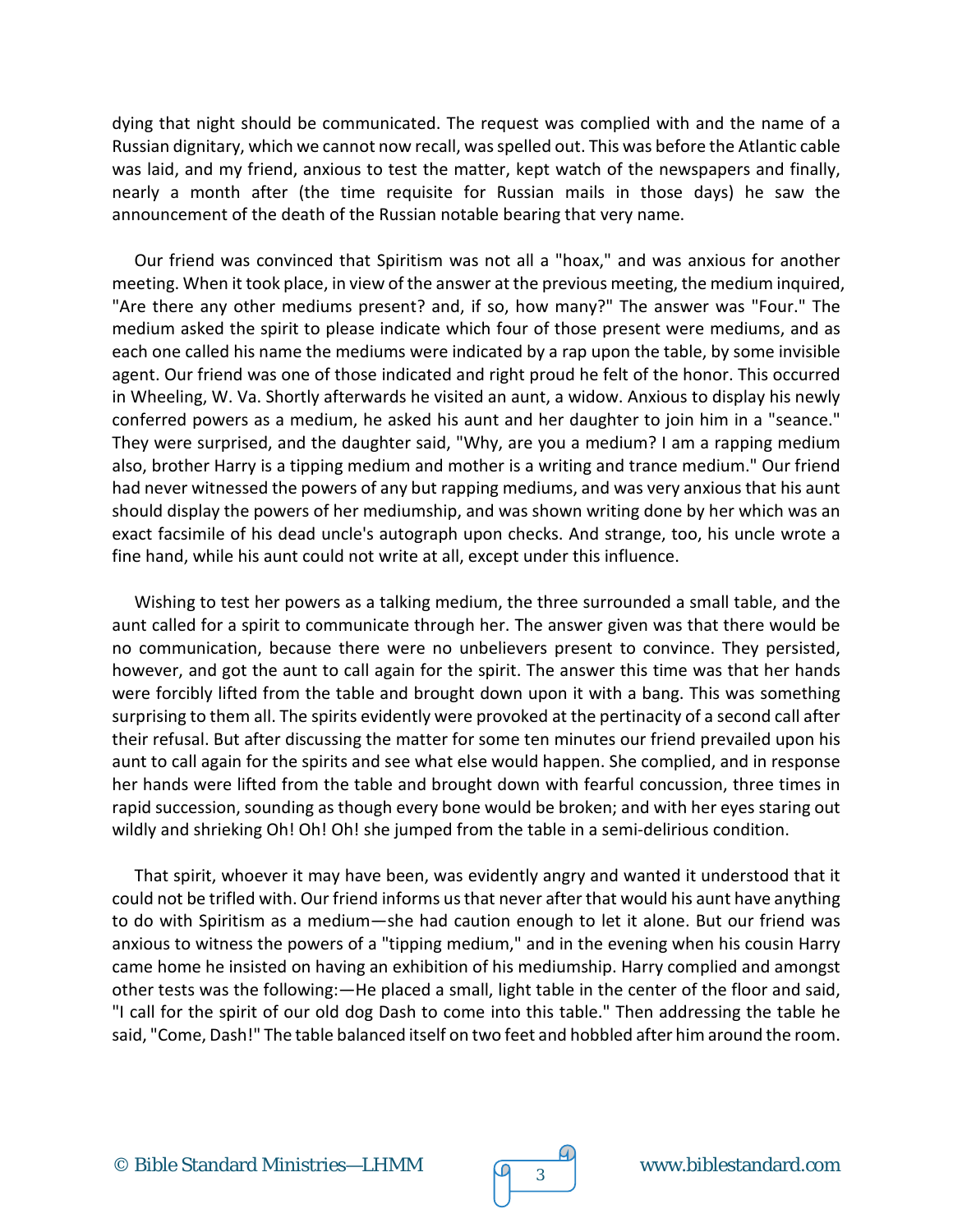We should here remark that our friend who vouches for these matters will no longer exercise any of his powers as a medium. He is a prominent Christian man now living in Pittsburgh, Pa. His views with reference to Spiritism are now the same that we are here endeavoring to present.

The *claim* of Spiritists is, that these manifestations and communications from unseen intelligences are from human beings, who once lived in this world, but who, when *seeming to die*  really became more alive, more intelligent, freer, and every way more capable and competent than they had ever been before. It is claimed that the purpose of these manifestations is to prove that *the dead* are *not dead,* but alive;—that there is no need of a resurrection of the dead, because there are no dead—the dead being more alive than ever, after passing into what is termed death. We shall not stop here to show how inharmonious all this is to the testimony of Scripture upon this subject, but merely cite the reader to the Word of the Lord, reminding him that, "If there be no resurrection of the dead, … then they also which are fallen asleep in Christ are *perished."*—1 Cor. 15: 13, 18; Job 14: 21; Psa. 146: 4; Eccl. 9: 5, 6.

Here is the point of infatuation. As soon as the unbeliever in Spiritism has been convinced that an unseen intelligence communicates through the medium he is all interest. Nothing else offers such *proofs* from invisible sources as does Spiritism; and many seem not only willing but anxious to walk by sight rather than by faith. Every one has friends who have died, and thousands are anxious to communicate with them if possible, and to receive from them some message or some advice. It is not surprising, therefore, to find people greatly absorbed in these matters, and very willing to be directed by those whom they esteem their truest friends and most competent advisers.

They visit a medium for the purpose of holding communication with the dead. The medium describes the hair, the eyes, etc., and certain little peculiarities, such as a mole or an injured or deformed finger or foot (which the father or son or sister or wife identifies as the description of the loved one deceased) and delivers a message which, however vague or indefinite, is construed to be very important. The novices are filled with a sort of reverent joy mixed with a humble feeling of the inferiority of their own condition, and with a pride that they have been counted worthy to receive communications from "the spirit world," while so many good and great people are not so favored, but are "blind to the wonderful facts of Spiritism." The feelings thus started are somewhat akin to some kinds of *religious feelings,* and straightway the "converts" are ready to believe and obey the advice and instructions of those whom they believe to be so much wiser and holier than themselves, and so deeply interested in their welfare, present and eternal, as to leave the joys and ministries of Heaven to commune with them and instruct them.

The majority of people have no true Christian faith built upon the foundation of the Word of God; they have a *wish* for a future life, and a *hope* with reference to their dead, rather than a *faith* with reference to either. As a consequence, their minds being convinced that they have had communication with those beyond the grave, everything relating to the future life becomes more real and more interesting to them than ever before. And many such, wholly ignorant of religious feelings, say to themselves, Now I know what it is to have faith, and a religious feeling with



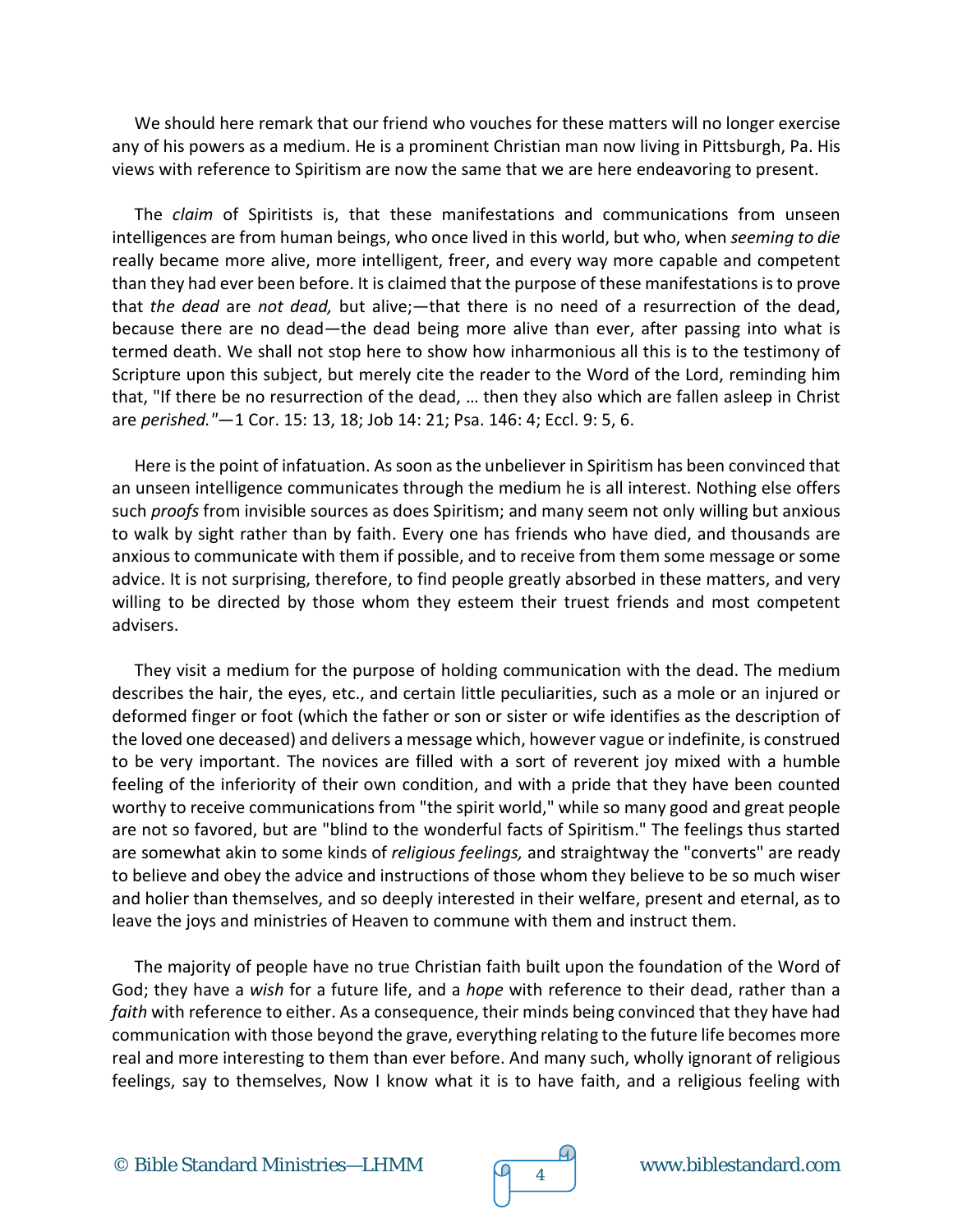reference to the future, and they congratulate themselves that they have received a great spiritual blessing.

But this is only the first lesson, and these comparatively uplifting experiences belong chiefly to it. Later experiences will demonstrate, as all Spiritists will freely acknowledge, that there are "evil spirits," "lying spirits," which time and again deceive them; and the messages and revelations, often foolish and nonsensical, gradually lead the investigator to a disbelief of the Bible and the Creator, while it teaches and exalts "the spirits" as the only sources of knowledge aside from nature; and thus the way is paved toward advanced lessons on "spirit-affinities," "free love," etc. But after the first deception and shaking of confidence the explanation that there are "both good and bad spirits" is generally satisfactory; and the poor victim follows blindly on, because assured that he communes with some supernatural power.

As an illustration of this we mention the case of an old gentleman, a Pittsburgher, an avowed Spiritist and an earnest defender of Spiritism. We knew something of his history through a mutual friend; how that, while holding a communication through a medium, supposedly his "evoluted" wife, the latter said to him: "John, I am perfectly happy only for one thing; and that is on your account." He answered, "Oh, Mary, do not allow my affairs to mar your bliss! I am comparatively happy for an old man and comparatively comfortable." But the answer came, "Oh, no, John, I know better! I know that you are lonely, very lonely, that you miss me very much, and are suffering from lack of many little attentions; and that your home is comparatively dreary." Mr. N. had full confidence in Mary's judgment, and the message carried great weight; and his home and its affairs gradually grew less happifying, and he gradually grew dissatisfied; and so at a subsequent "seance" he inquired of Mary what he could do that would relieve her burden and make her bliss complete. She replied that he should find a suitable companion and re-marry. But the old gentleman (seventy years old) objected that even if he could find a suitable companion, such a one would not have him. But at frequent interviews the supposed spirit of his wife insisted, and as he thought further over the matter he grew more lonely, and finally asked Mary to choose for him, as she had so much better judgment than any earthly being could have on the subject. The medium affected great indignation at the answer, and would not communicate it at first. The more she objected to giving the answer, the more anxious Mr. N. became to have it, and finally the medium explained that the spirit of his wife had said that Mr. N. should marry her (the medium); but that she was indignant that the spirit should think that she would marry an old man like him.

But the more Mr. N. thought the matter over the more he was inclined to be, as he supposed, led by the good spirit of his wife into ways of pleasantness and into paths of peace; and he urged upon the medium that it was the duty of humanity to obey the behests of their best friends in the "spirit world." Finally the medium consented that if he would deed over to her what property he possessed she would agree to follow the directions of the spirit and marry him. The matter was consummated in legal form, and Mr. N. with his medium wife and her daughter proposed to make the formerly cold and cheerless home of Mr. N. all that his spirit-wife had wished for him. It was a very short time, however, before the poor old gentleman was very glad to abandon home and all, to get free from the two "she-devils," as he afterward knew them.

© Bible Standard Ministries—LHMM  $\sqrt{q}$  5 www.biblestandard.com



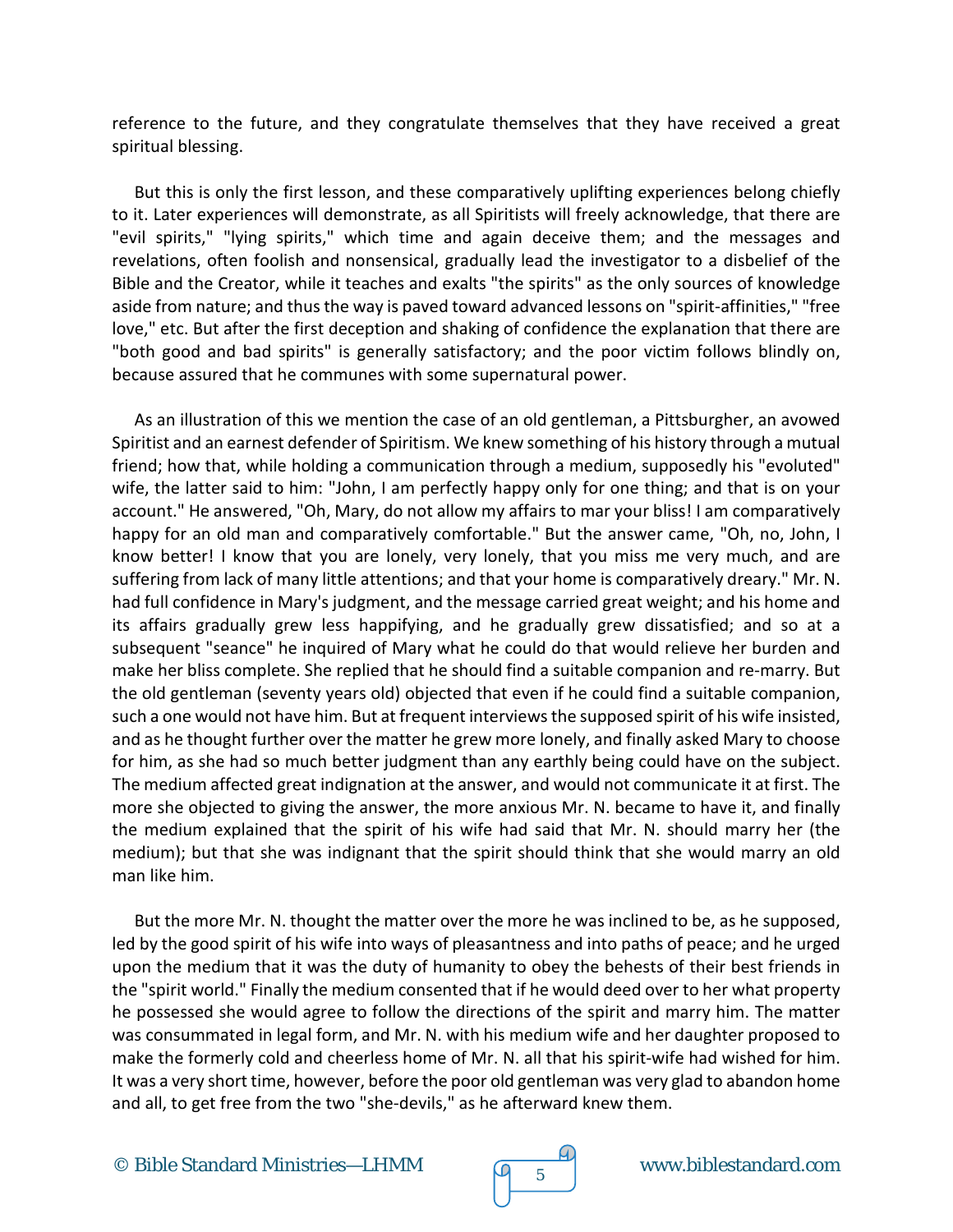But did not this shake the confidence of Mr. N. in Spiritism? By no means. He merely communicated with his wife again through another medium and was informed that a lying spirit had misrepresented her entirely and that she had given no such bad advice. Knowing these facts concerning his history when we met him shortly after, and he tried to urge upon the writer the claims of Spiritism, we said to him, "Mr. N., we will admit that Spiritism is backed by some superhuman phenomena, but we deny that the powers which communicate represent themselves truthfully. They claim to be friends and relatives who once lived in this world, but the Scriptures assure us to the contrary of this that there is no work or knowledge or device in the grave, and that the dead know not anything. (Eccl. 9: 5, 10.) They declare that the only hope of a future life is by a resurrection from the dead. You know, Mr. N., that whatever these powers may be which claim to be the spirits of your friends, their testimony is entirely unreliable. You cannot believe their most solemn declarations. They are what the Scriptures term "lying spirits." We proceeded to give him, as we are about to give in this article, the identity of these spirits as set forth in the Scriptures. He heartily assented that some of the spirits were unreliable, "thoroughly bad," but claimed that others were very good, very truthful, and had frequently given good advice which had been very helpful to him.

It is claimed by many Spiritists, especially by novices, that the influence of Spiritism is elevating; but those who have passed through the various stages of experience in this so called religious system have found, and have publicly declared, that its influence is quite the reverse of elevating—it is demoralizing.

The *method* of operation is explained by *The Banner of Light,* a leading Spiritist paper, in answer to the query, thus:—

"Q. Where a spirit controls the hand of a medium to write, is the impression always made through the brain?

"A. Sometimes the control is what is termed mechanical control; then the connection between arm and brain is entirely severed, and yet the manifestation is made through what is called the nervous fluids, a certain portion of which is retained in the arm for the purpose of action. But when the manifestation is what is called an impressional manifestation, then the brain and entire nervous system is used."

Explaining the difference between Mesmerism and spirit control, another journal, the *Spiritual Age,* says:

"Suppose *I* magnetize *you* today; and that I, the mesmerizer, speak, write, act through you, you being unconscious;—this is Mesmerism. Suppose, further, that I die tonight; and that, tomorrow, I, a spirit, come and magnetize you, and then speak, write, act through you; this is Spiritualism [Spiritism]."

The value of Spiritism to the world is thus summed up by the well known Horace L. Hastings:— "According to the theory of Spiritualists there are a hundred times as many disembodied spirits about us as there are men in the flesh. Among them are all the poets, authors, orators, musicians and inventors of past ages. They know all they ever knew when they were in the flesh, and have been learning a great deal more since; and with their added powers and extended

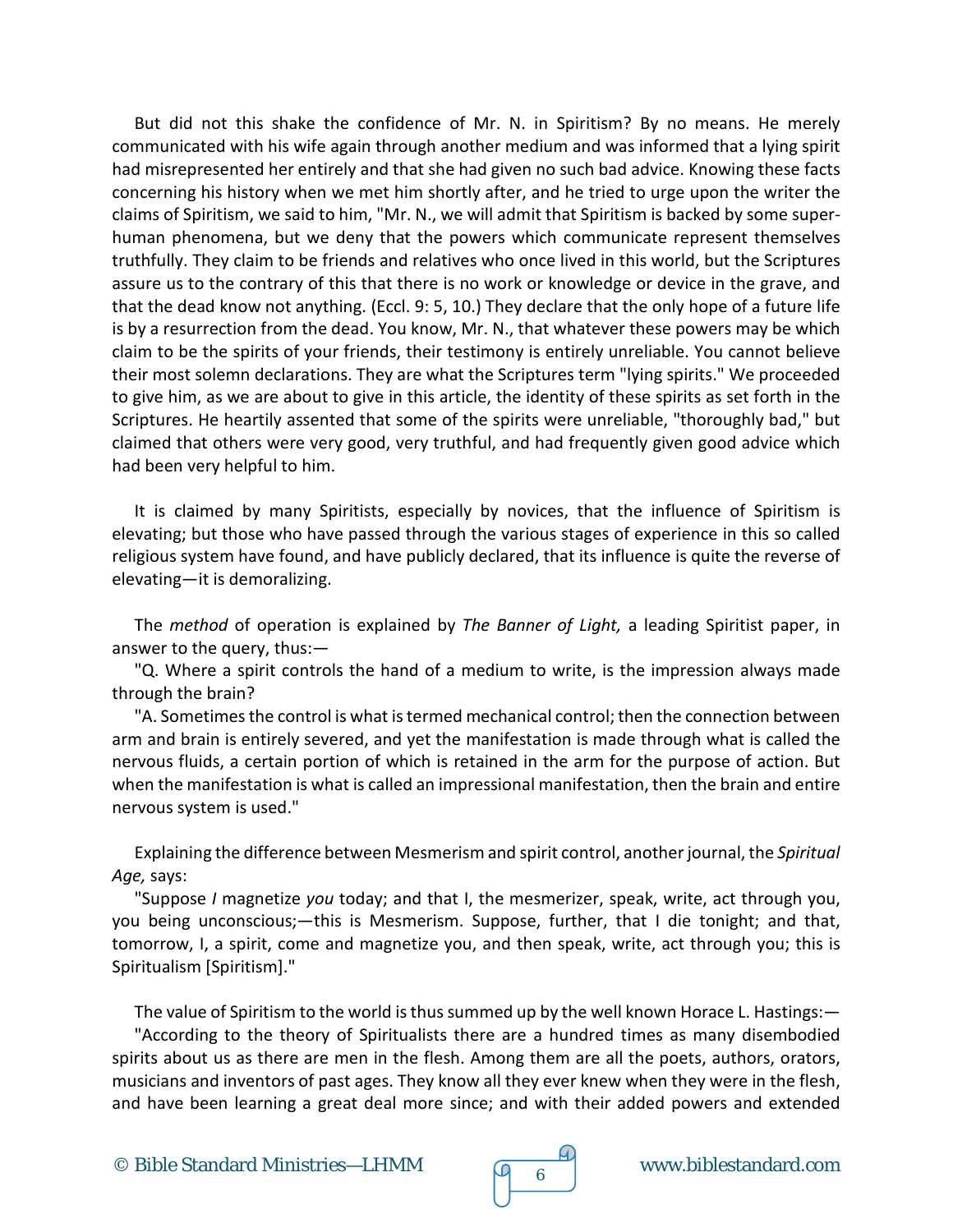experience they should be able to do what mortals have never done before. They have had free access to the public mind and public press, with no end of mediums ready to receive their communications, and thousands and thousands of inquirers who have anxiously questioned them, and earnestly desired to obtain information from them. They have had tables and slates and pens and pencils and banjos and pianos and cabinets and bells and violins and guitars; and what have we to show for it all? Their business in this world has been to instruct men, to help them, to make them wiser and better. They have talked and rapped, they have tipped and rattled, they have fiddled and scribbled, they have materialized and dematerialized, they have entranced and exhibited; they have told us many things which we knew before; many things which we do not know yet; and many other things which it was no matter whether we knew or not; but when we come to real instruction, reliable information, or profitable and valuable knowledge, Spiritism is as barren as Sahara, as empty as a hollow gourd."

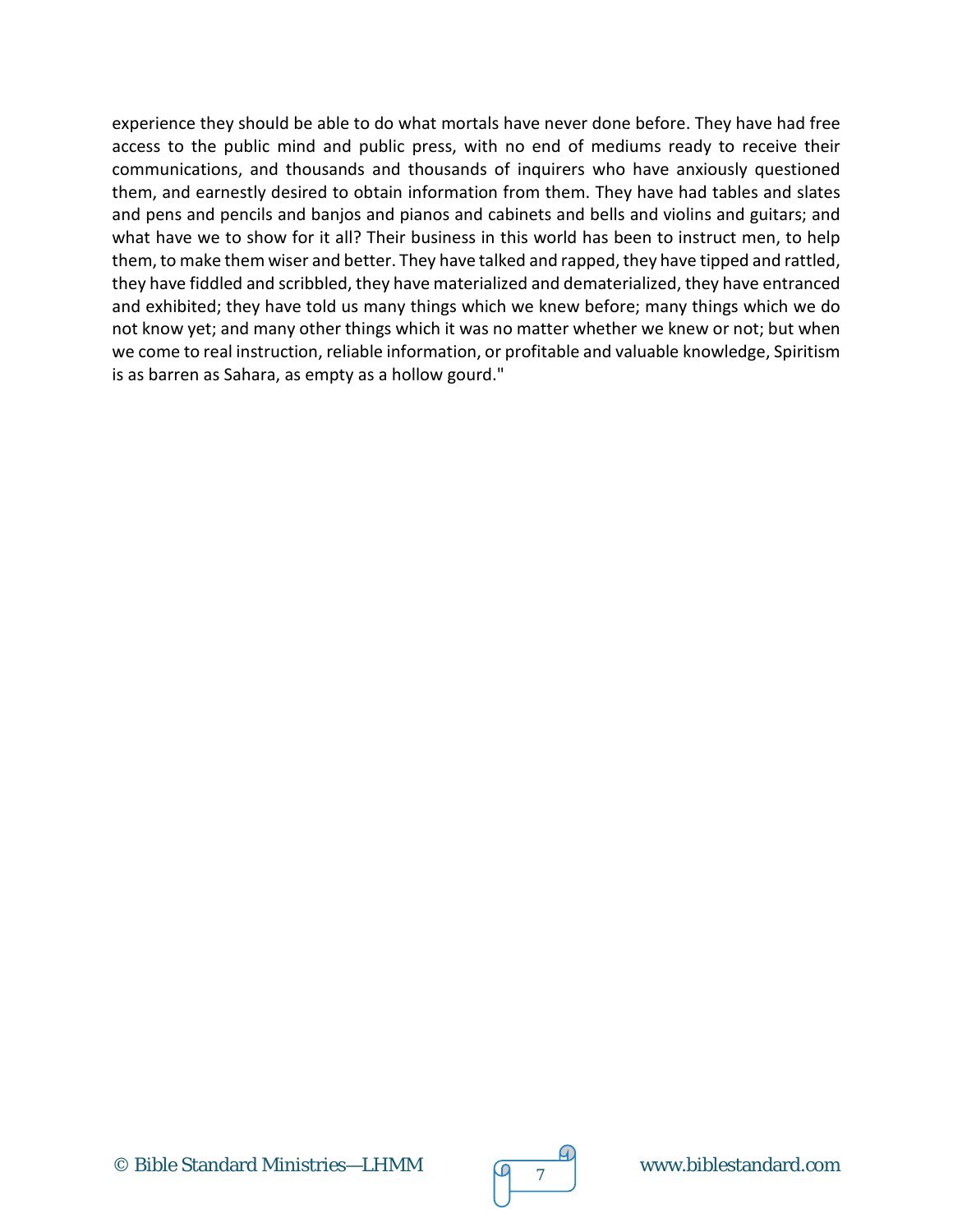## Chapter 2

We have in the Scriptures most abundant and most positive testimony that no communication could come from the dead until after the resurrection. Furthermore, we have positive Scripture testimony (1) that not only some, but all, of these spirits are "evil spirits," "lying spirits," "seducing spirits." The Scriptures forbid that humanity should seek to these for information, and clearly inform us that these demons or "devils" are "those angels which kept not their first estate" some of the angels to whom was committed the supervision of mankind in the period before the flood, for the purpose of permitting them to endeavor to *lift mankind out of sin;* that by their failure all might learn that there is but one effectual remedy for sin, viz., that provided in Christ. These angels, instead of uplifting humanity, were themselves enticed into sin, and misused the power granted them, of materializing in human form, to start another race. (Gen. 6: 1-6.) Their illicit progeny was blotted out with the flood, and themselves were thereafter restrained from the liberty of assuming physical bodies, as well as isolated from the holy angels who had kept their angelic estate inviolate.

The Apostle Peter (2 Pet. 2: 4) mentions these, saying, "God spared not the angels that sinned, but cast them down to hell [*Tartarus*] and delivered them into *chains of darkness,* to be reserved unto judgment." Jude (6) also mentions this class, saying, "The angels which kept not their first estate, but left their own habitation [proper condition] He hath reserved in everlasting chains *under darkness* unto the judgment of the great day." Notice three points with reference to these evil angels.

(1) They are imprisoned in *Tartarus,* restrained, but not destroyed. *Tartarus* is nowhere else rendered "hell," but in this one passage. It does not signify the grave, neither does it signify the Second Death, symbolized by the "lake of fire and brimstone"; but it does signify the air or atmosphere of earth.

(2) They have some liberties in this imprisoned condition, yet they are chained, or restrained, in one respect—they are not permitted to exercise their powers in the light, being "under chains of *darkness."*

(3) This restriction was to continue *until* "the judgment of the great day," the great Millennial Day—in all a period of over 4,000 years. As we are now in the dawning of the Millennial Day— "the great day"—it is possible that this should be understood to mean that some of these limitations as to *"darkness"* may ere long be removed, gradually. If so, if the "chains of darkness" should be released, it would permit these evil spirits to work deceptions or "lying wonders" in the daylight (as they are now attempting to do) to the delusion of mankind more than ever has been known since the flood.

These fallen angels, or demons, are not to be confounded with Satan the prince of demons, or devils, whose evil career began long before—who was the first, and for a long time the only, enemy of the Divine Government; who, having been created an angel of a superior order, sought to establish himself as a rival to the Almighty, and to deceive and ensnare Adam and his race to



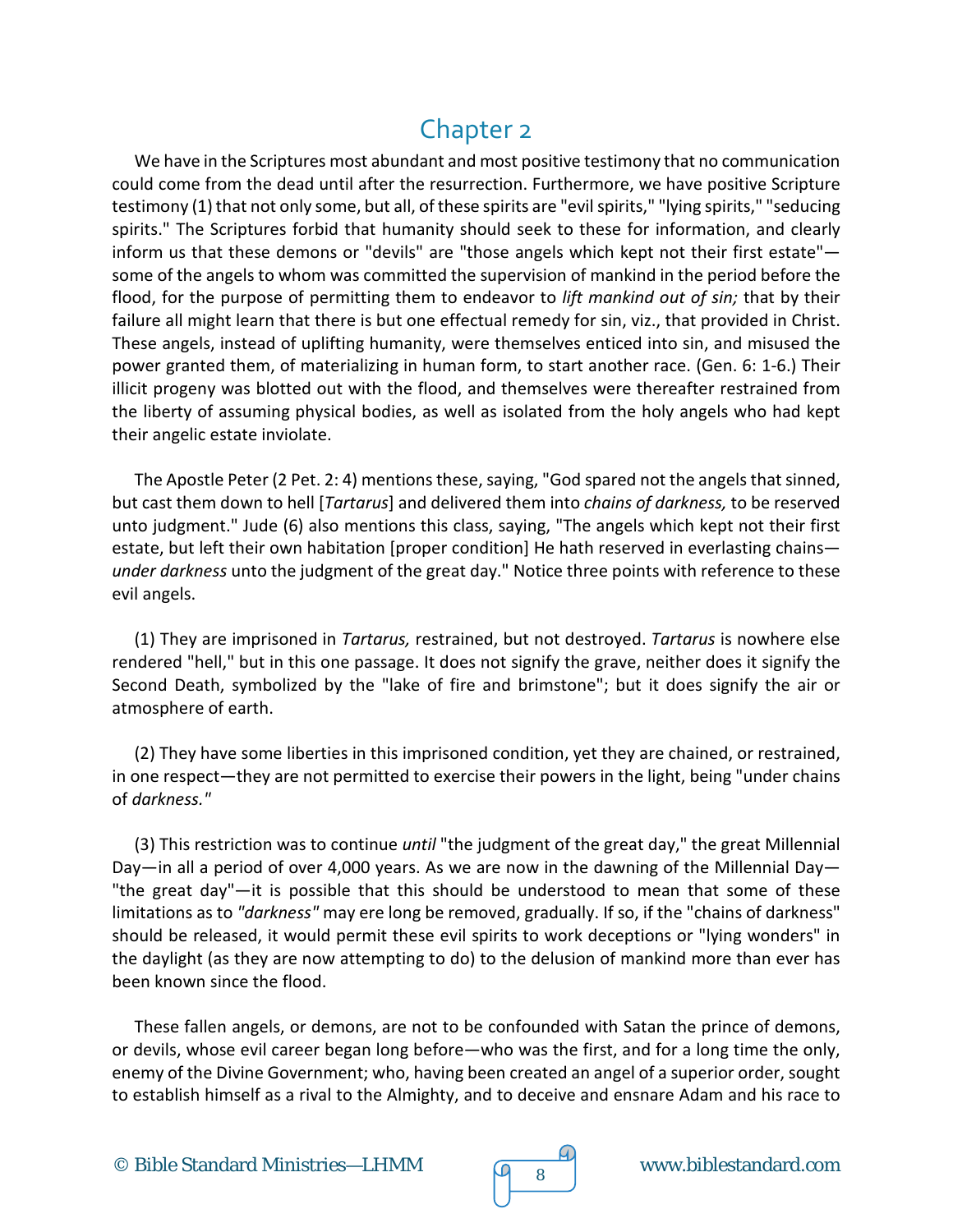be his servants; and to a large extent, for a time at least, he has succeeded, as all know. As "the prince of this world," who "now worketh in the hearts of the children of disobedience," he has indeed a very multitudinous host of deceived and enslaved followers. Naturally he would appreciate the deflection of the "angels who kept not their first estate," and who were restrained at the time of the flood; and hence he is spoken of as their chief, "the prince of devils"; and no doubt as a superior order of being he exercises some degree of control over the others.

These fallen angels, "demons," have probably very little to interest them amongst themselves; evil beings apparently always prefer to make game of the purer, and apparently take pleasure in corrupting and degrading them. The history of these demons, as given in the Scriptures, would seem to show that the evil concupiscence which led to their fall, before the flood, still continues with them. They still have their principal pleasure in that which is lascivious and degrading; and the general tendency of their influence upon mankind is toward working mischief against the well-disposed, and the debauchery of those over whom they gain absolute control.

We are well aware that many Christian people have reached the conclusion that the Lord and the apostles were deceived, when they attributed to the works of demons conduct that is now considered *human propensity* and mental unbalance and fits. But all should admit that if our Lord was in error on this subject, His teachings would be an unsafe guide upon any subject.

Notice the *personality* and intelligence attributed to these demons in the following Scriptures—"Thou believest that there is one God; thou doest well; devils also *believe* and *tremble."* (Jas. 2: 19.) Do human propensities "believe and tremble"? The demons said to our Lord, "Thou art Christ, the Son of God! And He, rebuking *them,* suffered *them* not to speak [further], for *they knew* that He was Christ." (Luke 4: 41.) Another said, "Jesus *I know* and Paul *I know,* but who are ye?" (Acts 19: 15.) The young woman from whom Paul cast out the *spirit* of soothsaying and divination (Acts 16: 16-19) is a good illustration. Can it be claimed by any that the Apostle deprived the woman of any proper talent or power? Must it not be confessed to have been a *spirit* which possessed and used her body?—an evil spirit unfit to be tolerated there?

Many of those who claim that the demons of the Scriptures were the spirits of wicked men and women who died, and that these are the "lying spirits" acknowledged by Spiritists, have still another difficulty;—for generally they claim that the spirits of wicked dead go to hell-torments, as they wrongly interpret *sheol* and *hades* to mean. If so, how could they be so much at liberty?

"Witchcraft," "Necromancy," the "Black Art," "Sorcery," etc., are supposed by many to be wholly delusions. But when we find that they had a firm hold upon the Egyptians, and that God made special provision against them with Israel, we are satisfied that He made no such restrictions either against that which is good, or against that which had no existence whatever. The instruction to Israel was very explicit: they should not have any communion nor make any inquiries through necromancers (those who claimed to speak for the dead; i.e., spirit-mediums); nor with any wizard or witch; nor with any who had occult powers, charms; nor with those who work miracles by means of sorcery and incantation.—Read carefully all of the following



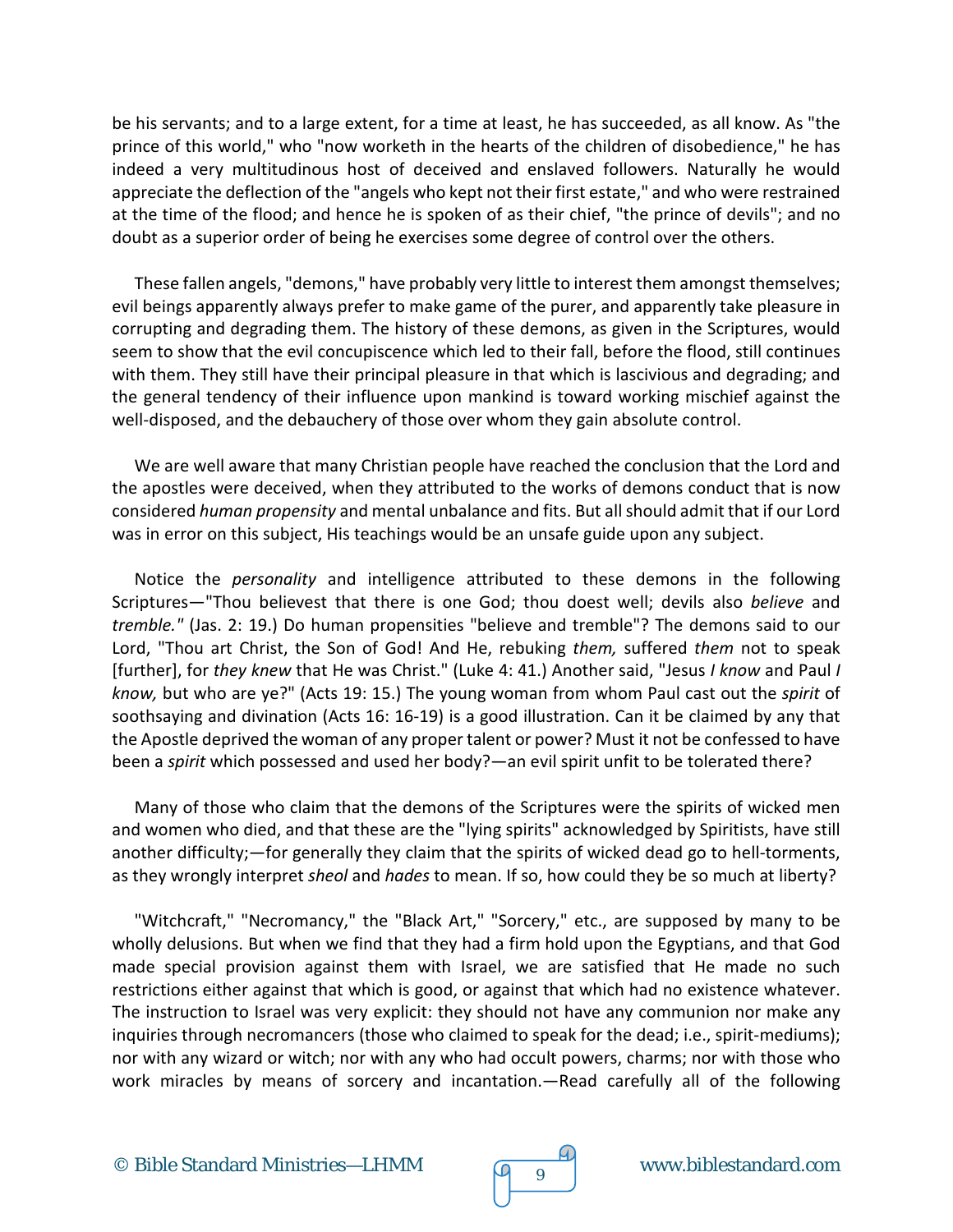Scriptures—Exod. 22: 18; Deut. 18: 9-12; Lev. 19: 31; 20: 6, 27; 2 Kings 21: 2, 6, 9, 11; 1 Chron. 10: 13, 14; Acts 16: 16-18; Gal. 5: 19-21; Rev. 21: 8; Isa. 8: 19, 20; 19: 3.

The Bible story of King Saul's "seance" with the witch of Endor, a necromancer or spiritmedium, asrelated in 1 Sam. 28: 7-20, is an illustration of what is claimed to be performed today. Although the law with reference to these mediums was very strict and the punishment death, there were some who were willing to risk their lives because of the gains which could thus be obtained from people who believed that they were obtaining supernatural information from their dead friends—just as with spirit-mediums today. King Saul was well aware that there were numerous of these mediums residing in Israel contrary to the Divine injunction and his own law, and his servants apparently had no difficulty in finding the one at Endor. Saul disguised himself for the interview, but no doubt the crafty woman knew well the stately form of Saul—*head and shoulders taller* than any other man in Israel. (1 Sam. 9: 2.) Hence her particularity to secure a promise and oath from his own lips that no harm should befall her for the service.

The method used by the evil spirits through the medium at Endor was similar to those in use today. They caused to pass before the medium's mental vision the familiar likeness of the aged Prophet, Samuel, wearing as was his custom, a long mantle. When she described the mental (or "astral") picture, Saul recognized it at once as a description of Samuel; but Saul himself saw nothing—he "perceived," from the description, that it was Samuel. Easily convinced, as people under such circumstances usually are, Saul did not stop to question how it could be that Samuel looked as old and stooped as he looked in the present life, if he was now a spirit being and far better off; nor did he inquire why he wore the same old mantle in the spirit world that he had worn when he knew him as an earthly being. Saul had been forsaken by the Lord and was now easily deceived by these "lying spirits," who personated the Prophet and spoke to Saul in his name, through their "medium," the witch, necromancer, Spiritist.

The fallen spirits are not only well informed in respect to all the affairs of earth, but they are adepts in deceit. In answering Saul, the manner and style, and as nearly as could be judged the sentiments of the dead Prophet were assumed—the better to deceive. (Thus these "lying spirits" always seek to counterfeit the face, manner and disposition of the dead.) The response was, "Why hast thou *disquieted* me to bring me *up?"* This answer corresponds to the Jewish belief that when a person died he became unconscious in *"sheol,"* the grave, waiting for a resurrection. (Job 14: 12-15, 21; Psa. 90: 3; Eccl. 9: 5, 6.) Hence the representation is that Samuel was brought *up* from the grave, and not *down* from Heaven; and that his *rest* or peaceful "sleep" was disturbed or "disquieted."—Psa. 13: 3; Job 14: 12; Psa. 90: 5; John 11: 11, 14.

Saul was easily deceived into thinking that the Prophet Samuel who had refused to visit him, to have any further converse with him while alive, had been *forced* to commune with him, by the wonderful powers of the witch. (See 1 Sam. 15: 26, 35.) Saul's own testimony was, "God is departed from me and answereth me no more, neither by prophets, nor by dreams."—1 Sam. 28: 6, 15.

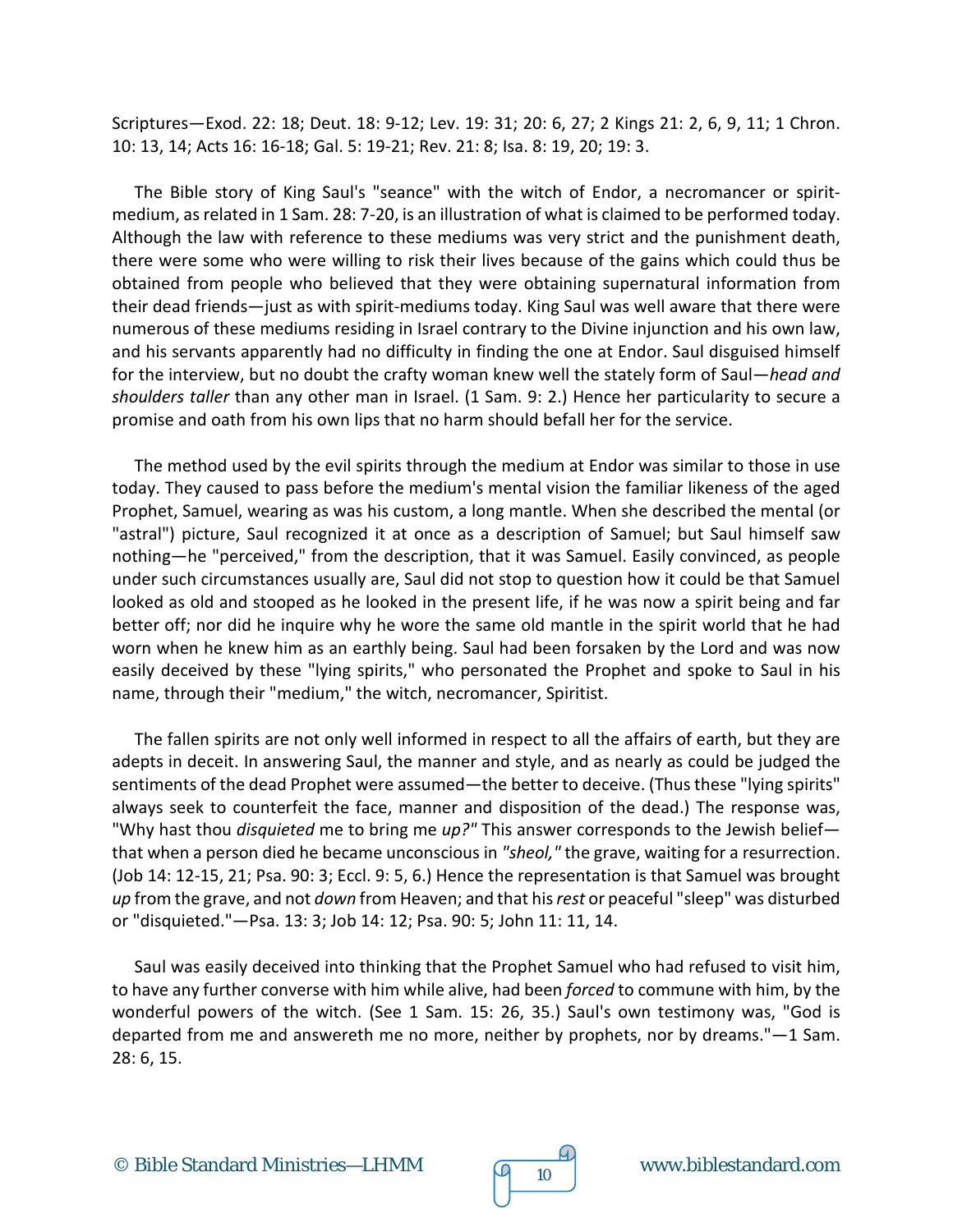Any rightly informed person will readily see the absurdity of supposing that Samuel would hold any conference whatever with Saul under the circumstances. (1) Samuel (when living) was aware that God had forsaken Saul, and hence Samuel had no right to speak to him and no right to give him any information which the Lord was unwilling to give him. And Samuel would not do so. (2) It is thoroughly absurd to suppose that a spirit-medium under condemnation of the Lord and prohibited of the right of residence in the land of Israel could have the power at the instance of a wicked king, whom God had deserted, to "disquiet" Samuel and to bring him *"up"* out of *sheol.* Was Samuel down *in* the earth, or was he afar off in Heaven? and had the witch the power in either case to command him to present himself before King Saul to answer his question? Or is it reasonable to suppose that any spirit-mediums have the power to "disquiet" and "bring up" or in any other manner cause the dead to appear to answer the speculative questions of the living?

The "familiar spirit" of the witch, personating Samuel, foretold nothing which Saul himself did not anticipate. Saul knew that God's word had been passed that the kingdom should be taken from him and his family, and he had sought the witch because of his fear of the Philistine hosts in battle array for the morrow. He expected no mercy for himself and his family, God having told him that David would be his successor. He even anticipated, therefore, the statement which was the only feature connected with this story that indicates in any degree a supernatural knowledge; viz., "Tomorrow shalt thou and thy sons be with me: the Lord also shall deliver the host of Israel into the hands of the Philistines." The well-informed demons knew full better than did Saul the strength of the Philistines' position and army, and the weakness of Saul's position and army, and that he himself was already panic-stricken and making this inquiry of the witch-medium because he was distracted at the situation. Any one familiar with the warfare of that time would know (1) that one day's battle would probably settle the question; and (2) that the death of the king and his household would be the only logical result. Nevertheless, the "familiar spirit" erred, for two of Saul's sons escaped and lived for years. It is even denied by scholars that the battle and the death of Saul occurred for several days after the visit to the witch.

It is not surprising that Satan and the fallen angels, his consorts in evil, should know considerably more than do men, concerning many of life's affairs. We must remember that by nature they are a higher, more intelligent order than men; for man was made "a little lower than the angels (Psa. 8: 5). Besides, let us remember their thousands of years of experience, unimpaired by decay and death, as compared with man's "few years and full of trouble," soon cut off in death. Can we wonder that mankind cannot cope with the cunning of these "wicked spirits," and that our only safety lies in the Divine provision that each one who so *wills* may refuse to have any communication with these demons? The Word of the Lord is, *"Resist* the devil, and he will flee from you." (Jas. 4: 7.) "Be sober, be vigilant; because your adversary the devil, as a roaring [angry] lion, walketh about, seeking whom he may devour: *whom resist,* steadfast in the faith."—1 Pet. 5: 8, 9.

But while able to tell things *past* and *present,* these evil intelligences are quite unable to do more than guess at the *future.* Yet these guesses are often so skillfully stated as to satisfy the inquirer and yet appear true, if the result should be the opposite of his expectation. Thus the oracle of Delphi having been consulted by Croesus demonstrated to him a super-human

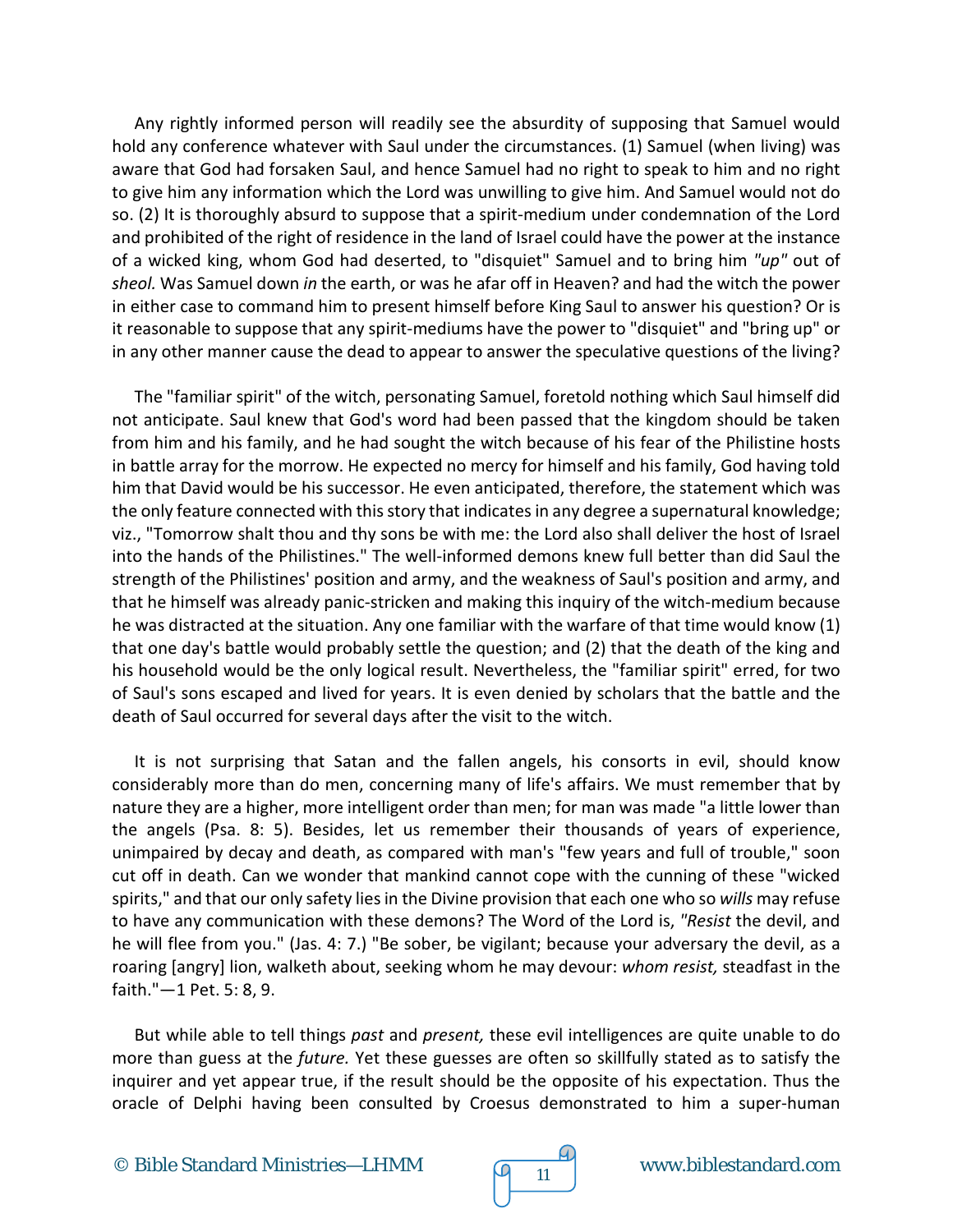knowledge of *present* things, and when he, having thus gained confidence in it, inquired through its *mediums,* "whether he should lead an army against the Persians," the answer as recorded by Herodotus the historian was, "By crossing the Halys, *Croesus will destroy a mighty power!"*  Relying upon this, Croesus attacked the Persians and was defeated. His *own mighty power* was destroyed! History is full of such evidences that the demons know not the future; God's Word challenges all such saying:

"Produce your cause, saith the Lord; bring forth your strong reasons, saith the King of Jacob. Let them bring them forth and *show us what shall happen;* let them show the former things [things *before* or *to come*] what they be, that we may consider them, and know the latter end of them; or declare us things for to come. *Show the things that are to come hereafter, that we may know that ye are gods."*—Isa. 41: 21, 23.

But *where* was Samuel the Prophet, if Saul would be *with him* the day following? Clearly the meeting place would not be Heaven, for wicked Saul was surely unfit to enter there (John 3: 5); nor could the meeting be in a place of flames and torment, for surely Samuel was not in such a place. No; the "familiar spirit" spoke to Saul from the standpoint of the general faith of that time, taught by Samuel and all the patriarchs and prophets; namely, that all who die, good and bad alike, go to *sheol,* the grave, the state of death, the sleep from which naught can awaken except the resurrection power of Michael, the arch-angel (Dan. 12: 1, 2);—except it were claimed that the witch's "familiar spirit" could awaken the dead in advance; but this, as we are showing, was a deception, a fraud, the "lying spirit" personating the dead and answering for Samuel.

Of this passage Charles Wesley wrote:—

"What do these solemn words portend? A gleam of hope when life shall end?— Thou and thy sons shall surely be Tomorrow in repose with me:— Not in a state of hellish pain, If Saul with Samuel remain; Not in a state of damned despair, If loving Jonathan be there."

One remarkable thing in connection with the manifestations of these fallen angels, or "demons," is that people of ordinary common sense are so easily deceived by them and accept such flimsy proofs respecting the dead, which they would not accept respecting the living. The inquirer will accept through the medium a description which fits to the individual and his manner, clothing and appearance years before, and will hold sacred a message purporting to come from him, whereas the same individual would be more on guard against deception by a living impostor, and his message through a servant.

The mention in the Scriptures of these necromancers, witches and mediums, leads us to infer that through mediums evil spirits for centuries sought fellowship with the Israelites. But it is apparently the custom to change the manner of manifestation from time to time: just as

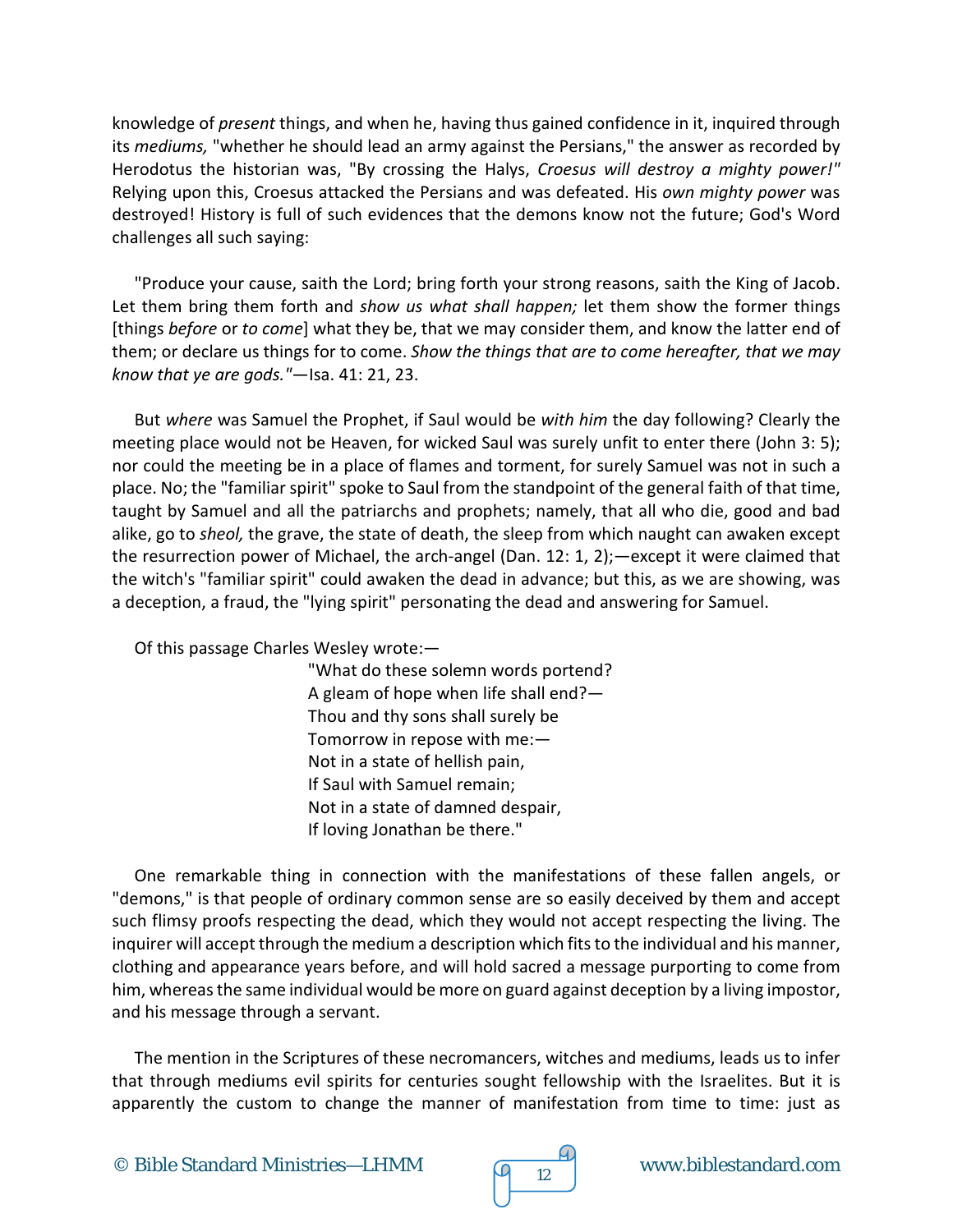witchcraft flourished for a time in New England and Ohio, and throughout Europe, and then died out and has been succeeded by Spiritism, whose tipping and rapping manifestations are gradually giving way to others, clairaudience and materialization being now the chief endeavors, the latter, being very difficult and the conditions often unfavorable, are often accompanied by mediumistic assistance and fraud.

In the days of our Lord and the early Church the method of operations on the part of these demons had changed somewhat from the practices in the days of Saul, and we read nothing in the New Testament about witches, wizards and necromancy, but a great deal about persons possessed by devils—*obsession.* Apparently there were great numbers thus possessed throughout the land of Israel: many cases are mentioned in which our Lord cast out devils; and the power to cast them out was one of those conferred upon the twelve Apostles, and afterward upon the seventy that were sent out. The same power was possessed and exercised by the Apostle Paul.—See Luke 9: 1; 10: 11; Acts 13: 8-11; 16: 18.

Mary Magdalene, we remember, had been possessed of seven devils (Luke 8: 2), and being set free from their control, she became a very loyal servant of the Lord. Another instance is mentioned in which a legion of spirits had taken possession of one man. (Luke 8: 30; 4: 35, 36, 41.) No wonder that his poor brain, assaulted and operated upon by a legion of different minds, would be demented. This tendency of these fallen spirits to congregate in one person indicates the desire they have still to exercise the power originally given them; namely, the power to materialize as men. Deprived of this power they apparently have comparatively rare opportunities of getting possession of human beings. Apparently the *human will must consent*  before these evil spirits have power to take possession. But when they do take possession apparently the *will power* is so broken down that the individual is almost helpless to resist their presence and further encroachment, even though he so desires. Our Lord intimates such a condition (Matt. 12: 43-45), suggesting that, even after an evil spirit had been cast out and the heart swept and garnished, if it were still empty, there would be danger of the return of the evil spirit with others to re-possess themselves of the man;—hence the necessity for having Christ enthroned within, if we would be kept for the Master's use, and be used in His service.

Apparently these evil spirits have not the power to impose themselves, even upon dumb animals, until granted some sort of permission; for, when the "legion" was commanded to come out of the man whom they possessed, they requested as a privilege that they might have possession of the bodies of a herd of swine; and the swine being according to the law unclean to the Jew, and unlawful to eat, the Lord permitted them to have possession of them, doubtless foreseeing the results, and with a view to giving us this very lesson.

The same Apostle who speaks of these evil spirits as "lying wonders" and "seducing spirits" (1 Tim. 4: 1; 2 Thess. 2: 9; compare Ezek. 13: 6; 1 Kings 22: 22, 23) tells us that the heathen sacrificed to these demons. (1 Cor. 10: 20.) And so, indeed, we find that in various parts of the world there are demon manifestations. Amongst the Chinese these demon powers are frequently recognized, and sacrifices are offered to them; so also in India and Africa. Amongst the North American Indians in their savage state these evil spirits operated after much the same manner as elsewhere.

© Bible Standard Ministries—LHMM  $\sqrt{9}$  13 www.biblestandard.com

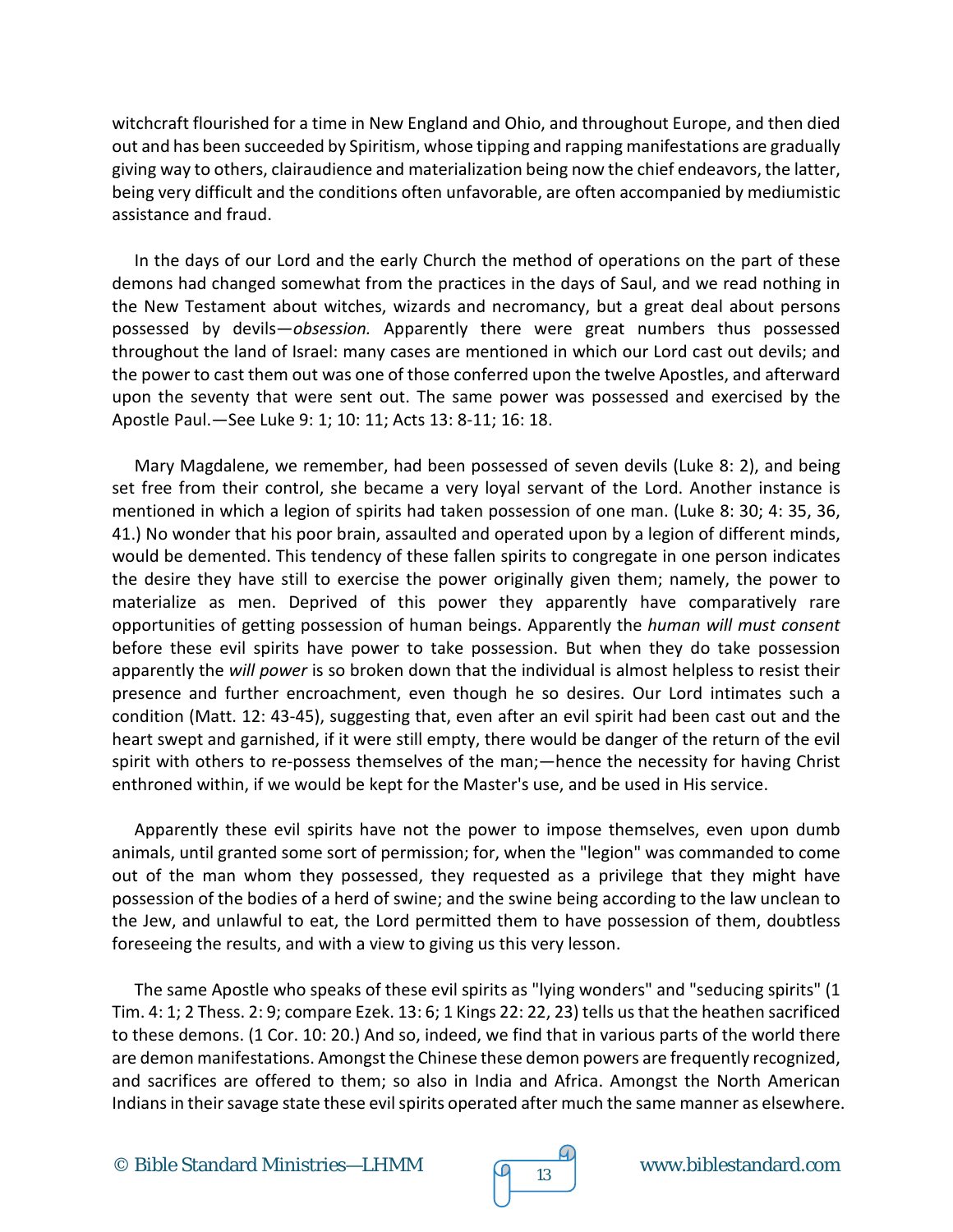An illustration is given by Missionary Brainard in a *"Report to the Honorable Society for Propagating Christian Knowledge,"* explanatory of the difficulties and obstacles to the spread of Christianity among the Indians with whom he had been laboring, as follows:—

"What further contributes to their aversion to Christianity is the influence which their *powaws* (*conjurers or diviners*) have upon them. These are a sort of persons who are supposed to have a power of *foretelling future events,* or *recovering the sick,* at least oftentimes, and of *charming, enchanting,* or *poisoning persons to death* by their *magic* divinations. Their spirit, in its various operations, seems to be a Satanic imitation of the spirit of prophecy with which the Church in early ages was favored. Some of these diviners are endowed with the spirit in infancy, others in adult age. It seems not to depend upon their own will, nor to be acquired by any endeavors of the person who is the subject of it. … They are not under the influence of this spirit always alike; but it comes upon them at times. Those who are endowed with it are accounted singularly favored.

"I have labored to gain some acquaintance with this affair of their *conjuration,* and have for that end consulted and queried with the man mentioned in my Diary, May 9, who, since his conversion to Christianity, has endeavored to give me the best intelligence he could of this matter. But it seems to be such a *mystery of iniquity,* that I cannot well understand it, and do not know oftentimes what ideas to affix to the terms he makes use of. So far as I can learn, he himself has not any clear notions of the thing, now his spirit of divination is gone from him.

"There were some times when this spirit came upon him in a *special* manner. Then, he says, he was *all light,* and not only *light himself,* but it was light all *around* him, so that he could see through men, and knew the thoughts of their hearts. These *"depths of Satan"* I leave to others to fathom or to dive into as they please, and do not pretend, for my own part, to know what ideas to affix to such terms, and cannot well guess what conception of things these creatures have at these times when they call themselves *"all light."* But my interpreter tells me that he heard one of them tell a certain Indian the secret thoughts of his heart, which he had never divulged. …

"When I have apprehended them afraid of embracing Christianity, lest they should be enchanted and poisoned, I have endeavored to relieve their minds of this fear, by asking them why their *powaws* did not enchant and poison me, seeing they had as much reason to hate me for preaching to them, and desiring them to become Christians, as they could have to hate them in case they should actually become such? That they might have an evidence of the power and goodness of God engaged for the protection of Christians. I ventured to bid a challenge to all their *powaws* and *great powers* to do their worst on me first of all; and thus I labored to tread down their influence."—*Memoirs of Brainard,* pages 347-31.

The *New York Sun* published the following account of the experiences of Capt. C. E. Denny, Indian agent for the Canadian Government among the Blackfeet Indians. Capt. Denny says:—

"On my arrival in the northwest territories with the northwest mounted police, in 1874, I was curious to find out how far these "medicine men" carried their arts, and also what these arts consisted of. I heard from Indians many tales of wonders done by them, but it was a long time

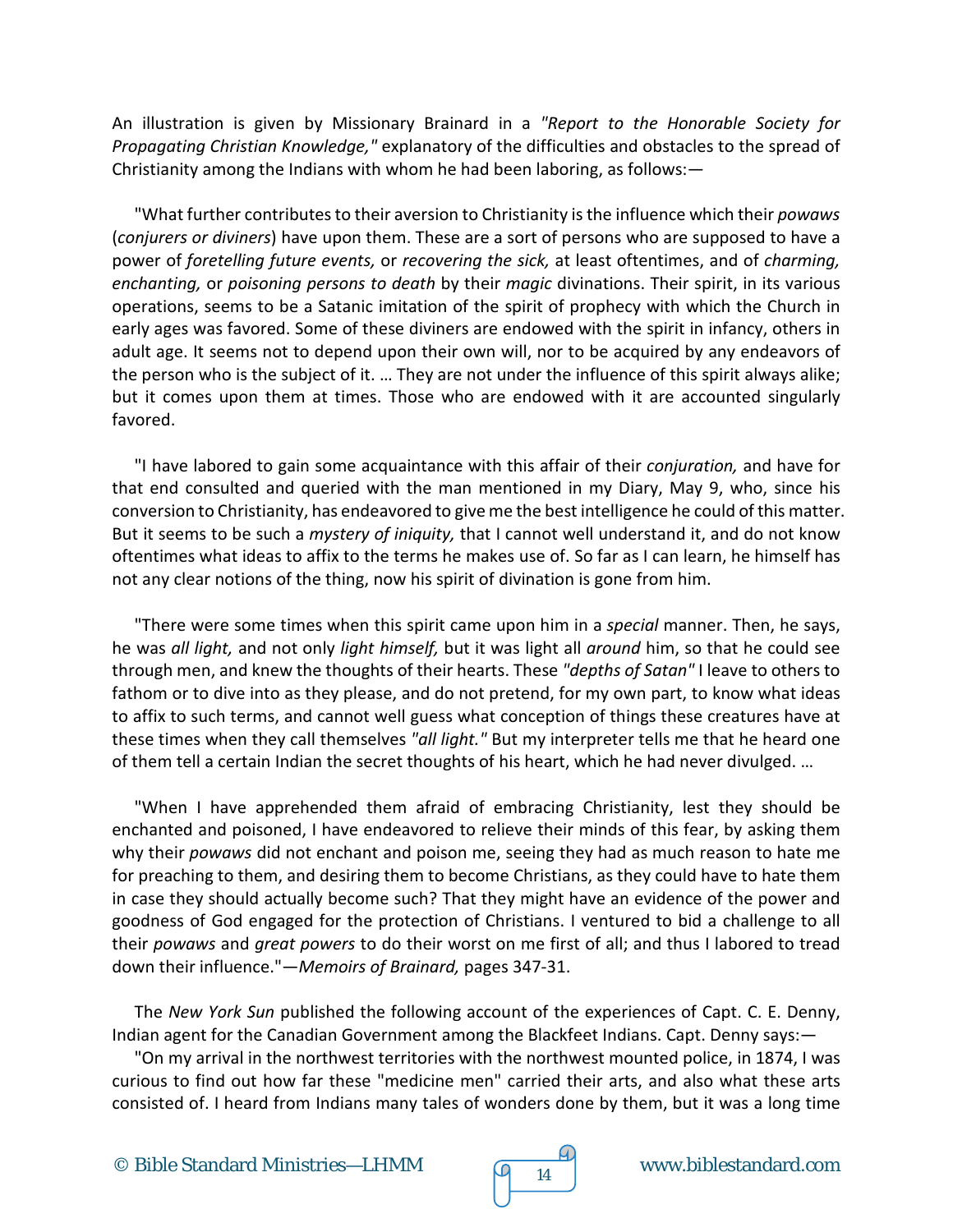before I got a chance to be present at one of these ceremonies. The Indians were reluctant to allow a white man to view any of their "medicine" ceremonies. As I got better acquainted with several tribes, particularly the Blackfeet, I had many chances to find out the truth regarding what I had heard of them, and I was truly astonished at what I saw at different times. Many of the medicine feats did not allow of any jugglery, the man being naked, with the exception of a cloth around his loins, and I sitting within a few feet of him.

"All Indians believe in their *familiar spirit,* which assumed all kinds of shapes, sometimes that of an owl, a buffalo, a beaver, a fox, or any other animal. This spirit it was that gave them the power to perform the wonders done by them, and was firmly believed in by them all.

"On one occasion I was sitting in an Indian tent alone with one of the "medicine" men of the Blackfeet Indians. It was night and all was quiet in the camp. The night was calm, with a bright moon shining. On a sudden the Indian commenced to sing, and presently the lodge, which was a large one, commenced to tremble; and the trembling increased to such a degree that it rocked violently, even lifting off the ground, first on one side and then on the other, as if a dozen pair of hands were heaving it on the outside. This lasted for about two minutes, when I ran out, expecting to find some Indians on the outside who had played me a trick, but, to my astonishment, not a soul was in sight, and what still more bewildered me was to find on examination that the lodge was firmly pegged down to the ground, it being impossible for any number of men to have moved and replaced the pegs in so short a time. I did not enter the lodge again that night, as the matter looked, to say the least, uncanny.

"On another occasion I visited a lodge where a 'medicine smoke' was in progress. There were about a dozen Indians in the lodge. After the smoke was over, a large copper kettle, about two feet deep, and the same or a little more in diameter, was placed empty on the roaring fire in the middle of the lodge. The medicine man who was stripped, with the exception of a cloth about his loins, was all this time singing a 'medicine' in a low voice.

"The pot after a short while became red-hot, and a pole being passed through the handle, it was lifted in this state off the fire and placed on the ground, so close to me that the heat was almost unbearable. On the pole being withdrawn the medicine man sprang to his feet and, still singing his song, stepped with both naked feet into the red-hot kettle and danced for at least three minutes in it, still singing to the accompaniment of the Indian drums. I was so close, as I have before said, that the heat of the kettle was almost unbearable, and I closely watched the performance, and saw this Indian dance for some minutes with his bare feet in it. On stepping out he seemed none the worse; but how he performed the act was and is still a mystery to me."

Similar feats are performed by the *fetish* men of India "under control"; and tests given by "spirit mediums" "under control" sometimes include the handling of fire, red hot glass, etc., with bare hands without injury. God has protected His faithful in the flames (Dan. 3: 19-27), and it seems that He does not always hinder Satan's use of such power.

Dr. Ashmore, of long experience as a missionary in China, says:

© Bible Standard Ministries—LHMM  $\sqrt{9}$  15 www.biblestandard.com

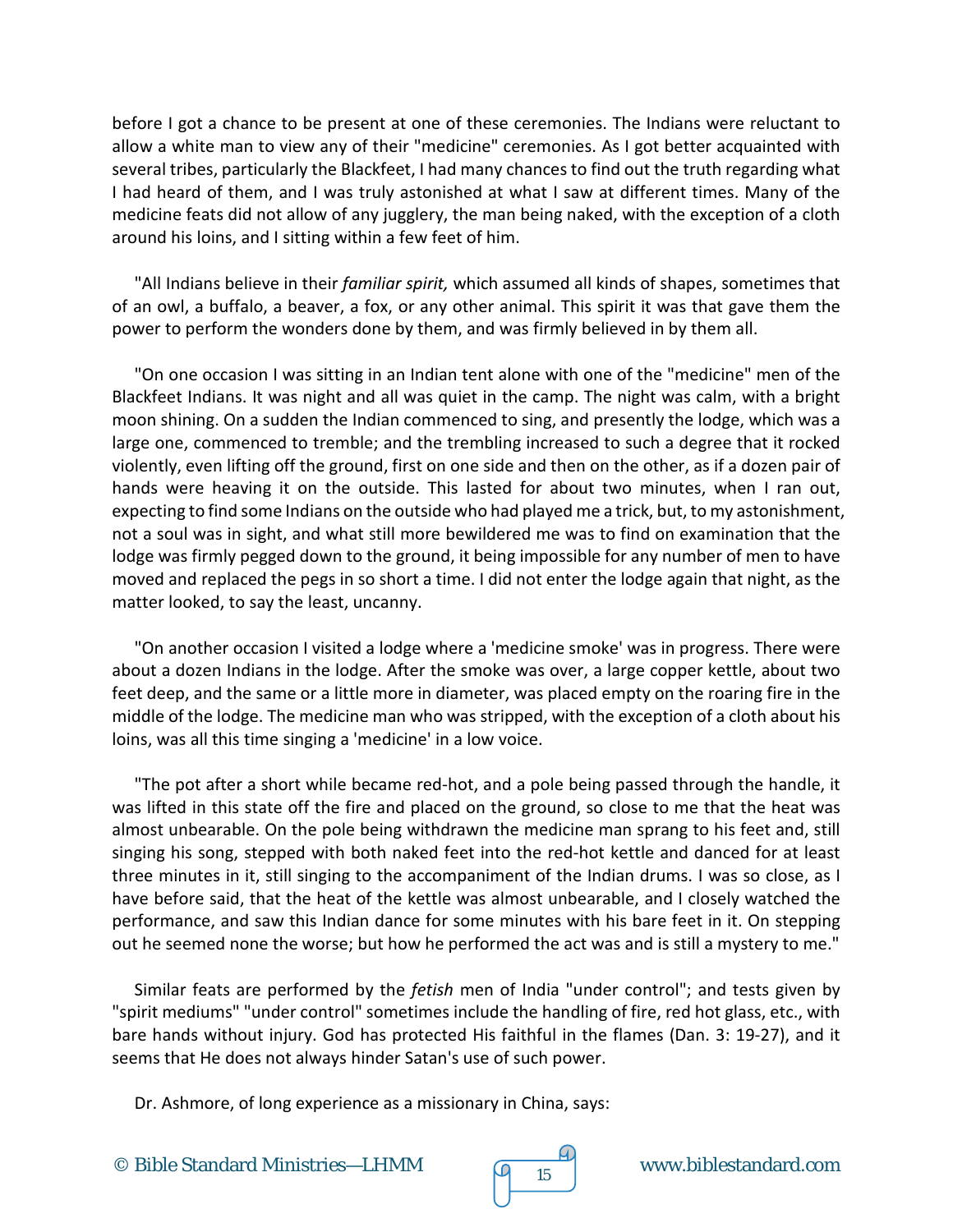"I have no doubt that the Chinese hold direct communications with the spirits of another world. They never pretend that they are the spirits of their departed friends. They get themselves in a certain state and seek to be *possessed by these spirits.* I have seen them in certain conditions invite the spirits to come and to inhabit them. Their eyes become frenzied, their features distorted, and they pour out speeches which are supposed to be the utterances of the spirits."

An old issue of *Youth's Day Spring* contains a letter from a missionary describing the condition of the Africans on the Gaboon river at the approach of death. He says:

"The room was filled with women who were weeping in the most piteous manner, and calling on the spirits of their fathers and others who were dead, and upon all spirits in whom they believed, Ologo, Njembi, Abambo, and Miwii, to save the man from death."

#### A Wesleyan missionary, Mr. White, says:

"There is a class of people in New Zealand called Eruku, or priests; these men pretend to have intercourse with departed spirits."

No part of humanity has been exempted from the attacks of these demons, and their influence is always baneful. India is full of it. So generally accepted at one time was the belief in demonpossession, that the Roman Catholic Church, through her priests, regularly practiced "exorcism," or casting out of demons.

The very earliest recorded spirit manifestation was in Eden, when Satan, desiring to tempt mother Eve, used or "obsessed" the serpent. Mother Eve claimed that she was deceived by the serpent's misrepresentations. God allowed the claim as true, and sentenced the serpent, which there became the symbolic representative of Satan. As the father of lies he there took possession of a serpent to deceive Eve and lead her to disbelieve God's command by the false assurance, "Ye shall not surely die"! So ever since, though he has varied his methods and mediums, all of them are to deceive—to blind the minds of mankind, *lest* the glorious light of the *goodness of God,* as it shines in the face of Jesus Christ our Lord, should shine unto them.

Thanks be to God for the promise that, in due time, the Kingdom of God shall be established in the earth, in the hands of our Lord Jesus and His completed and glorified Church, and that one of the first works of that Kingdom, preparatory to its blessing "all the families of the earth," will be the binding of that Old Serpent, the Devil and Satan, that he may *deceive* the nations no more for the thousand years of Christ's Reign; until all men shall be brought to a clear knowledge of the Truth, and to a full opportunity to avail themselves of the gracious provisions of the New Covenant, suretied at Calvary through the precious blood of Christ.

While the name Old Serpent includes Satan, "the prince of devils," it is here evidently used as a synonym for all the sinful agencies and powers which had their rise in him. It therefore includes the legions of "evil spirits," "familiar spirits," "seducing spirits."

Spiritism, as a deceiving influence under the control of Satan, is foretold by the Apostle Paul. After telling of the work of Satan in the great Apostacy of which Papacy is the head-center, the

© Bible Standard Ministries—LHMM  $\sqrt{9}$  16 www.biblestandard.com



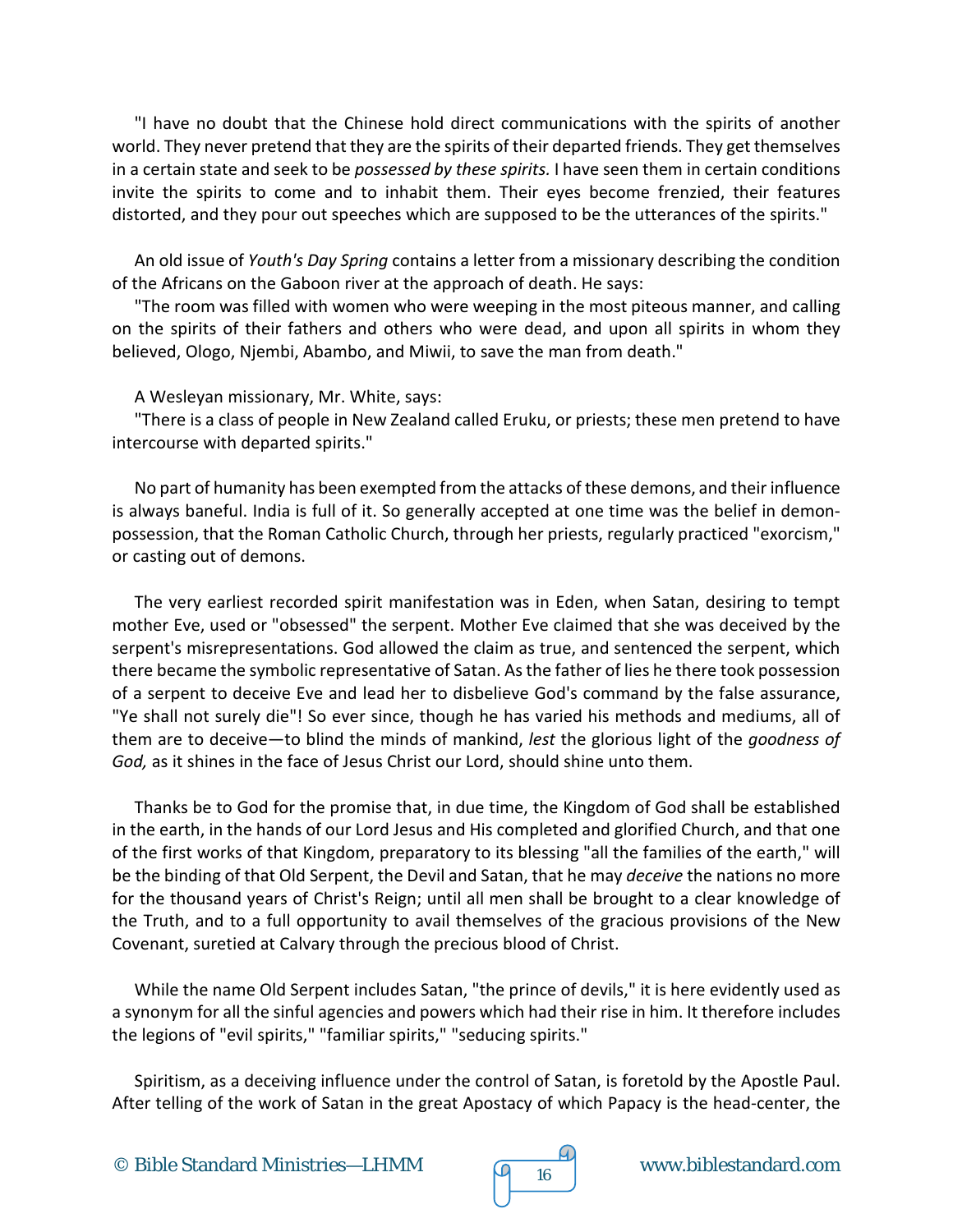Man of Sin, the Mystery of Iniquity,\* the Apostle draws his subject to a close by pointing out that Satan, toward the end of this Age, will be granted special license to deceive by peculiar arts all who, having been highly favored with the Word of God, have failed to appreciate and use it. He says: "For this cause God will send them strong delusion [a working deception], that they may believe a lie: that they may all be condemned, who believed not the *truth,* but had pleasure in unrighteousness [doctrinal or practical]."—2 Thess. 2: 11, 12.

\*See STUDIES IN THE SCRIPTURES, Vol. 2, chapter 9, pages 267-366.

We shall not be at all surprised if some later manifestations of the powers of darkness, transformed to appear as the angels of light and progress, shall be much more specious and delusive than anything yet attempted. We do well to remember the Apostle's words: "We wrestle not with flesh and blood, but with princely powers of darkness, with the spiritual things of the evil one."—Eph. 6: 12.

In 1842, six years before *"modern* Spiritism" began to operate, Edward Bickersteth, a servant of God and student of His Word, wrote:

"Looking at the signs of the times, and the long neglect and unnatural denial of all angelic ministration or spiritual influence, and at the express predictions of false Christs, and false prophets, *who shall show signs and wonders, insomuch that if it were possible they should deceive the very elect,* and at the fact that when men *receive not the love of the truth that they might be saved, for this cause God shall send them strong delusion, that they shall believe a lie;* I cannot but think there is a painful prospect of a suppen RECOIL and religious revulsion from the present *unbelief* and *misbelief,* to an unnatural and undistinguishing CREDULITY."

Satan is the inspirer and supporter of every Anti-Christ; and as he led those who had pleasure in error rather than the truth to the organization of the great Anti-Christ, Papacy, symbolically the "Beast" of Rev. 13, and as he has successfully produced a Protestant "Image of the Beast," with *life,* which will cooperate with the chief Anti-Christ, so in combination with these will be the powers of darkness, the powers of the air, the lying and seducing spirits, operating in some manner or in a variety of ways—Spiritism, Christian Science, Theosophy, Hypnotism, etc.

"Rev. Father Coppens, M.D. [Roman Catholic], Professor in Creighton University," delivered a discourse on "Borderland of Science," from which we extract the following on the phenomena of Spiritism:—

"What must we think of the nature of Spiritism, with its spirit rappings, table-turning, spirit apparitions and so on? Can the facts, which are not imposture, but realities, be explained by the laws of nature, the powers of material agents and of men? All that could possibly be done by the most skilled scientists, by the most determined materialists who believe neither in God nor in demon, as well as by the most conscientious Christians, has only served to demonstrate, to perfect evidence that effects are produced which can no more be attributed to natural agency

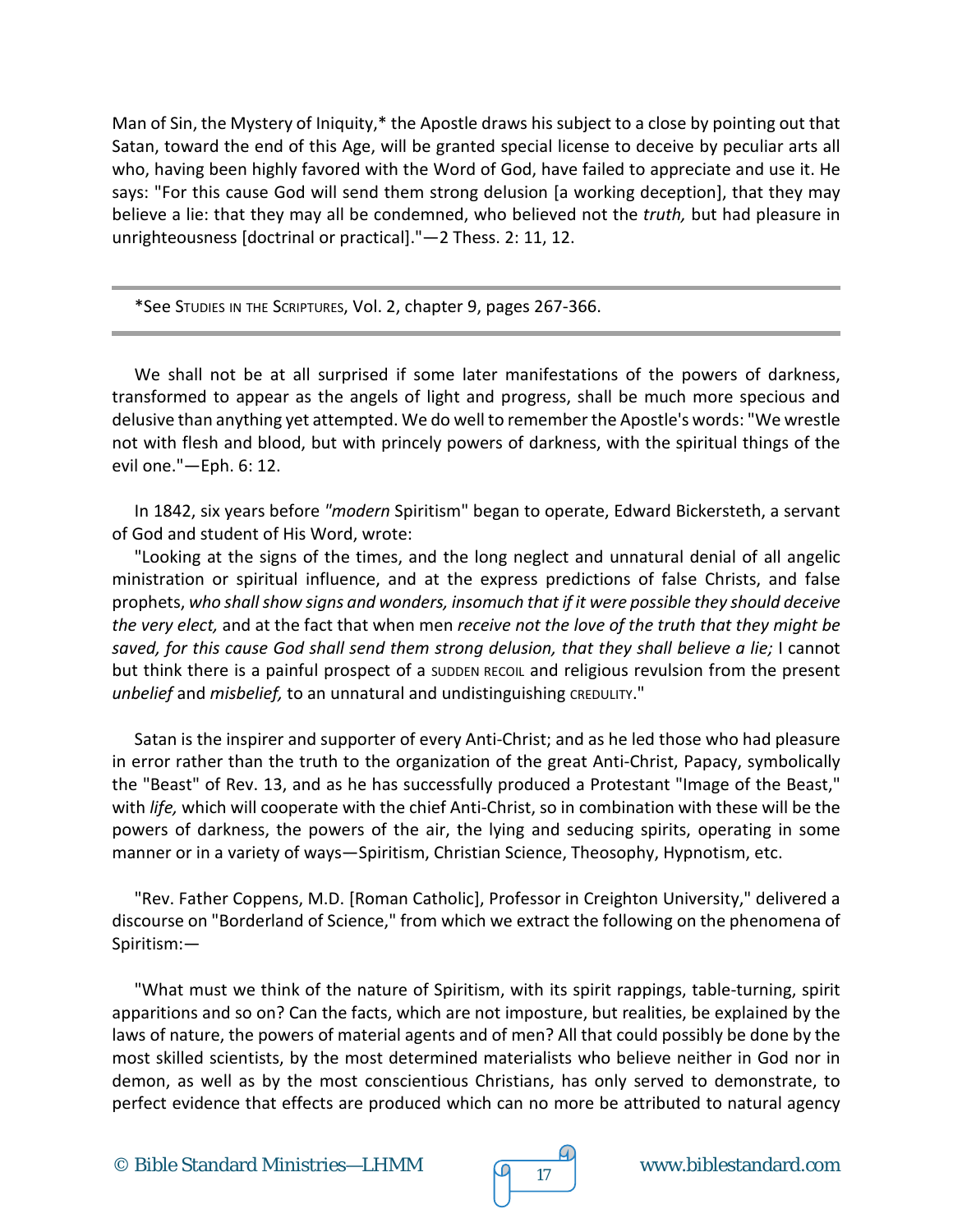than speech and design can be attributed to a piece of wood. One principle of science throws much light on the nature of all those performances; namely, that every effect must have a proportionate cause. When the effect shows knowledge and design, the cause must be intelligent. Now many of these marvels evidently show knowledge and design, therefore the cause is certainly intelligent.

"A table cannot understand and answer questions; it cannot move at a person's bidding. A medium cannot speak in a language he has never learned, nor know the secret ailment of a patient far away, nor prescribe the proper remedies without knowledge of medicine. Therefore these effects, when they really exist, are due to intelligent agents, agents distinct from the persons visibly present, invisible agents therefore, spirits of another world.

"Who are these agents? God and His good angels cannot work upon these wretched marvels, the food of a morbid curiosity, nor could they put themselves at the disposal of pious men to be trotted out as monkeys on the stage. The spirits which are made to appear at the seances are degraded spirits. Spiritualists themselves tell us they are lying spirits. Those lying spirits say they are the souls of the departed, but who can believe their testimony, if they are lying spirits, as they are acknowledged to be? This whole combination of imposture and superstition is simply the revival in a modern dress of a very ancient deception of mankind by playing on men's craving for the marvelous. Many imagine these are recent discoveries, peculiar to this age of progress. Why, this spirit-writing is and has been for centuries extensively practiced in benighted pagan China, while even Africans and Hindoos are great adepts at table-turning. It is simply the revival of ancient witchcraft, which Simon Magus practiced in St. Peter's time; which flourished in Ephesus while St. Paul was preaching the Gospel there. It is more ancient still. These were the abominations for which God commissioned the Jews in Moses' time to exterminate the Canaanites and the other inhabitants of the promised land."

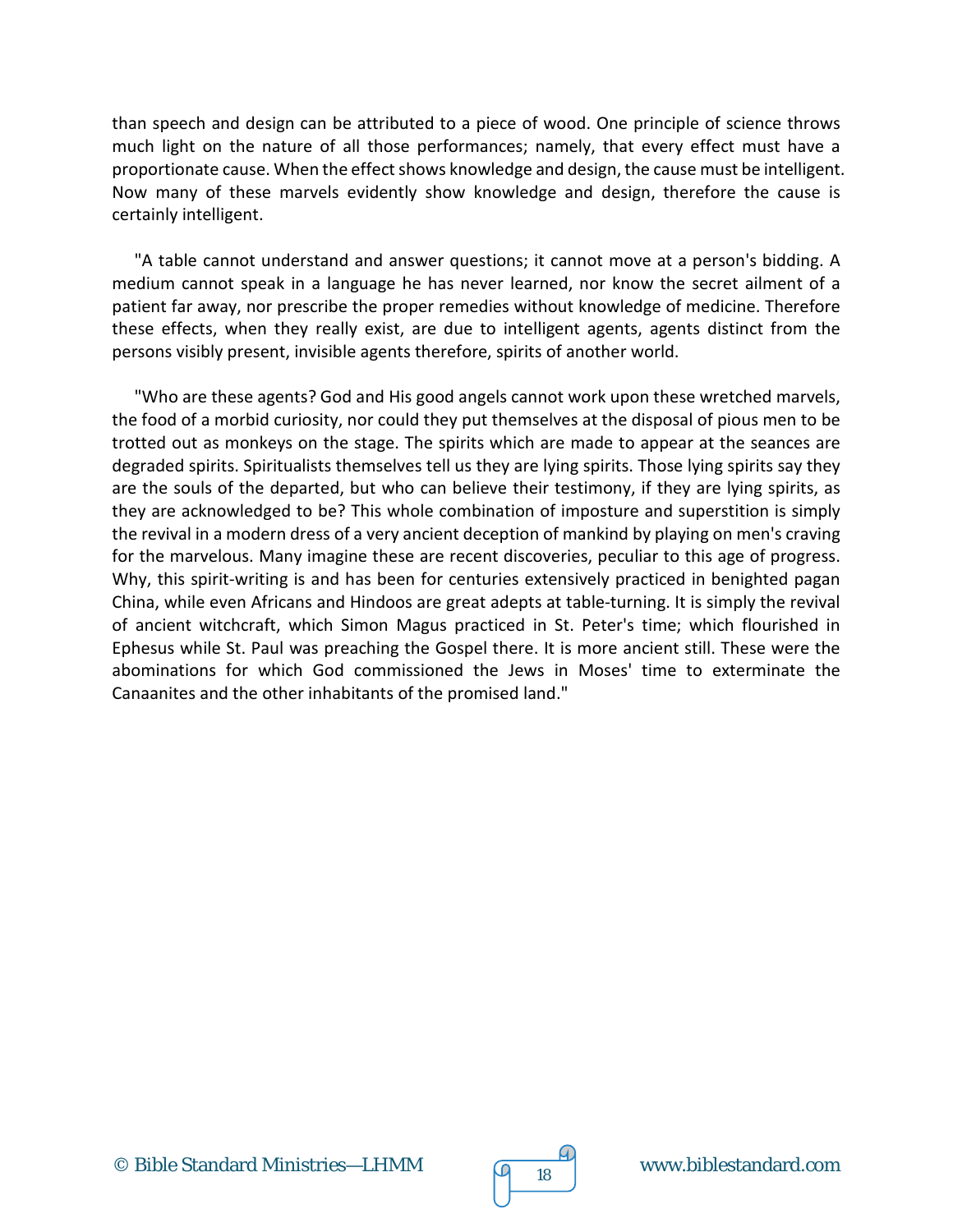## Chapter 3

The claim of Spiritists is that Spiritism is the new gospel which is shortly to revolutionize the world—socially, religiously, politically. But, as we have just seen, Spiritism under various garbs has long held possession of the world and borne bad fruit in every clime. It is well over a century since the rapping and tipping manifestations first occurred, in Rochester, N. Y. (1848), and gave start to what is at present known in the United States as "Spiritualism." It began with strange noises in a "haunted house," and first answered a little girl, who addressed the unseen author of the noises as "Old Splithoof." It had a rapid run of popularity, and judges, doctors, lawyers, ministers and hundreds of thousands of others speedily became its votaries, until its friends and its enemies claimed that its adherents numbered over ten millions. Believing in the consciousness of the dead, ignorant of the Scripture teachings on the subject of death and of their prohibition from holding communion with "mediums"; and very generally disbelieving in evil spirits, it is not surprising that intelligent men and women, having proved to their own satisfaction that supernatural powers were in their midst, as manifested by the rappings, tippings, slate-writings, answers to questions through mediums, clairvoyances, etc., should believe these invisible powers which desire to converse with them to be what they profess—their deceased friends. Even allowing that there are certain tricks of legerdemain, and certain frauds along similar lines, we cannot wonder that intelligent people would believe their own senses in respect to instances which they had personally investigated.

As a result, for a time many of God's people were in great danger, because of their failure to take heed to the sure Word of God's testimony (the Bible) on this subject. Indeed, the personating spirits seem at first to have been very careful in all their references to the Bible, sometimes advising the religious ones who attended seances to do *more reading of the Bible, more praying,* etc. But this was only to allay their suspicions and fears and to get them more fully under their influence. Gradually the teachings became more and more lax, and the student was given to understand that the Bible was better than nothing to the uninitiated world, but to those who had come to have intercourse with the spirits direct, the Bible was useless—and worse, a hindrance.

Well has an able writer upon the subject said of Spiritism:

"A system which commences with light, innocent, trifling and frivolous performances and communications, but which ends in leading its followers to deny 'the Lord that bought them,' and to reject the Word of God which liveth and abideth forever, gives evidence that there may be a deep purpose under all its fantastic tricks; and that the craft of the Old Serpent, who is a liar from the beginning, may underlie those trifling and unimportant communications which, by stimulating curiosity and inspiring confidence, lull to slumber the suspicions of honest but undiscerning souls, until they are in the fatal coils of the Enemy of all righteousness."

These demons who personate the dead, seeing that a New Dispensation is opening, were prompt to apply their knowledge so far as possible to the advancement of their own cause, and freely declared a New Dispensation at hand, and Spiritism the guiding angel which was to lead mankind safely into it; and they have not hesitated to declare that the New Dispensation means

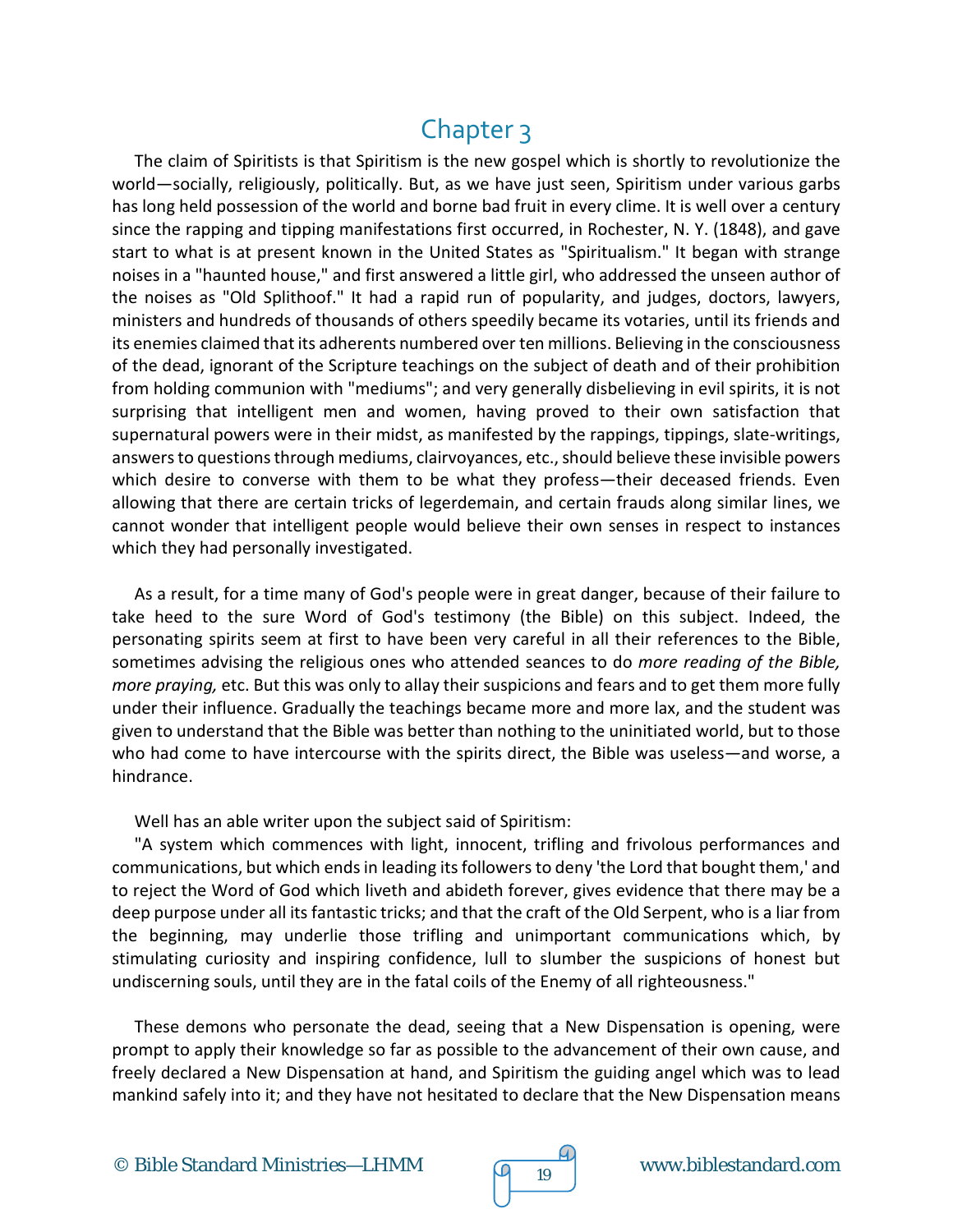the utter wreck of the present social order, and the establishment of Spiritism as the new order. In some instances, where they thought it would serve their purpose, they have not hesitated to declare the Second Coming of Christ, and on one occasion at least it was distinctly stated that Christ had come a second time; and it was intimated that they were ready, if any one chose, to grant communication with Christ through the medium.

Many of God's people have been saved from being ensnared into this great evil, by what we might term their *own spiritual sense,* by which they discerned that there was something in connection with Spiritism quite at variance with the spirit of our Lord and the sentiments of His Word. We may safely conclude, however, on the strength of the Lord's promise, that none of the fully consecrated—the "elect"—are suffered to be fully ensnared.—Matt. 24: 24.

The strongly marked tendency of Spiritism toward free-loveism served to bring it into general disrepute amongst the pure minded, who concluded that, if the influence of the dead was properly represented in some living advocates of Spiritism, then the social conditions beyond the vale of death must be much worse, much more impure, than they are in the present life, instead of much better, as these demon spirits claim.

We could make voluminous quotations from Spiritist writings, proving that it totally denies the Bible, and that it is in direct opposition to its teachings; that it has denied the very existence of God, teaching instead merely a *good principle,* and that every man is a god. It denies the atonement and the Lordship of Christ, while it claims that He was a spirit-medium of low degree; and furthermore, abundant testimony could be quoted from prominent Spiritists proving that the tendencies of Spiritism are extremely demoralizing. We will content ourselves with one.

Here is the testimony of J. F. Whitney, editor of the *Pathfinder* (N. Y.). Having been a warm and evidently an honest defender and advocate of Spiritism for a long time and well acquainted with its devotees, his is a testimony hard to impeach. He says:—

"Now, after a long and constant watchfulness, seeing for months and years its progress and its practical workings upon its devotees, its believers, and its mediums, we are compelled to speak our honest conviction, which is, that the manifestations coming through the acknowledged mediums, who are designated as rapping, tipping, writing and trance mediums, *have a baneful influence upon believers,* and create discord and confusion; that the generality of these teachings inculcate false ideas, approve of selfish individual acts, and endorse theories and principles which, when carried out, *debase* and make man *little better than the brute.* These are among the fruits of modern Spiritualism.

"Seeing, as we have, the gradual progress it makes with its believers, particularly its mediums, from lives of *morality* to those of *sensuality* and *immorality,* gradually and cautiously undermining the foundation of good principles, we look back with amazement to the radical change which a few months will bring about in individuals; for its tendency is to approve and endorse each individual act and character, however good or bad these acts may be."

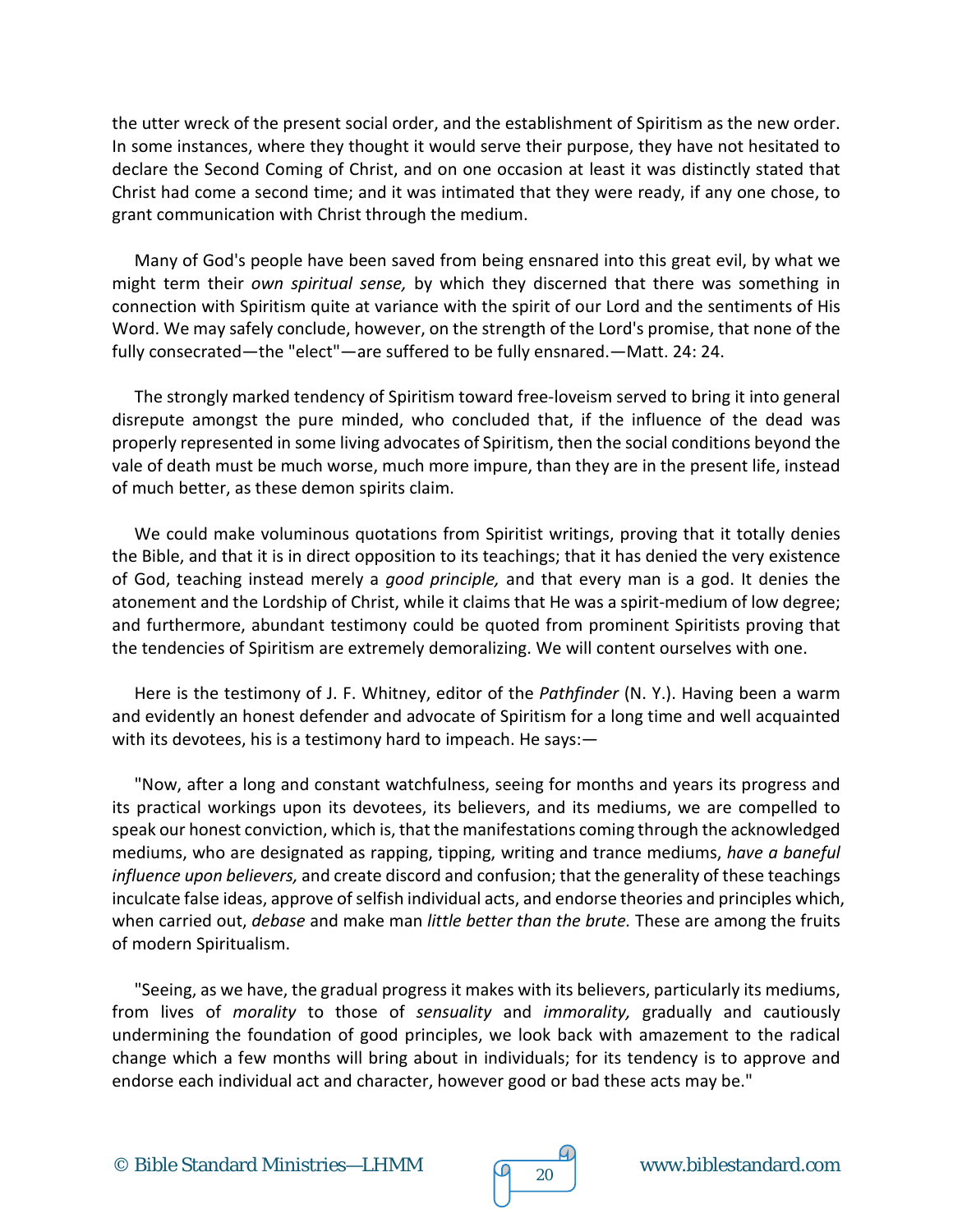He concludes by saying: "We desire to send forth our warning voice, and if our humble position, as the head of a public journal, our known [former] advocacy of Spiritualism, our experience, and the conspicuous part we have played among its believers, the honesty and fearlessness with which we have defended the subject, will weigh anything in our favor, we desire that our opinions may be received, and those who are moving passively down the rushing rapids to destruction, should pause, ere it be too late, and save themselves from the blasting influence which those manifestations are causing."

So bold and outspokenly immoral did some of the prominent representatives of Spiritism become, especially the female mediums (and most of its mediums are females), that the moral sense of civilization was shocked; and for a time demonism under the name of "Spiritualism" languished. Now that its past is measurably forgotten or denied, it is reviving, but along somewhat different lines. The new method seems to be to have less tipping and rapping and fewer special mediums, or rather to make of each believer a medium, by the use of mechanical appliances. Indeed, almost all who become investigators are assured that *they* would make excellent mediums. This flattery is no doubt intended to lure them on, the ability to do "wonders" having a great fascination, especially for people of naturally mediocre talents. Nor is the statement untrue: none but idiots are so stupid or so ignorant that they cannot be used as *mediums;* and they may become powerful mediums in proportion as they yield themselves obediently to the "control" of these "seducing spirits" and their "doctrines of devils (See 1 Tim. 4: 1) and are "led captive" by Satan at his will.—2 Tim. 2: 26.

The term "seducing spirits" exactly fits the case. From amusement of curiosity and answering of questions, sometimes quite truthfully, they proceed to gain the confidence of their victims, and in a plausible manner to break down the will power and make slaves of them. Then they tyrannize in a most diabolical manner, leading into excesses of various kinds. Should conscience rebel or an attempt be made to get free from this slavery, all reserve is cast aside and the victim is taunted with his fall, persuaded that there is no hope for him, and that his only future pleasure must be in diabolism—Scriptures being skillfully quoted and cited to apparently prove this.

A case of this kind came under the writer's observation. A gentleman who had occasionally attended our preaching asked that an interview be granted his sister whom he would bring from Cleveland for the purpose. She was, he said, laboring under the delusion that she had committed the unpardonable sin, and he hoped we could disabuse her mind of the thought which sometimes made her "wild." We consented, and she came. She conversed rationally enough but assured us that her case was hopeless. We explained the Scriptures relating to the "sin unto death" and endeavored to show her that she had never had sufficient light to come under its conditions, but we could make no headway. She declared that she had been in a salvable condition once, but was so no longer.

She told us how she had met in California a man who had a familiar spirit and occult powers; at first disbelieving, she afterward became his co-worker in "mysteries" resembling witchcraft, and had finally inveigled and injured a dear female friend. Since then remorse had seized her, and she had been tortured and at times frenzied and hope had forever fled. Before she left us

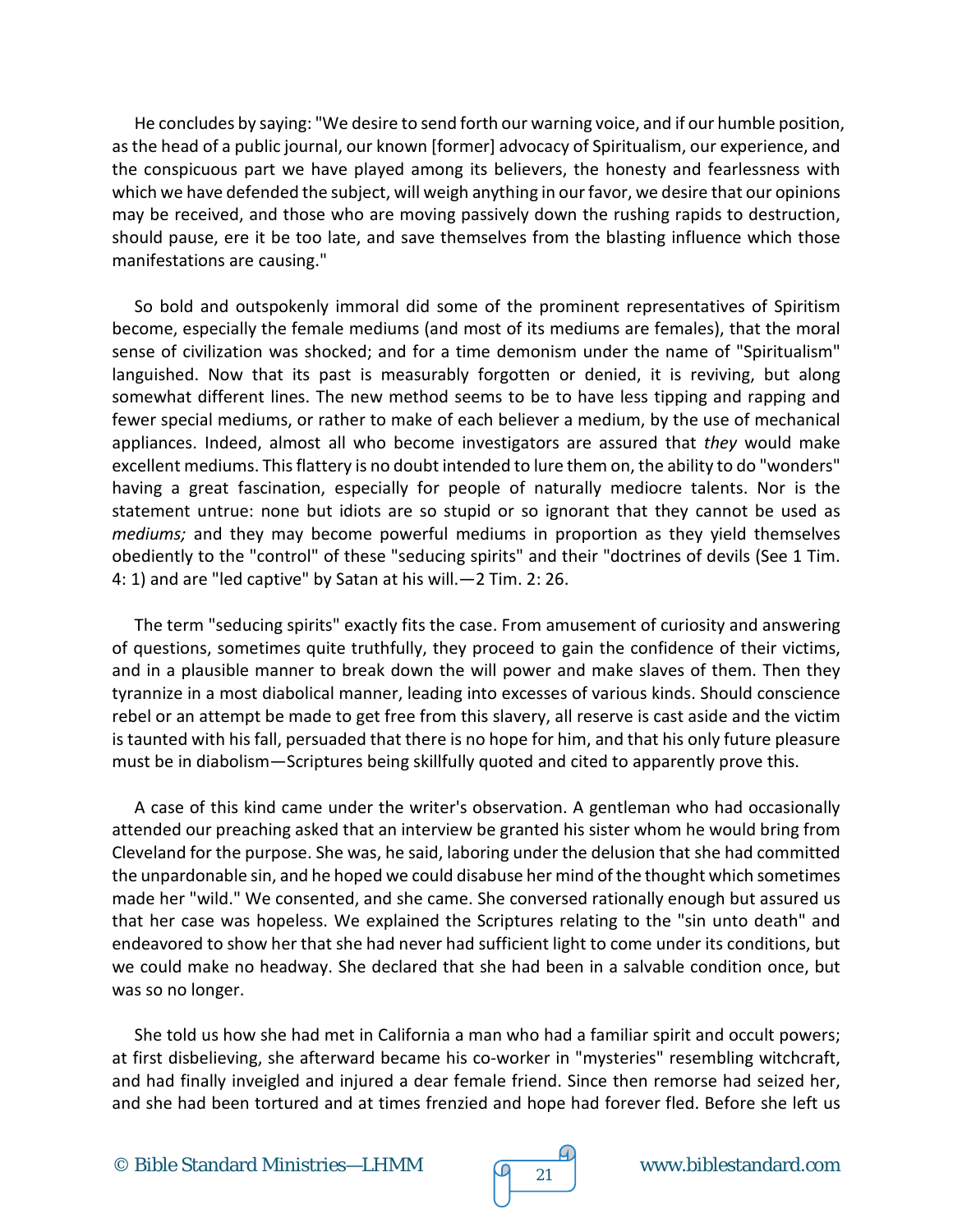she seemed comforted a little by what we told her of Divine compassion and the abundant provision made in the great *Ransom* for all given at Calvary. But we have heard since that she lost hope again and has been placed in an asylum to hinder her from taking her own life. She could not be trusted alone: she would attempt to throw herself headlong from a window, or while quietly walking the street would attempt to throw herself under passing vehicles;—reminding us of the case mentioned in Mark 9: 22. We have regretted, since, that instead of merely reasoning with the poor woman we did not, also, in the name of the Lord, *exorcise* the evil spirit which evidently possessed her; or, failing to cast it out, at least have instructed and helped her to exercise her will power to resist the demon.

There are good spirits, as the Scriptures freely declare; and these holy angels are charged with the care of all who are fully consecrated to the Lord. These, however, do not operate in darkness, nor through "mediums," and have better employment than tipping tables, rapping out answers to foolish questions and *entertaining* humanity. "Are they not all ministering spirits, sent forth to minister for them who shall be heirs of salvation?" (Heb. 1: 14.) There is no warrant, however, for seeking or expecting communications from these holy guardian angels: God's will being that His "elect" shall walk by faith and not by unusual manifestations or sights or sounds. To this end He has prepared His Word as a storehouse of knowledge from which His faithful shall be supplied with "meat in due season"; and He declares it to be *sufficient* that the man of God may be thoroughly furnished unto *every good work.*—2 Tim. 3: 17.

Furthermore, it may be set down as a sure sign of *evil* (either germinating or developed), for any one to attempt to get control of the will and mind of another—as in mesmerism, spiritmediumship, hypnotism and the like. The Lord respects our individuality and appeals to it, and urges our *self*-control in harmony with the principles of righteousness laid down in His Word. But Spiritism asks an abandonment of *self*-control in favor of *spirit* control. No one of ordinary prudence would dare to *give* up the use and control of his mind and will to fellow-men, much less to unseen powers which *merely profess* to be good and great and wise. No Christian who has the slightest confidence in the Bible as the inspired Word of God should submit himself to these influences as a "medium," or even become an "investigator" of that concerning which God's Word has given us so explicit warnings—that it is a way that leads from God and righteousness to sin and ruin, mental, moral and physical.

One of the simple modern devices for awakening interest and *leading on* to fuller "mediumship," "possession" and "control," is described in a letter received from a Christian lady, a school teacher in Georgia, and a deeply interested student of God's Plan of the Ages. The writer says:—

"I have been having a rather strange and perhaps unwise experience lately. My husband's brother is a Spiritualist, takes the *Progressive*(*?) Thinker* and is thoroughly imbued with its teachings, and, when I visit there, he reads articles from it and asks my opinion concerning them; especially those from persons claiming to have received messages from 'departed friends' through the aid of the mediums. Now I never have thought it 'all humbug' as many do, though there is much fraud connected with it—for it seems to me that the Bible plainly teaches that

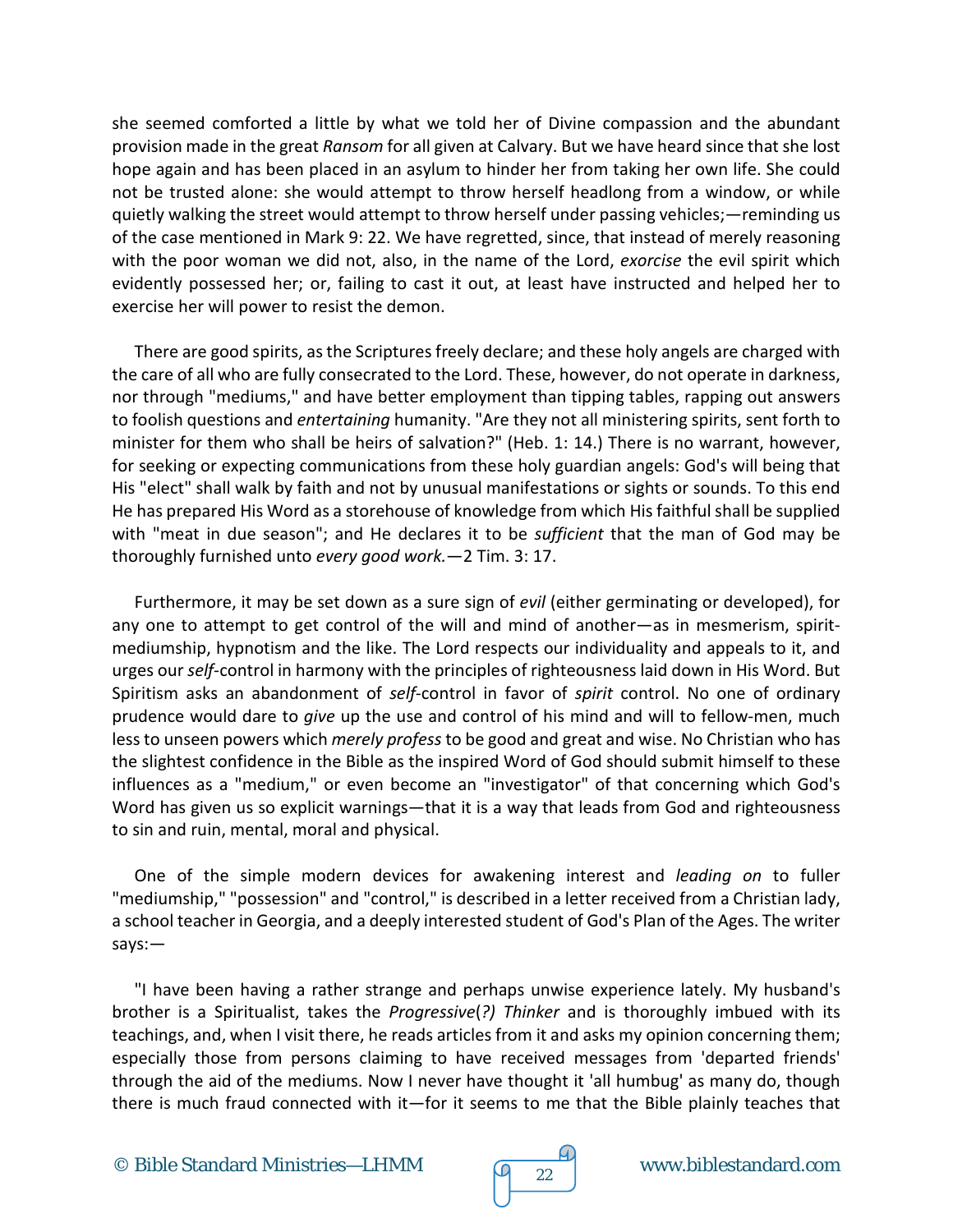spirits have had, and will have, the power to communicate with men. I have told him that I believed those communications came from fallen angels who personated the dead for the purpose of deceiving men into believing Satan's old lie, "Thou shalt not surely die." But as my brother-in-law does not accept the Bible as the Word of God, my opinion had little weight with him. His wife (who is a firm believer in SCRIPTURE STUDIES) is much troubled over his belief; and both have found their difference of opinion anything but pleasant, though his wife avoids the subject as much as possible with fidelity to the Truth. Some time ago he bought a *Psychograph,* an instrument used by mediums for communing with spirits, but he could not use it.

"A few days ago it was placed in my hands, and, as I found I was a medium, I resolved to "try the spirits." [This is a misapplication of Scripture, as shown later. EDITOR.] About the first thing it said to me was that there is a valuable gold mine on our place: that did not surprise me, as we had been told that a "vein" had been traced across the place. It described the exact location to dig for it; said it is only 7½ feet below the surface. So that will not be difficult to prove. Then it gave me some Scripture messages, Col. 1: 4, 5 and 2: 4. I asked what was meant by "enticing words" and was answered, Bellamy, Christian Science, Spiritualism, Ingersollism, etc. I asked who was talking, and was told Epaphras. That did not seem to please my brother-in-law very much, and he said he would like to hear from some one we had known in the flesh, so I asked if such an one were present, and was told, "Yes, Eastman" (a stranger to me, but my brother-in-law and his wife, who alone were present, were both acquainted with him). When asked what he wished to say he cited us to Titus 3: 5, said the doctrine of THE STUDIES is true, and that his wealth had hindered him from gaining the prize of the high calling. 'I,' said Eastman, 'was not thought a very good Christian, though a member of the church.'

"The next day I tried the wheel, or *Psychograph,* again, and was told that a dear good friend of mine who had lived in speaking distance of me for several years was talking to me. She asked me to write to her husband and tell him that she said, a certain boy (giving name) was having a bad influence over their boy. She told me that my husband (who is in Florida) was hurt and was very lame, and I got a letter from him day before yesterday confirming it. She said she regretted that she had not given SCRIPTURE STUDIES the attention that I had wished her to, that she had life on the angelic plane; she also told me of the "mine." I asked did she know the one claiming to be Eastman, and she said yes, that it was a deceiving spirit personating him, and that I would best not make use of the means through which I could receive such communications. One claiming to be Cephas cited me to the first chapter of Daniel. Another, claiming to be my father, said in substance the same. All said the same about the gold "mine," and all professed to believe in Christ and that SCRIPTURE STUDIES are correct exponents of God's Word, and told me that I was failing to make the best use of one of my "gifts"—teaching; that I should teach publicly as well as individuals, but was cautioned with 1 Cor. 3: 7 and Eph. 4: 2.

"During the little time I experimented with the instrument I was told many things (a few of which were not true) that would take too much of your time to tell you; and several of the 'spirits' claimed that they would heal the sick through me, if I would only trust them. A great deal of Scripture was given, and all very appropriate to those for whom it was given; but the Devil quoted Scripture to Christ; and I still think the same as I did before "trying the spirits"—only I was not

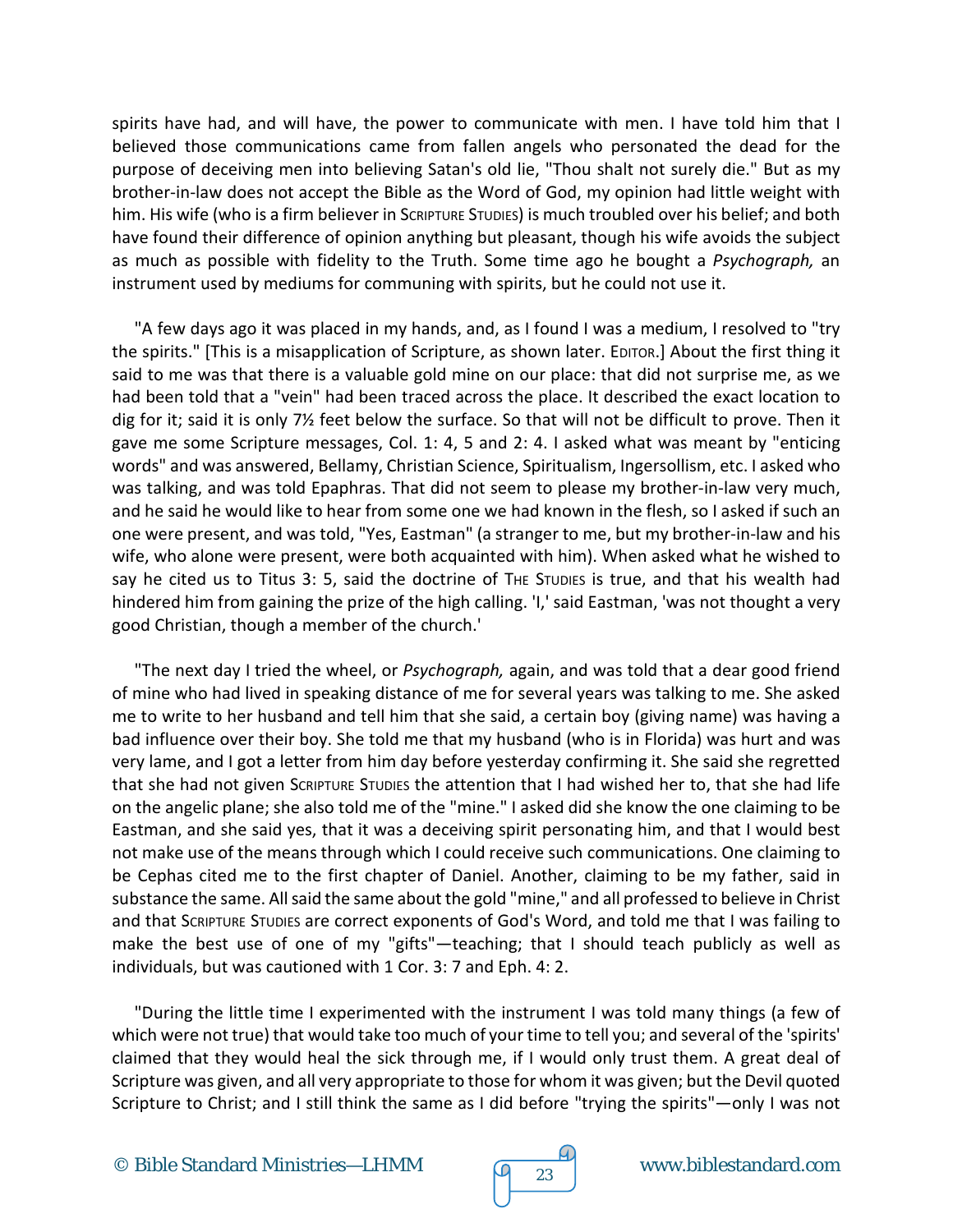sure that fallen angels would admit, even for the purpose of deceiving, that Christ had "come in the flesh"; but it seems now they will. Probably 1 John 4: 1-3 refers to doctrines of men wholly. Of course, it would be possible for those who shall have "part in the first resurrection" to speak through such a device, but is it probable that they will? I will be glad to hear from you on this subject."

[That passage has reference to men—doctrines among men. It may be remarked here that the evil spirits not only have knowledge of present events, but by some power can frequently closely approximate the future. In one instance under our notice two deaths within a year were foretold: one of the parties died, the other became seriously ill, but recovered. Some power is in Satan's hand, but with limitations. Compare Heb. 2: 14; Psa. 97: 10; 116: 15 and Job 2: 3-6. - EDITOR.]

"What experience I have had tends to confirm your teaching —that the communications are from the fallen angels. They are very unreliable. One can but feel how impossible it will be in these closing days of the Gospel Age for any one to "stand" who has not a firm foundation for faith."  $---$ .

Here is an illustration of the insidious methods of these demons. Like Satan and the evil spirits of our Lord's day, they will confess Christ and the Truth. Similarly the woman "possessed" followed Paul and Silas several days saying truly (Acts 16: 16-18), "These men are the servants of the most high God, which show unto us the way of salvation." But for that matter, abundant evidence could be adduced that they would confirm and approve almost any doctrine or theory held precious by the inquirer in order to gain his confidence, and thus a fuller power over him.

Respecting the "mine"—that is a bait to draw and hold the interest. It is questionable whether the fallen angels can see deeper into the earth than can mankind. Of course, it might *happen* that gold in paying quantities might be found on any of the gold-bearing veins of Georgia, but the experiences of miners in general and of drillers for petroleum who have been "directed by the spirits," or who have used "divining rods," has been that, in the end, they lost money by following such directions. The presumption must therefore be that, if the "lying spirits" are not deceiving by misrepresenting themselves as possessing knowledge when they have none, then the same malevolence which leads them as "seducing spirits" to lure mankind to moral and mental wreck, leads them to take pleasure in misleading them to financial wreck. Lying spirits, like lying men, are not to be *believed* or trusted under any circumstances.

Concerning the advice to "teach": coming from such a quarter, it should rather incline us to fear that the demons saw in the lady a weakness in that direction from which she would be most easily assailable. It is safe to conclude in advance that their advice is either directly or indirectly intended to do us harm. And notice the cunning which sought to guard against suspicion by quoting texts cautioning to *humility!*

True, the people need instruction, and all instructors are "teachers"; but it is very unsafe for any one to think of himself or herself as a teacher. The preferable plan, by far, is for each to be a pupil in the school of Christ, the great Teacher, and to be ready to learn of Him through any

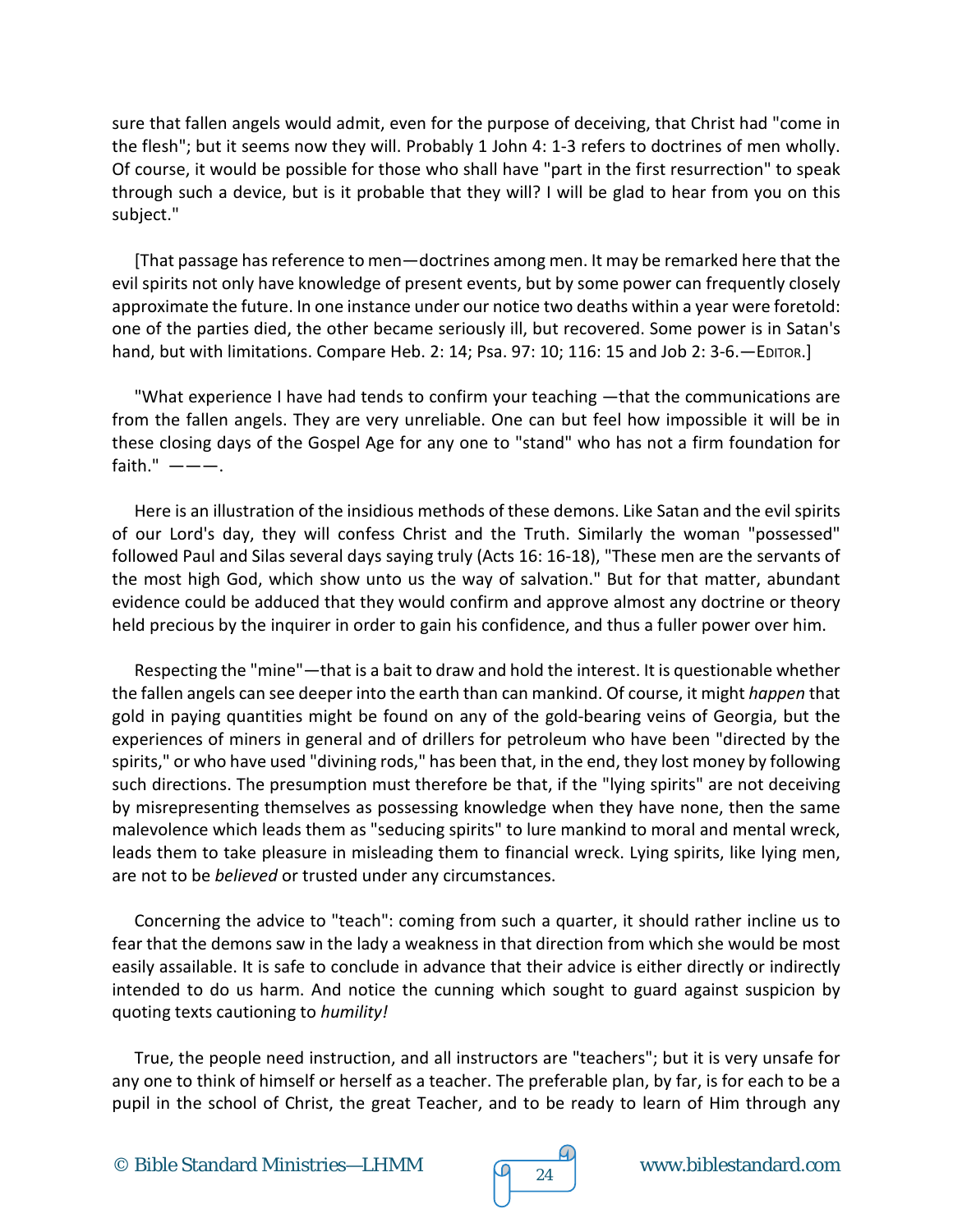channel, or to be used by Him in helping to make plain to others *His* teachings. Each one who learns anything of the Lord should tell it to others, not as his own wisdom and teaching, but the Lord's, and himself merely the channel which gladly passes the water of life on to others. No wonder the Holy Spirit cautions us, "Be not many of you teachers, my brethren, knowing that we [teachers] shall have the greater judgment [or severer trial]."—James 3: 1.

With the thought of teaching others is closely associated the thought of superior wisdom; and from the first this has been Satan's bait. To mother Eve his promise as the reward of disobedience was, "Ye shall be [wise] as gods." And the temptation to her was that she perceived from his arguments that the forbidden fruit was desirable *"to make one wise."* Alas, the wisdom which Satan gives is very undesirable! It is "[1] earthly, [2] sensual, [3] devilish"; as many, too late, have discovered. But on the contrary, "the wisdom which cometh down from above is first pure, then [2] peaceable, [3] gentle, [4] easy to be entreated, [5] full of mercy and good fruits, [6] without partiality and without hypocrisy." (Jas. 3: 15-17.) No wonder the inspired Apostle said, "I fear lest by any means as the serpent beguiled Eve, by subtilty [cunning], so your minds should be corrupted from the simplicity [*purity*] that is in Christ." (2 Cor. 11: 3.) Let us therefore lose no opportunity for telling the "good tidings of great joy";—but let us lose sight of ourselves as *teachers* and point all, as brethren and fellow-pilgrims, to the words and example of the great Teacher and of the twelve inspired Apostles whom He appointed as our instructors, our teachers.

We advised the Sister further, that it was *very* unwise to disobey the Divine instructions (Isa. 8: 19, 20) by having *anything whatever to do* with these "seducing spirits." These are not the spirits which we are to "try" "whether they be of God," for God has already forewarned us that they are *not of Him,* but that they are "wicked spirits." As well might we use the Apostle's words as an excuse for trying all the various brands of intoxicating spirits to see if one could be found which would not make drunk. These "familiar," wicked spirits, claim that they are numerous, a "legion" possessing one man. They would ask no more than that humanity should *"try"* them all. A fair trial, or "test," is just what they request and they succeed sooner or later in enslaving most of those who test them.

In the passage which says, "Beloved, believe not every spirit, but try the spirits whether they be of God" (1 John 4: 1-6), the word spirits is used in the sense of teaching, or doctrine, and has no reference to spirit beings. This is shown by the verses following, which declare that we are to "try" or discern between "the spirit of *truth* and the spirit of *error."* And this may be quickly done, for all false doctrines either directly or indirectly deny that "Christ died *for our sins";* that "the Man Christ Jesus gave *Himself a Ransom* for all."

Assuredly we should not expect that the Lord, nor any in harmony with Him, will ever make use of methods which the "lying spirits" use and which God in His Word has condemned and forbidden. To do so would expose God's people to all the "wiles of the Devil."

The Sister sent us an advertisement of the *Psychograph* which says:

"Do you wish to investigate Spiritualism? Do you wish to develop Mediumship? Do you desire to receive communications? The psychograph is an invaluable assistant. Many, who were not

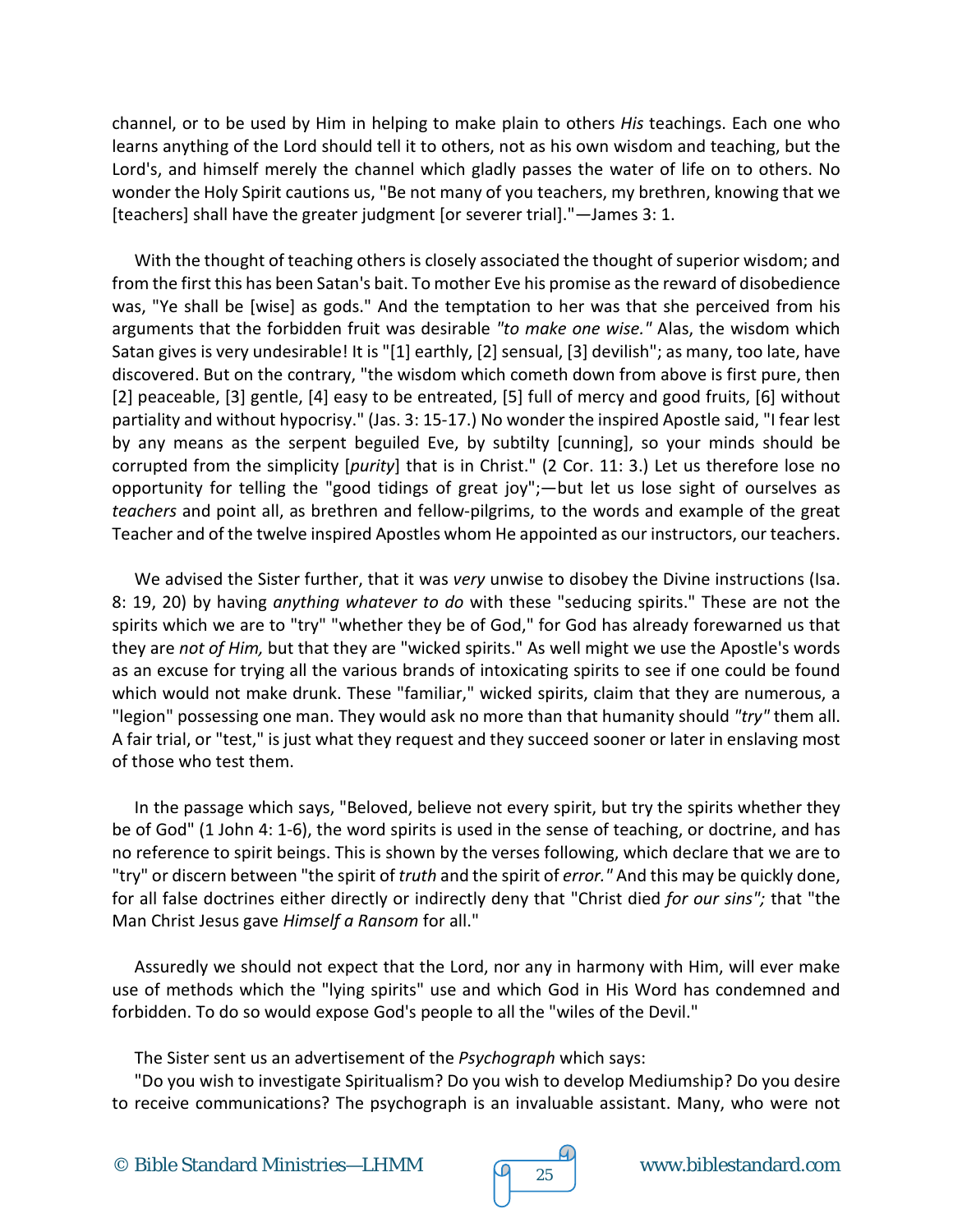aware of their mediumistic gift, have, after a few sittings, been able to receive delightful messages. Many, who began with it as an amusing toy, found that the intelligence controlling it knew more than themselves, and became converts to Spiritualism."

Thus does Satan now make use of the belief common to all denominations of Christians as well as heathendom, that the dead are not dead but are angels hovering round us; and what is more calculated to "seduce" them than just such a toy?

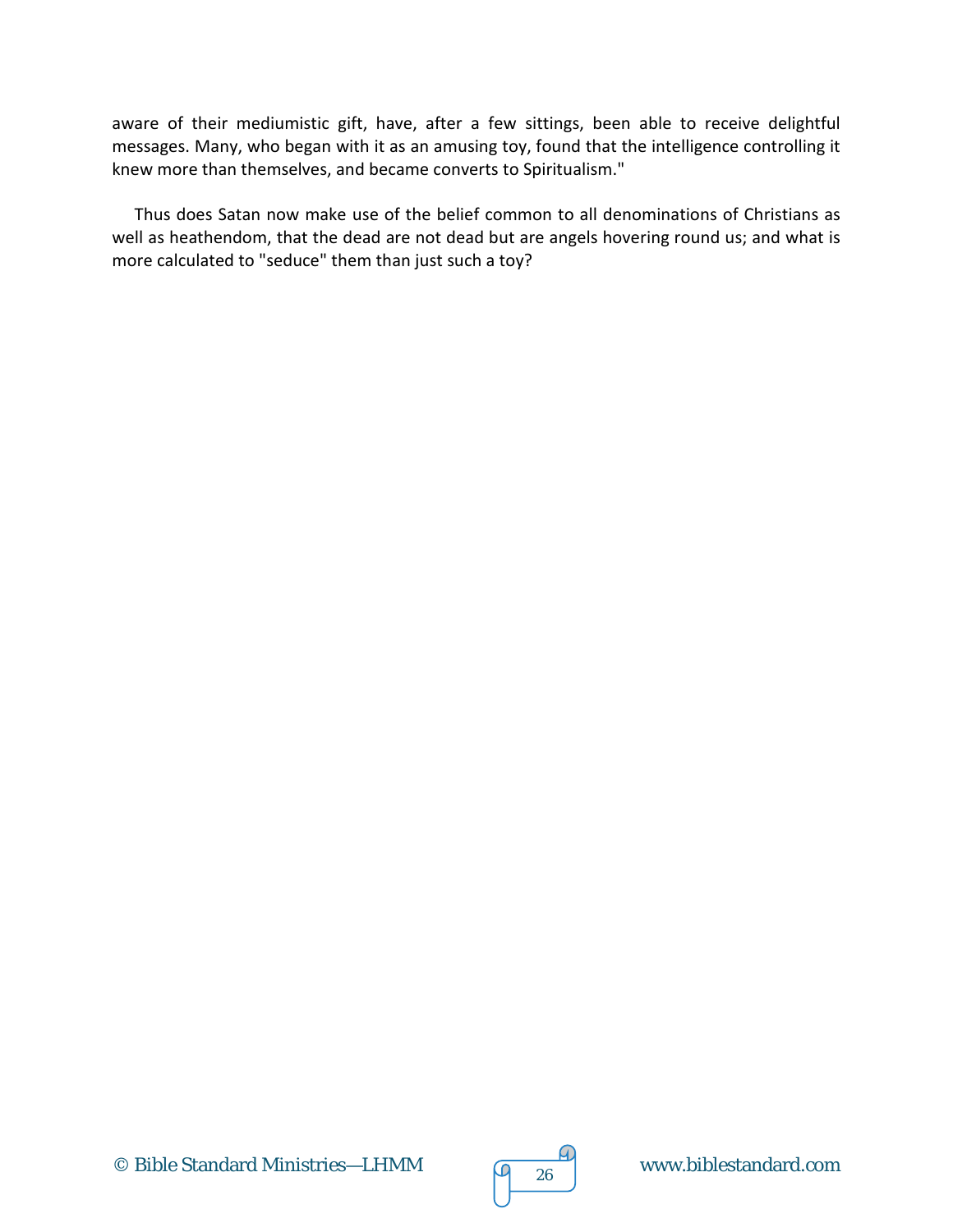### Chapter 4

By the same mail came the samples of *The Progressive Thinker,* a Spiritualist organ of the most pronounced type. We examined it, having in view matter for this article, and to our surprise found that several of its leading articles freely conceded that the vast majority of the communicating spirits are *evil spirits* which seek influence over human beings in order to work their ruin; and if possible to get possession of them to make them crazy. It told of written communications dropped into a room signed "Beelzebub" and "Devil." In one column under the caption "A Critical Study of Obsession," was an account of a poor woman who had been so beset by evil spirits that she was sent to an Insane Asylum and who finally got rid of their torments; and it gives her statement, "I prayed them away." Asked, "To whom did you pray?" her recorded answer is, "To the Ever-living God. He only can answer prayer." And yet in another column God's name is blasphemed, under the caption, "Peter and Paul," from which we quote these words—"Moses, who though said to be learned in all the Egyptian skill, was the very meanest of men, and for his God erroneously took Jehovah, a departed spirit of an Egyptian disappointed aspirant to some lucrative or ecclesiastical office."

In the same issue, under the heading—"Thoughts Illustrating the Status of Spiritualism, and the Dangers that Beset the Honest Investigator," by Charles Dawbran, we have a notice of a book by an English clergyman, entitled "The Great Secret, or the Modern Mystery of Spiritualism." Introducing the author the article says:—

"His experiences commenced with the development of his wife as a writing medium, through whom, from time to time, he received such tests as delight the heart of the worshiper of phenomena. He also seems to have made the acquaintance of almost every public medium who has at any time been high priest or priestess of the Occult, to the worthy citizens of London. And he has apparently been a welcomed visitor to the homes and seances of every distinguished investigator or full-fledged believer in that city during the forty years of which he writes. He has included hypnotism in his investigations, and has been successful both as operator and subject. He has even dabbled a little in 'Black Magic,' at least sufficient to prove it a dread reality. So we have in this author a man most unusually qualified to deal intelligently with the subject. That he is now, and has for almost all these years been a believer is evident, for he narrates incidents and proofs which would carry conviction to every intelligent and unprejudiced mind. But his trouble has been that of every experienced investigator. He has not only witnessed much phenomena that could be explained as due to the normal or abnormal powers of the mortal, but where there has been an evident 'ghost' at work, mistakes, and at times *evident fraud,* have troubled his ecclesiastical soul.

"So we have little but the usual mixed experiences of the average intelligent investigator. *A grain of wheat to a bushel of chaff* is claimed by the Spiritualist as abundant compensation for the toil and trouble of long years of waiting upon the 'dear spirits.' And to some minds perhaps it is. But to others there have ever been fierce attempts to increase the crop of truth. And it is herein that the experiences of this clergyman become interesting to every truth-lover the world over. He, as we have said, has had abundant experience in both public and private seances, but

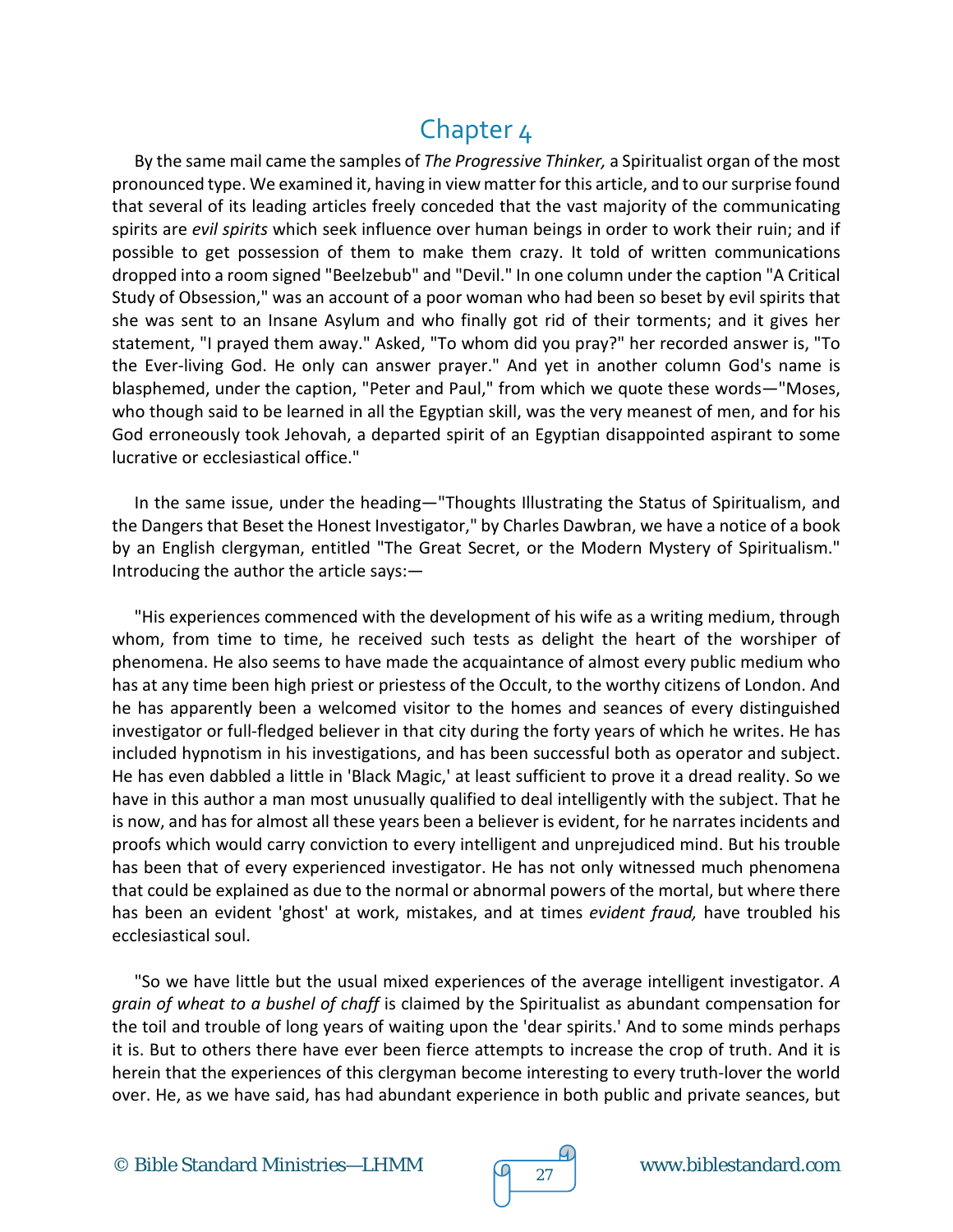his pathway to progress seemed blocked. *He was just as liable to the usual imperfections of spirit intercourse after many years of such investigation, as in the very first sittings with his own wife and a few chosen friends.*

"So the question became: 'Is progress possible?' And to solve this he tried an experiment which inspires the present writer to call this attention to his book. For as we have seen, the rest was what almost everybody can endorse, and say 'me too.' He determined to seek spirit intercourse from the highest plane possible to the mortal, so that if there be truth to the maxim 'like to like' he might attract the very highest, and repel those who come from the unseen to trouble and perplex weary mortals. He devoted a house to that purpose. Not merely were there rooms for use by mediums and circles of investigators or believers, but a chapel was prepared where he himself conducted a religious service twice a week, and it was at the conclusion of this service that a special seance was held by the believers present. The surroundings were most solemn. Frivolity was conspicuous only by its absence. The spirits had promised great results. For over a year at one time, and for months at others, these meetings were continued. But no promise was fulfilled. Prayers to God for light and truth proved no more efficacious than the eternal 'Nearer, my God, to thee' of the usual public seance, with its miscellaneous crowd.

"So our poor clergyman has his one grain of wheat after forty years of honest attempt to make at least a pint of it. He clings to that atom of truth with his whole soul, but his earnest attempt at progress has proved a life-long failure, although, apparently, every condition was favorable to success. Since such is the experience of the thousands, once zealous, who have become 'silent' believers from the same cause, we may well ask: Is modern Spiritualism fixed and bounded like the theological systems of the past and present? Is there no hope of solving its problems, overcoming its barriers, and reaching a higher manhood on this side of the life line? Is the honest and convinced investigator presently to become discouraged, almost as a matter of course?"

The claim made by Spiritists that *good* spirits commune with good people, and evil spirits with evil people is thus disproved. Could stronger testimony than this be produced in evidence that *all spirit communications* are from evil spirits and are wholly unreliable? The writer, further on in the same Spiritist journal, gives the following account of the experiences of another "believer," for which he vouches:—

"For a score of years he had been true to his convictions, endeavoring to reduce all belief to a basis of provable facts. His own sensitiveness permitted spirit approach, and sometimes the heavens had seemed to open to shower blessings on his soul. But foes came as readily as friends whenever the gate was ajar, so that, for the most part, safety compelled him to avoid personal experience of spirit return. The active mind offers poor foothold to any spirit, so he accepted public office and labored zealously for the public weal. But at intervals the experiences reappeared, and it seemed as if the battle had to be fought all over again. He failed to find a direct cause which might account for the presence of his foes. But they seemed to have certain gathering points. For instance, he could rarely visit a public library to select a book but that he would be followed and annoyed for hours by some 'invisible,' seeking to control him. It is true, each battle, when fought to victory, was usually followed by a brief and happy reunion with angel

© Bible Standard Ministries—LHMM  $\sqrt{9}$  28 www.biblestandard.com

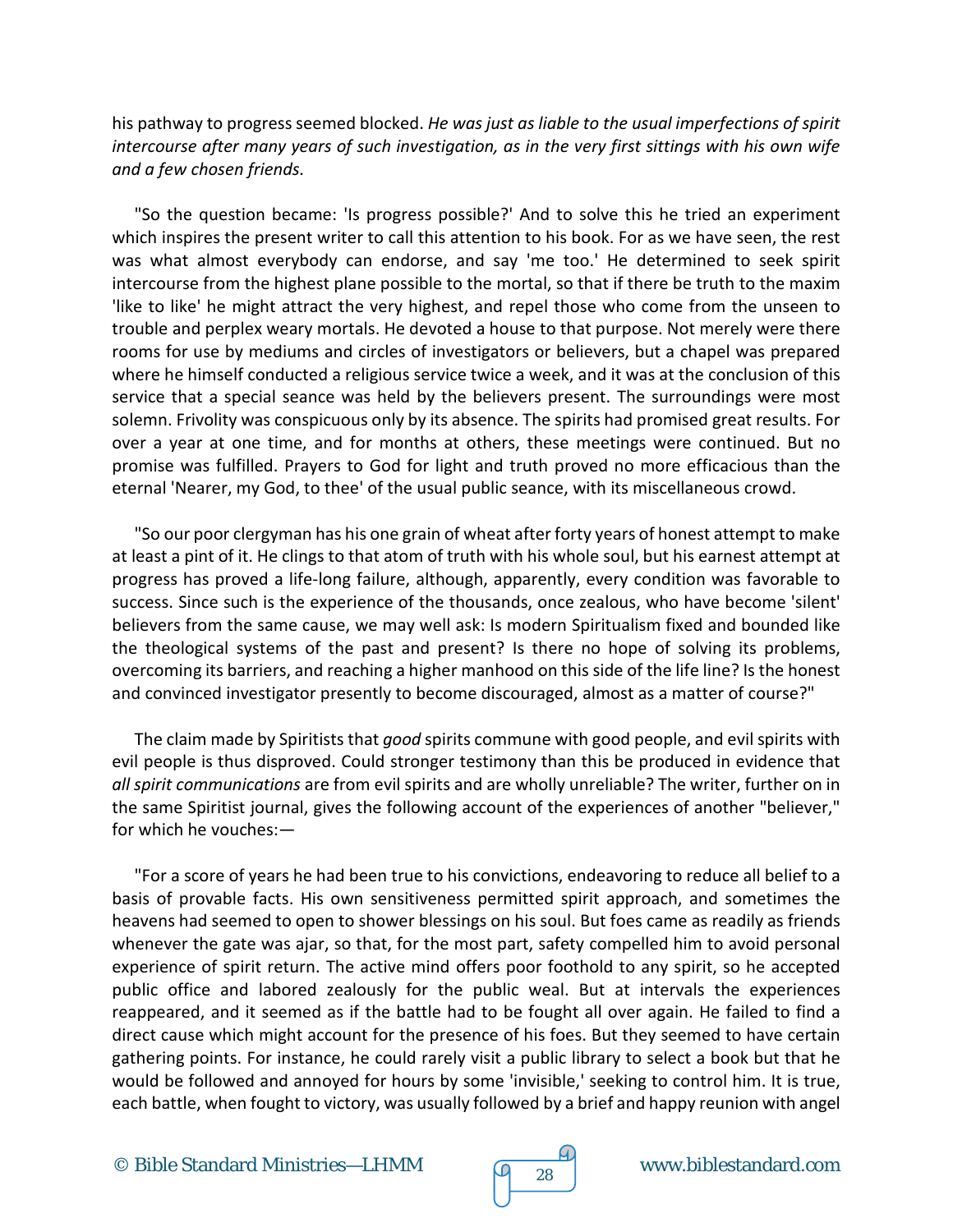friends, but the sense of danger made him only the more earnest to close the door to all spirit return. His method of fighting off the influence was to resolutely fix his mind on some matter of interest in his daily affairs. And this would, sooner or later, prove successful every time. Any attempt to gain help from the spirit side of life only seemed to give added power to the foe."

This man had evidently progressed in Spiritism so that he had become a "clairaudient medium." The supposed good spirits or "angel friends" which sometimes visited him were merely the same evil spirits called by the writer "foes"; but they transformed themselves to his mind by assuming an opposite attitude when they found him getting away from their influence—to keep him from abandoning them altogether, and in hope that by and by they would get such an influence over him that escape would be impossible.

From the same journal, under the heading, "Incidents With Good Advice," after giving two cases of pronounced insanity, the direct result of "spirit control," we find the following advice:—

"The lesson I would draw is this: Never sit alone, if there is the least probability of the controls overcoming one's judgment. Even though their intentions may be good, as in Mr. B.'s case, yet their experience has been insufficient with regard to the management of mediums, and their operations may become very injudicious. Never permit a control to cause you to do that which your judgment cannot sanction, no matter under what promise it is given. Only evil-designing controls are liable to resort to such measures.

"These cases call to mind the thought that undoubtedly there are many others in the asylums, who are simply the victims of control. I could cite another case, where during her first confinement, a young woman was given chloroform and other treatment which weakened her system to such an extent that a degraded spirit took hold of her organism, and the language he made that previously moral girl use was deplorable. Under these conditions she was committed to the asylum, where she is at present and at last reports was, at times, able to control her body, and, of course, at those times she was considered 'rational' by the authorities.

"Let all Spiritualists be sure to caution persons who are beginning their investigation by sitting alone to be very careful—and to make a regular practice of reporting, so that those of experience may know what is taking place and advise accordingly. And further, let us make a practice of looking into all cases of so-called 'insanity' before they are sent to the asylums; perchance it may be a case like those I have cited."

A "strong delusion," an "energy of Satan" truly, Spiritism is, when people with all these evidences before them still return to it time and again, even after being injured—as do the once singed summer moths to the deadly glare that fascinates them. There is a dense darkness in the world today upon Divine Truth; and thinking people, when awakened from the stupor which has so long benumbed their reasoning faculties, as respects religion, cry out for "Light, more Light"; and if they do not get the true Light of the knowledge of God (which shines only for the honest and consecrated believer in the Ransom), they are *ready* for the false lights with which "the god of this world," Satan, seeks to ensnare all—Higher Criticism, otherwise called Agnosticism, or

© Bible Standard Ministries—LHMM  $\sqrt{9}$  29 www.biblestandard.com

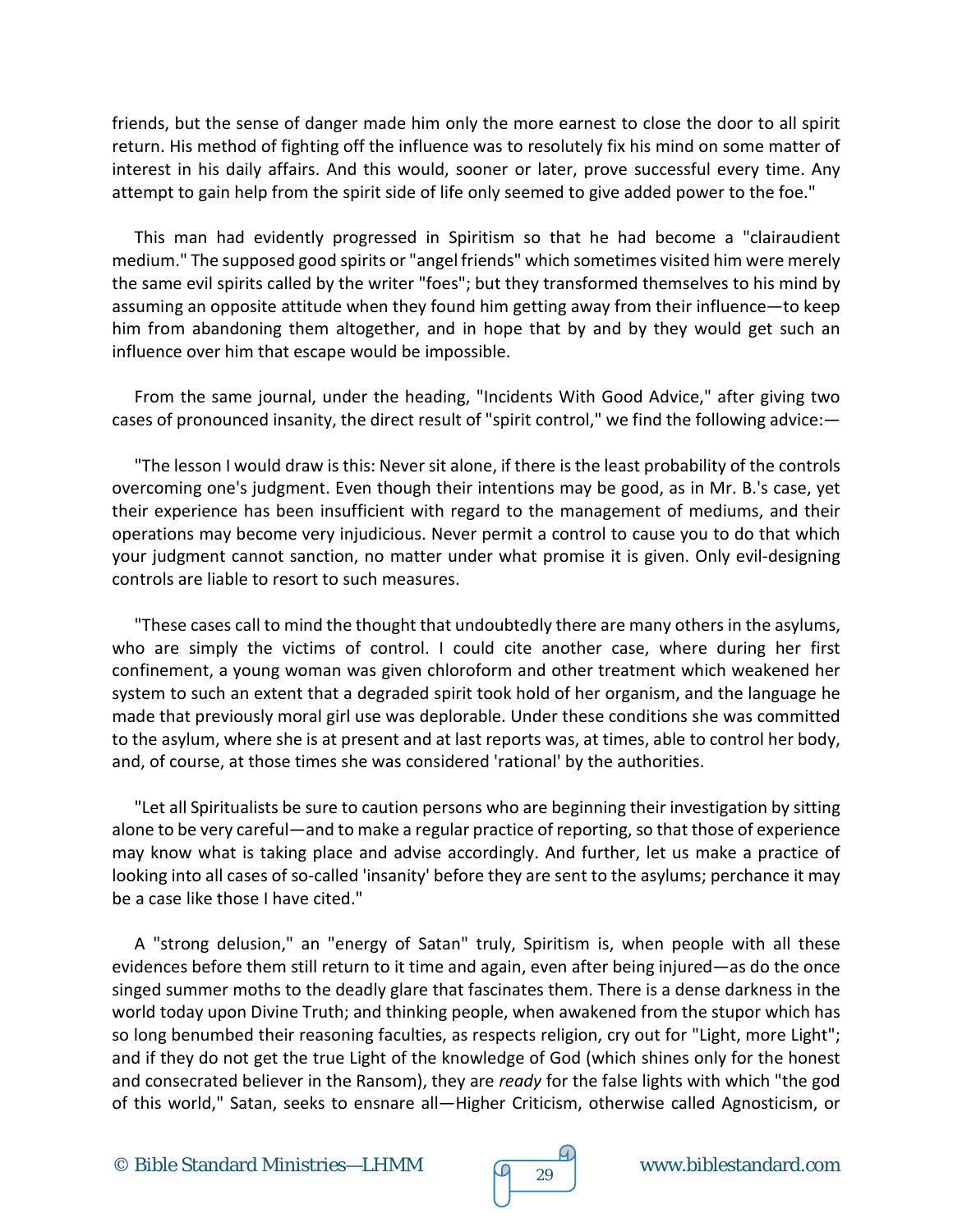Spiritism, or Christian Science, or Theosophy. These, if it were possible, would deceive the "very elect"; and are well represented as being Satan's ministers transformed as angels of light.

Another popular Spiritualist paper is *The Philosophical Journal.* It continually urges that its gospel of Spiritism be tested, and declares it to be the one thing the world needs; and yet it also admits the frauds practised by the "spirits" upon mediums. It will admit that when detected as "evil spirits," "lying spirits," by misrepresentation, fraud, wicked suggestions or works, arousing the victim to resistance or relief through prayer, evidently the *same spirits* return as *moralists,*  with reproofs, professions of sympathy and promises of aid in resisting the evil spirits, etc., only to improve the first opportunity of weakness or temptation to break down all resistance of the will and obtain complete possession—obsession. We clip a statement in support of this from one of its issues, signed by A. N. Waterman, one of the leading Spiritualist lights. Under the caption, "Real Authorship of Spirit Communications," he says:—

"It appears to me impossible that in this life we can know from whom a spiritual communication from the other world is made. We can have evidence, something like that which we possess in reference to the authorship of a telegram, but no more."

Would people of "sound mind" stake their *all,* risk an insanity which according to their own accounts is manifold worse in torture than ordinary dementia, and spend their lives trying to get other people to risk their all similarly, when for it all they have no more *evidence* than goes with a telegram? Would they do so when the bitter experiences of seventy years testing had told them that the genuine are at most only as *"one grain to a bushel"?*

No, no! Only desperately deluded people would pursue such a course. Evidently as the Holy Spirit in men produces "the spirit of a *sound* mind" (2 Tim. 1: 7; Prov. 2: 6, 7), so, on the other hand, the spirit of devils produces the spirit of an *unsound* mind.

Another letter received from Florida, from a brother in Christ, well educated in several languages, informs us concerning some peculiar experiences recently had with these "seducing spirits." He became *aware of the presence* of invisible spirit beings, and they seemed to manifest a curious interest in his work: he was translating STUDIES IN THE SCRIPTURES into a foreign language.

Well informed along the Scriptural lines presented foregoing, as to who these "seducing spirits" are, he nevertheless forgot, or failed to heed the Divine instruction—that mankind should hold *no communication whatever* with these "lying spirits" and "have *no fellowship* with the unfruitful works of darkness." The *neglect* of this instruction caused him serious trouble; and but for the interposition of Divine mercy, in response to his and our prayers, it might have made shipwreck of him—soul and body.

He was allured to the *conference* by a mixture of curiosity with a benevolent desire to do them good by preaching to them the glorious Gospel of Divine love and mercy operating through Christ toward all mankind: and the eventual hope of a judgment (probationary trial) for the fallen angels, declared in the Scriptures. (1 Cor. 6: 3.) At first they gave close attention and appeared to take a



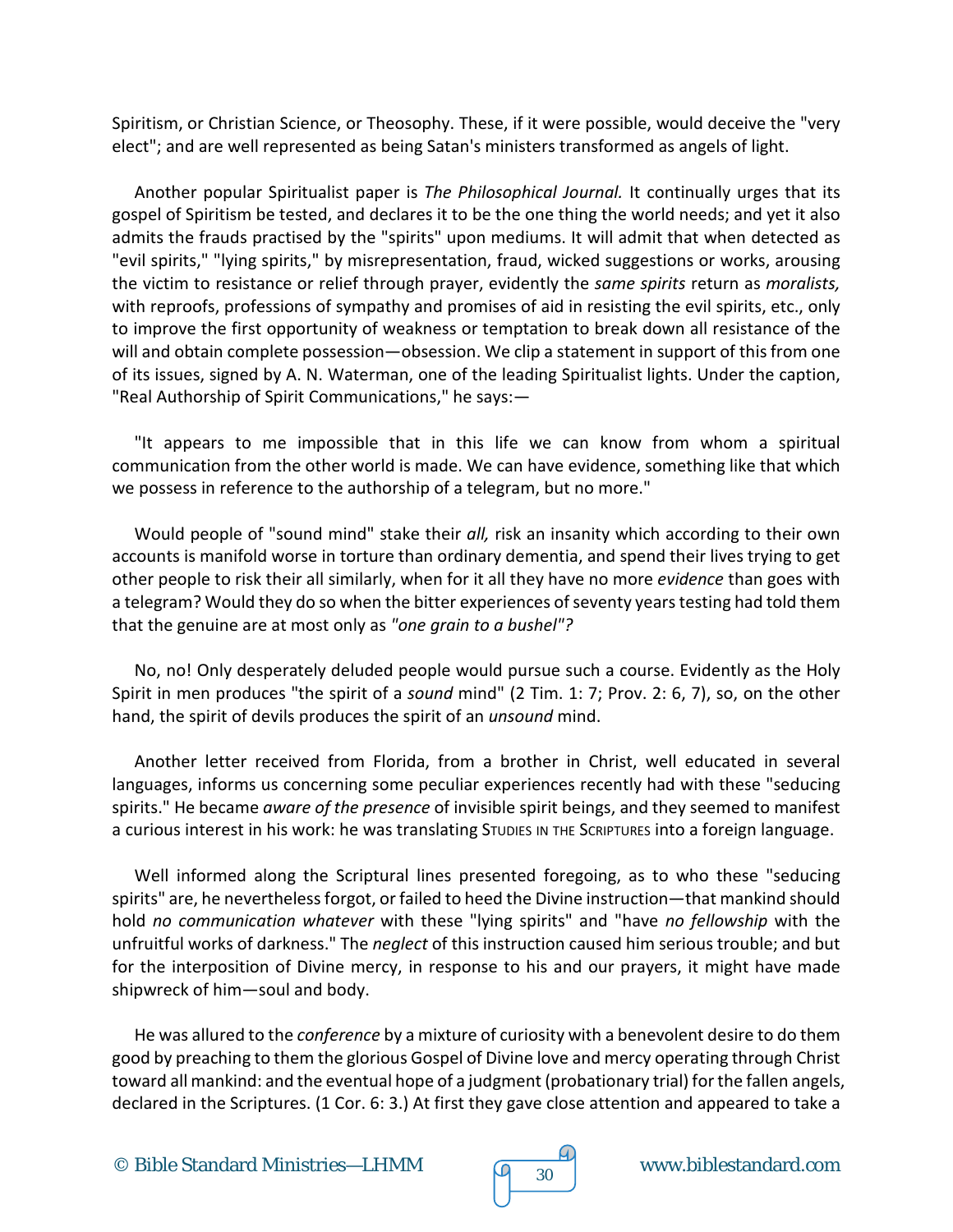deep and reverent interest in the message; but before long they became very "familiar" spirits, intruding themselves and their questions and remarks at all times and places, disputing with him and with each other in a manner and upon topics far from edifying, so that he remonstrated. Finally he demanded that they depart, but having gained his "inner ear" (having made of him what Spiritists would term a *"clairaudient* medium"), they were not disposed to go, and only through earnest prayer was he finally delivered. He should have been on his guard against their seductive influences; he should have remembered that whatever message of grace the Lord may *yet* have for these fallen angels he has *not yet sent it to them,* and that none are authorized to speak for the Lord without authority. "How shall they preach except they be *sent?"* The message of salvation thus far is to mankind only; and even here it is limited, for although all are to be counseled to repent of sin and to reform, yet the Gospel of Salvation is restricted to *repentant "believers"* only—"the meek of the earth."

Joseph Hartman has published a book of 378 pages in which he recounts his experiences as a Spirit-medium (led into it by Swedenborg's teachings), his debasement almost to the loss of reason by spirit obsession, and his final recovery from its ensnarement of his will; but strange to say, he is still a firm believer in Swedenborgianism and Spiritism, although, like others, he cautions every one to be on guard against their wicked devices. Poor deluded man, he still believes that some of these are "good spirits"!

Mr. H. had come in contact with the "Planchette," a wooden device which holds a pencil and moves readily under the hands of certain mediums or "sensitives," even children, writing answers to questions propounded to it; and he had attended several tipping and rapping seances, and was convinced that they were not frauds, but the operations of invisible, intelligent spirits. He became *actively* interested while endeavoring to convince *doubting friends* of the genuineness of the manifestations. Next he tried it in his own family and developed the fact that his little son was a drawing and writing medium. Next he was curious to investigate the phenomena of spirit *materialization.* About this time his daughter "Dolly" died, and he was deeply interested in the apparitions or materializations which professed to be "Dolly." He, however, was incredulous, and in his own words, "gave it up under a cloud, and a suspicion of fraud." But after five years of experience he says: "Whatever doubts I may have entertained respecting the phenomena, I am clearly of the opinion that *"honest materializations* are now of frequent occurrence. Who the forms are, or whence derived, is a mooted question." We have just seen that if the manifestations are "honest" so far as the mediumship is concerned, they are frauds so far as the persons represented are concerned—simulations of the dead, by the fallen angels.

Later the table-tipping and rapping and drawing and writing tests were revived at Mr. H.'s home, two of his children becoming adept mediums, and finally, he himself became a writing medium, to his own surprise and without expectation or solicitation. Now he could and did hold frequent converse, supposedly, with his daughter "Dolly," but really with demons who personated her, and others. He was caused to smell pleasant odors, etc. As a later development he became a speaking medium, and "under control" would speak and act without his own intention or volition; but with full power to refuse to be a medium to such "spirits" as he chose to refuse, because of their former rudeness or obscenity. Next he was granted the "inner ear,"



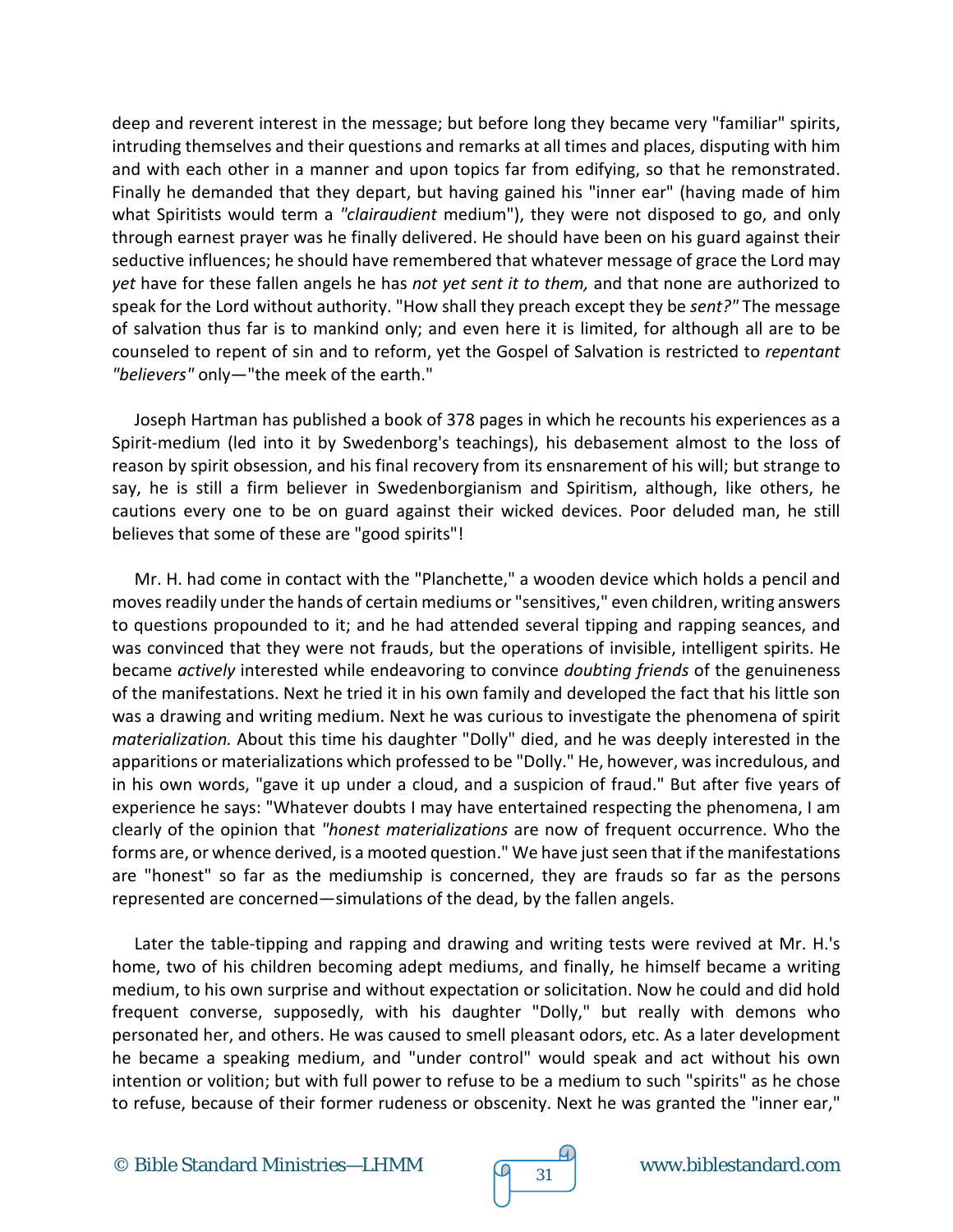"Clairaudience," or ability to hear sounds not audible to others, and thus to hold converse with the "spirits" without any outward agency, as writing, rapping, planchettes, ouija boards, etc.

Of his "spirit friends" he says: "They described to me that their controlling circle consisted of 'twelve spiritual gifts or virtues' which composed a 'band' of very great strength; and under their guidance, they declared, I would become one of the greatest mediums ever known. I revolted had not the least ambition for fame of that sort: they were the more determined."

Thus gradually was Mr. Hartman brought, against his wish, more and more under the "control" of the wicked spirits who finally obsessed him. The next experience was with a peculiar clairaudient "Voice" which represented itself to be the Lord, and took full control of him, directing his every act. It pictured all his errors and weaknesses in darkest shades; and endeavored to destroy all hope. He was told to pray, and when he attempted to pray he was given such conflicting suggestions as to words as made it impossible. He was fast in the snare of the "wicked spirits"; "possessed," and controlled by "spirit-mesmerism," as he calls it.

But finally he escaped their bondage;—a once strong will reasserted itself, and he wrote the account to hinder others from being similarly entrapped. But he does not understand the matter, notwithstanding his remarkable experiences. His experiences had proved that all the "spirits" which he had come in contact with were "wicked," lying, profane, and a majority of them vulgarly and disgustingly obscene; yet, believing these to be the spirits of dead men and women, he surmised that he had met a band of evil ones only, and that there were other bands of good, truthful and pure spirits of good people. If he had but known the Lord's testimony on this subject, it would have put the entire matter in another light.

After gaining *will*-control of himself he was still attended by these evil spirits whose character he now fully knew; and they tried repeatedly to bring his will power again under "control," but had no power that he would not grant. He did, however, grant them liberty to use his hand in writing communications, and in reply to his questions respecting how and why they had abused his confidence, lied to him, were obscene and sought to bind and injure him, they answered that they were constitutionally and thoroughly bad and that they were "devils"—again contradicting this and declaring that they were spirits of dead human beings. But to confirm him in Swedenborgianism they told him that there were no Swedenborgians among them. And Hartman evidently *believed* these self-confessed "lying spirits," for he concludes his book by quoting proofs that Swedenborg had passed through experiences of *obsession* somewhat like his own. He quotes from Swedenborg's Diary 2957-2996 as follows:—

"Very often when any one spoke with me, spirits spoke through me. … This occurred many times; for instance twice today. I cannot enumerate the times, they are so many. … Moreover, they have *laughed* through me, and *done many things. …* These are those who introduce these things into my thoughts, and while I am unconscious of it, *lead my hand to write thus."*

Hartman says of Swedenborg further:—

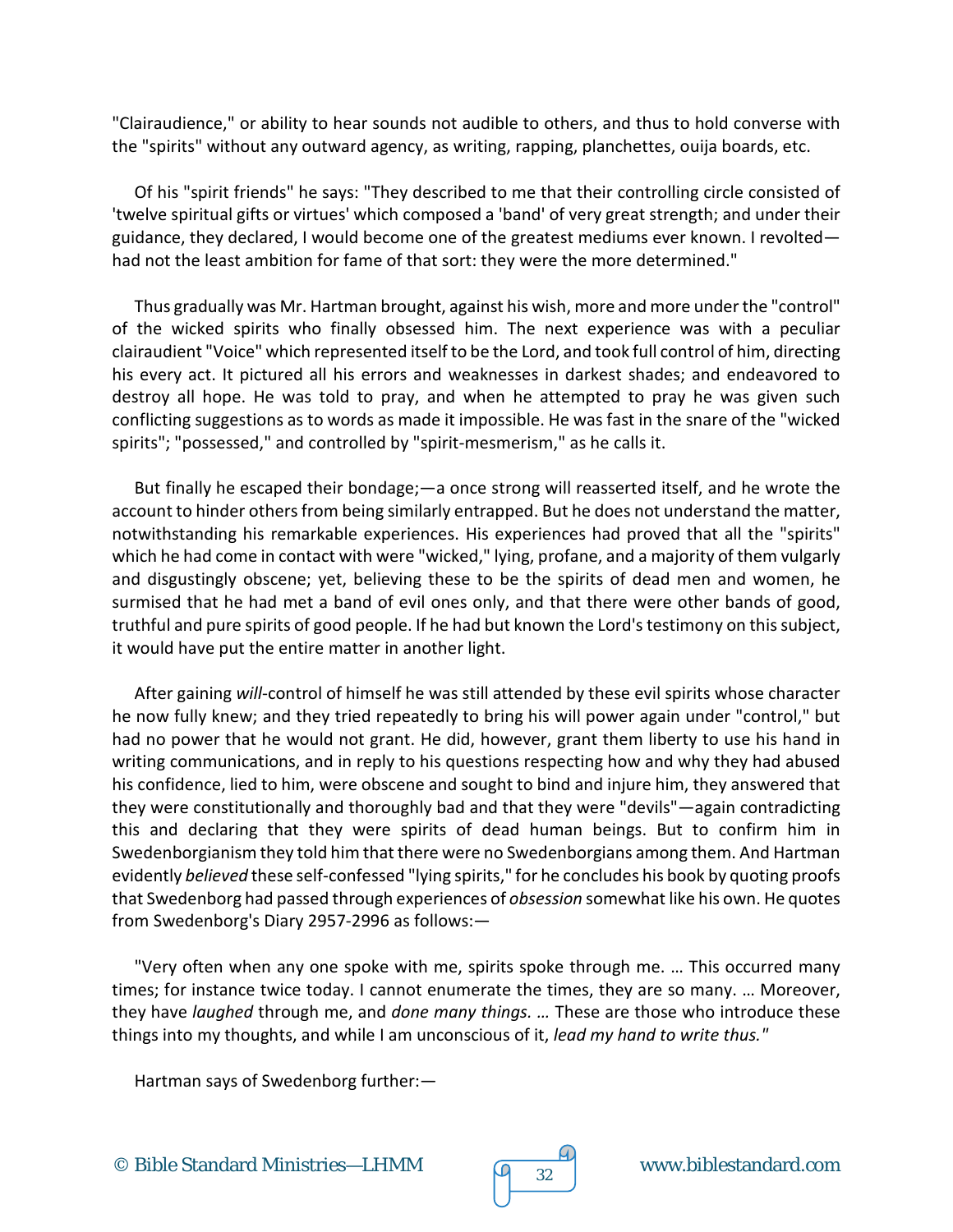"It is a matter of history that Swedenborg's maligners, not understanding *interior temptations*  or *spirit control,* published that he was crazy, and that he did several foolish and insane things while living in London. ... He was under control of spirits who acted through his body, speaking through him and moving his body as if it were their own. … During a part of this transitional period he was unquestionably controlled by evil spirits. He says he had 'tremors and was shaken from head to foot, and thrown out of bed on his face.' … 'I was in the temptation,' he says, 'thoughts invaded me that I could not control, … and full liberty was given them. … While I had the most damnable thoughts, the worst that could possibly be, Jesus Christ was presented visibly before my internal sight.' "

Mr. Hartman comments:—"This we believe was an evil spirit pretending to be Christ, as in our own case the spirit pretended to be God."

To us it seems evident that Swedenborg was a spirit-medium and was an advance agent for promulgating and establishing the "doctrines of devils" respecting "seven heavens and seven hells," etc., etc., *ad nauseam.* Yet Mr. Hartman closes his book with a eulogy of Swedenborg, who, although admittedly *possessed* of *devils* at times, he thinks was sometimes possessed and controlled by good spirits; while Hartman's own experience corroborated the Scriptures, that they are *all* "wicked," "seducing," "lying" spirits.

In a pamphlet entitled, "The Nature of Insanity; Its Cause and Cure," by J. D. Rhymus, the author shows that in many cases insanity is merely *demoniacal possession* or *"obsession."* He says:

"In *my own case* I know that the brain was not diseased at all; my whole nature seemed to be intensified by conflicting emotions raging within my breast. I was completely enveloped and pervaded by thought, or in other words thought came as something impinged upon me, seeking expression through me, without being coined or generated by the action of my own brain, although fully conscious at the time, as I am now, that I possessed a strength within me not my own will and brain power so-called;—yet it was so blended with, and manifested through my own powers of action, that I felt great exhaustion of nerve force, mental prostration as the conditions subsided."

After detailing his own case and his release from the thraldom of evil spirits, whom he supposed to be the spirits of wicked dead men (apparently he also was a follower of Swedenborg), he quotes a letter from a Philadelphia physician, as follows:

"The young lady to whom you refer in your letter is a Miss S——, who was once my patient and quite intimate in my family. Her father was a sea captain, and was lost at sea, no one knowing when or where. Her anxiety to learn something of his fate, led her to apply to a spirit medium. She was found to be very 'susceptible' and a remarkable medium. She did nothing to encourage the approach of spirits; but they came all the same. They almost tormented the life out of her for a long time—how long I do not remember. They often made her get out of bed at night and



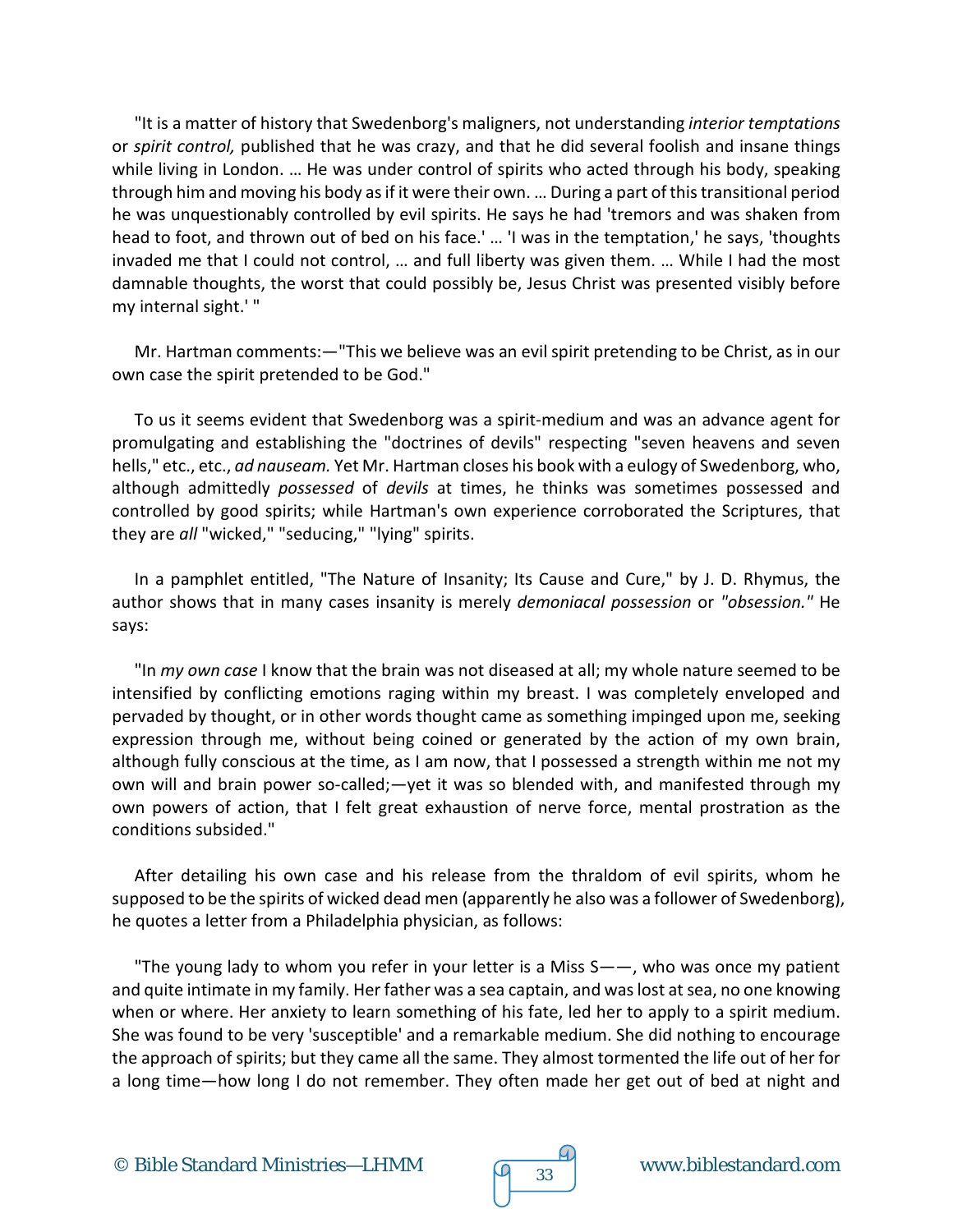perform all sorts of grotesque antics. She finally drove them off by repeating the Lord's Prayer on their every approach. Your sincere friend,  $---$ ."

The same writer says:—

"Judge Edmonds of New York [a noted Spiritist and both a Clairvoyant and Clairaudient medium—now deceased], has recently expressed the opinion that many so-called lunatics in asylums are only under the influence of spirits." The Judge himself said: 'Some fifteen cases of insanity, or rather *obsession,* I have been instrumental in curing. This I said to the Academy of Science, in New York.'

"The Judge has had Catholic priests, after a thorough trial of their 'holy water and prayers,' send [to him] their mediumistic members when wickedly disordered, to be demagnetized and released from the grasp of obsessional spirits."

Few are aware to what extent Spiritism is now active; how it is gradually *reviving.* Here is an account of Dr. Peebles' visit to Melbourne, Australia. He writes to a Philadelphia newspaper as follows:—

"Although I had come for a rest, I was immediately pressed into active service, and have been lecturing every Sunday evening either in the Masonic hall (which seats 1300) or the Lyceum (700), both of them being filled at times to overflowing. I have also spoken in the Unitarian and Swedenborgian churches, and the Australian (Presbyterian) church, on vegetarianism and other reform subjects.

"Several mediums speak about coming to Australia. Before leaving, let me tell you that the Melbourne press says there are already 500 mediums in the city and suburbs, while others say 200, but I see none who compare with Mrs. Freitag, and others. I cannot, conscientiously, encourage mediums to come to Australia, unless they are absolutely *first-class test mediums.*  That's what the people clamor for—tests, tests, tests. Old bald headed Spiritualists, who had tests years ago, want them renewed, and so seek for tests instead of going on to a higher plane of harmony, beauty and spiritual truth, becoming their own mediums."

Yes; the tests—rapping, writing, table-tipping, and even materialization tests—are only the beginnings of Spiritism, and not the desired ends sought by the spirits. The end sought is *possession,* "obsession"; and those who by strong self-control constantly resist absolute spiritcontrol are used as "test mediums," to catch others, and to exhort others, as above, to go *"on to a higher plane of harmony,"* with lying, seducing, enslaving and demonizing spirits.

An English journal called *Black and White* gave a detailed and illustrated account of apparitions in the town of Tilly-sur-Seulles, Normandy, France. It said that the apparitions were of the Virgin Mary and had continued for several months, and were thoroughly vouched for. It adds:—

"The appearances, which seldom or never resemble each other even to the same *voyants,*  always either ascend from the earth, as in the case of those of the Witch of Endor, or appear

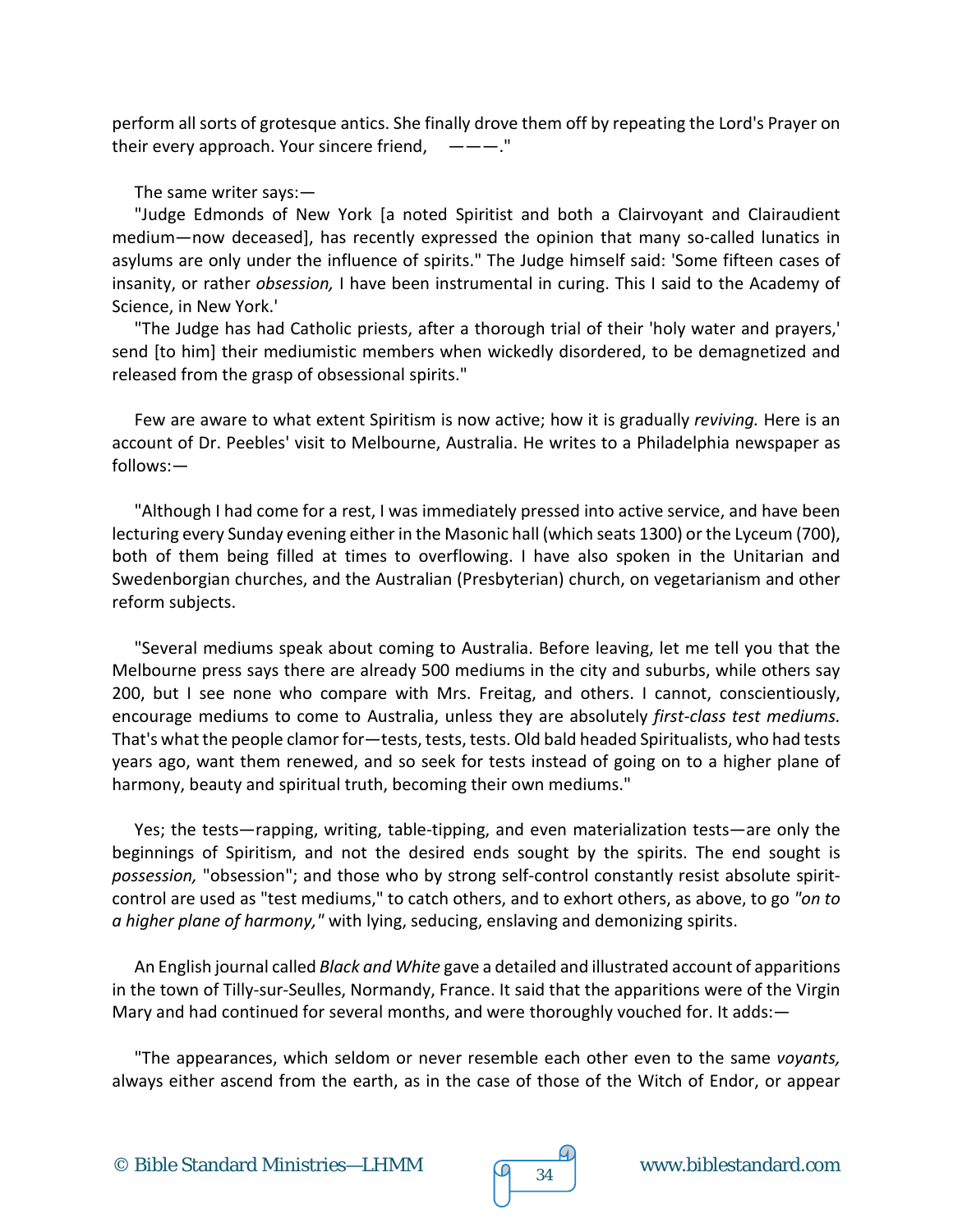gradually bit by bit, first a leg, then an arm, and so on, at a slight elevation. All this is very queer reading.

"The trampled field of oats, the elm tree stripped of its branches by relic-hunters, the torn hedge protected by barbed wire and decorated with statues, pictures, rosaries, pots of flowers and votive tapers, remain to testify to a belief in the supernatural not less strong than it was in mediaeval times."

*Black and White,* after quoting from the *Croix du Calvados* (the official organ of the Roman Catholic Bishop of the diocese), that, "Although it cannot doubt the *fact* of the appearances, it is inclined more and more to attribute them to *diabolic intervention,"* adds:—

"If anything, this is calculated to lend them still greater interest in the eyes of the world, which shows itself especially ready to dabble in Satanism, crystal-gazing, astrology, theosophy, spiritualism and magic, both black and white. The chief points in favor of this clerical decision seem to be that one Vintras, who lived in an old mill, still standing on the banks of the Seulles, below the older village of Tilly, prophesied these apparitions about the year '30. Vintras was condemned as a sorcerer and incarcerated at Caen by request of Pope Gregory XVI. He claimed to have been 'inspired' by the Archangel Michael. Curiously enough, another 'prophet,' claiming to be inspired by another Archangel—Gabriel, to wit—namely, Mlle. Cuedon, who made a stir in Paris, and whom a certain Abbe declared to be *'possessed'* rather than *'inspired,'* prophesied these same apparitions at Tilly a fortnight before they began."

Satan's motto seems to be, Anything to deceive and bewilder humanity and to hinder the truth now due to them from reaching them. From an English Spiritist journal *Light,* we quote a statement of a *seance,* as follows:

"At a sitting which was being held one evening at the invitation of a mother who had just lost a dearly loved son, amongst other phenomena a remarkable light was seen. It was in the form of a beautiful radiant globe, the center of which was a bright blue of great brilliancy. It was apparently an immeasurable distance away, the wall of the room offering no obstruction to those who watched it, and it remained for about half an hour, when it gradually faded from their sight.

"All present were filled with a sense of *deep reverence and veneration.* The control [i.e., the spirit controlling the medium] explained that this was indeed the Light of Christ, who, in verification of the belief which is now very generally held by Christians of every denomination, is gradually approaching this earth; and in fulfilment of His words, spoken nearly two thousand years ago, is coming to establish His Kingdom, the reign of universal love and brotherhood, amongst us.

"The control further said: 'Write thus to the editor of *Light.* Tell him that light is coming to all men. It grows brighter day by day. This light is the Light that should lighten all men that come into the world. Love is embodied in it. Truth is bringing it. Wisdom teaches it. Faith reveals it. Hope nourishes it. Justice craves for it. Glory attends it. Peace claims it. Power waits for it. This



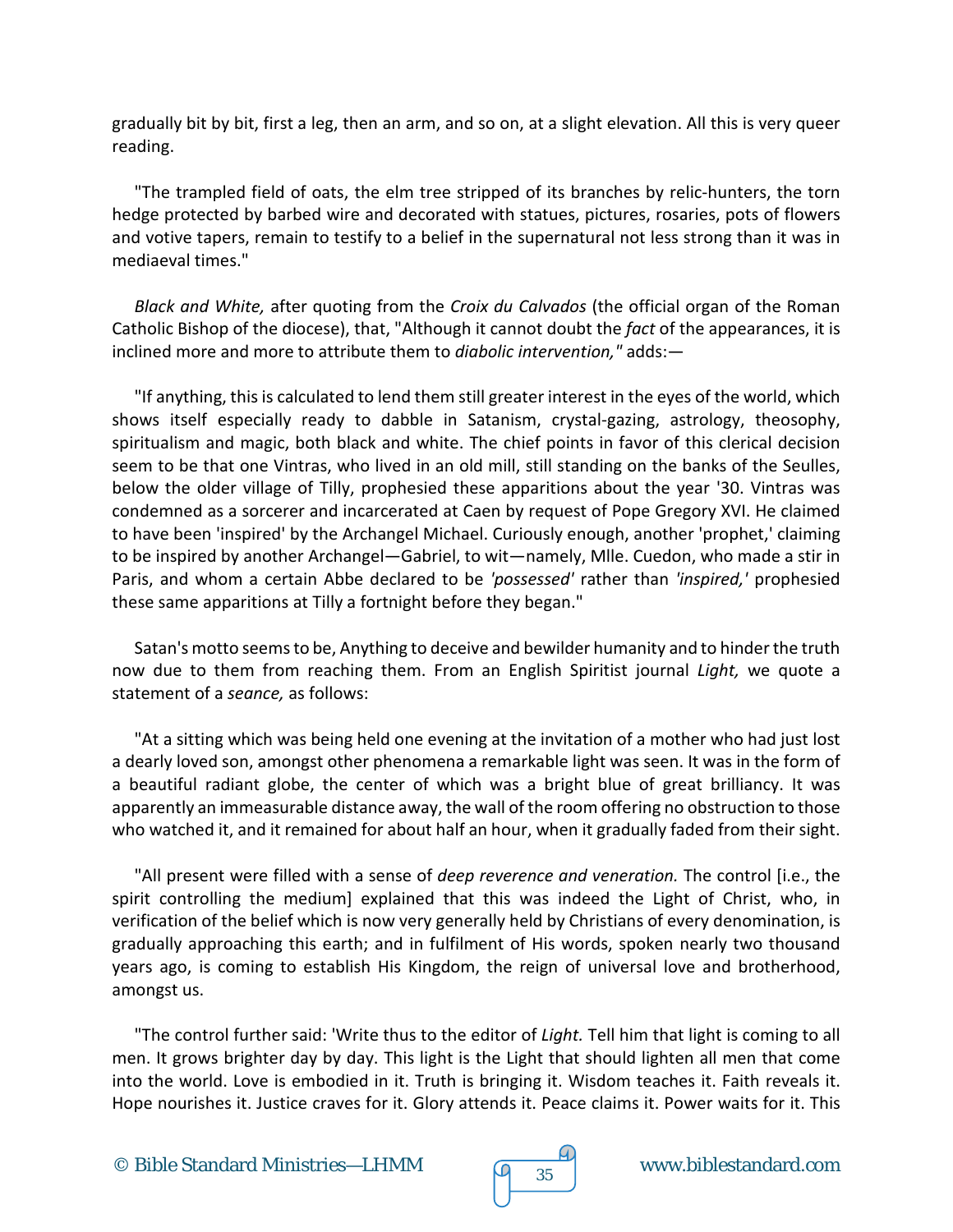remarkable light is attended by hosts of angels; by dwellers in the spheres of the Blest; by mighty conquerors; by those whose sins, being scarlet, now shine radiant in this Light;—Perfected good, perfected man, perfected light.

"Beautiful angels surrounded the medium. The Light appeared behind her; but she was pleased to know that the greatest glory shone when she spoke of Christ's power. Although not herself viewing the greatest glory of the Light she saw it, far, far away, having a star-like radiance."

Just as at His first advent the evil spirits acknowledged Jesus, saying, "We know Thee, who Thou art"; "What have we to do with Thee, Jesus, Thou Son of God?" and as they testified of the Apostles: "These be the servants of the Most High God which show unto us the way of eternal life"; *so today, as we have seen,* some of them will testify occasionally to the Truth, commend STUDIES IN THE SCRIPTURES, etc.; but it is safe to assume that it is all for a purpose, as a "bait" for those who are interested or seeking light along these lines, to eventually lead them off into some gross darkness. Let us constantly remember that these deceptions will become so bold, and be apparently so backed by advanced truth that they will, "if it were possible, deceive the very elect."—Matt. 24: 24-26.

Under such circumstances there is but one safe course. It is not to stand still with closed eyes, panic-stricken: that will be impossible, very soon. It is to fully accept Christ Jesus the *Redeemer,*  the *Ransomer* of the race, as your Savior and your Teacher, and to be controlled only by His Spirit of Truth expressed to man through His Word—the Bible. So doing you will be *kept* by the power of God from all the snares of the wicked one; for the *Gospel* is the *power of God* unto salvation to every one that [obediently] believeth."

To what great dangers the people of Christendom are exposed we may judge when we remember that nearly all are laboring under the delusion of Satan, first enunciated to Mother Eve in Eden—to her deception and fall. He then said, "Ye shall *not* surely *die."* He has kept up his side of the controversy since then, and the majority of God's people believe Satan's statement and disbelieve the Lord's Word;—holding that no one really dies, but that when death apparently takes place the person is thereby made *"more alive than ever."* Believing that none are really *dead,* we cannot wonder that Christendom totally rejects the Bible doctrine that the only hope for a future life rests in God's promise of a *"resurrection of the* DEAD," and makes nonsense of it by claiming that it is merely a resurrection of the *body* that died—which the Apostle declares will *never be resurrected*—but a new body be substituted when the *soul,* the *being* is resurrected.— 1 Cor. 15: 12-18 and 36-38.

In evidence of the dangers along this line we note the fact that *The Ram's Horn,* a radical orthodox journal of Chicago, published on its outside cover a colored engraving representing a Christian mother with clasped hands, praying beside a little grave decorated with flowers, while just before her is shown the shadowy outline of her child approaching her. The editor of *The Ram's Horn* and his readers are like all other nominal Christians who neglect the teachings of God's Word on this subject—*just ready* for Satan's delusions to ensnare them.



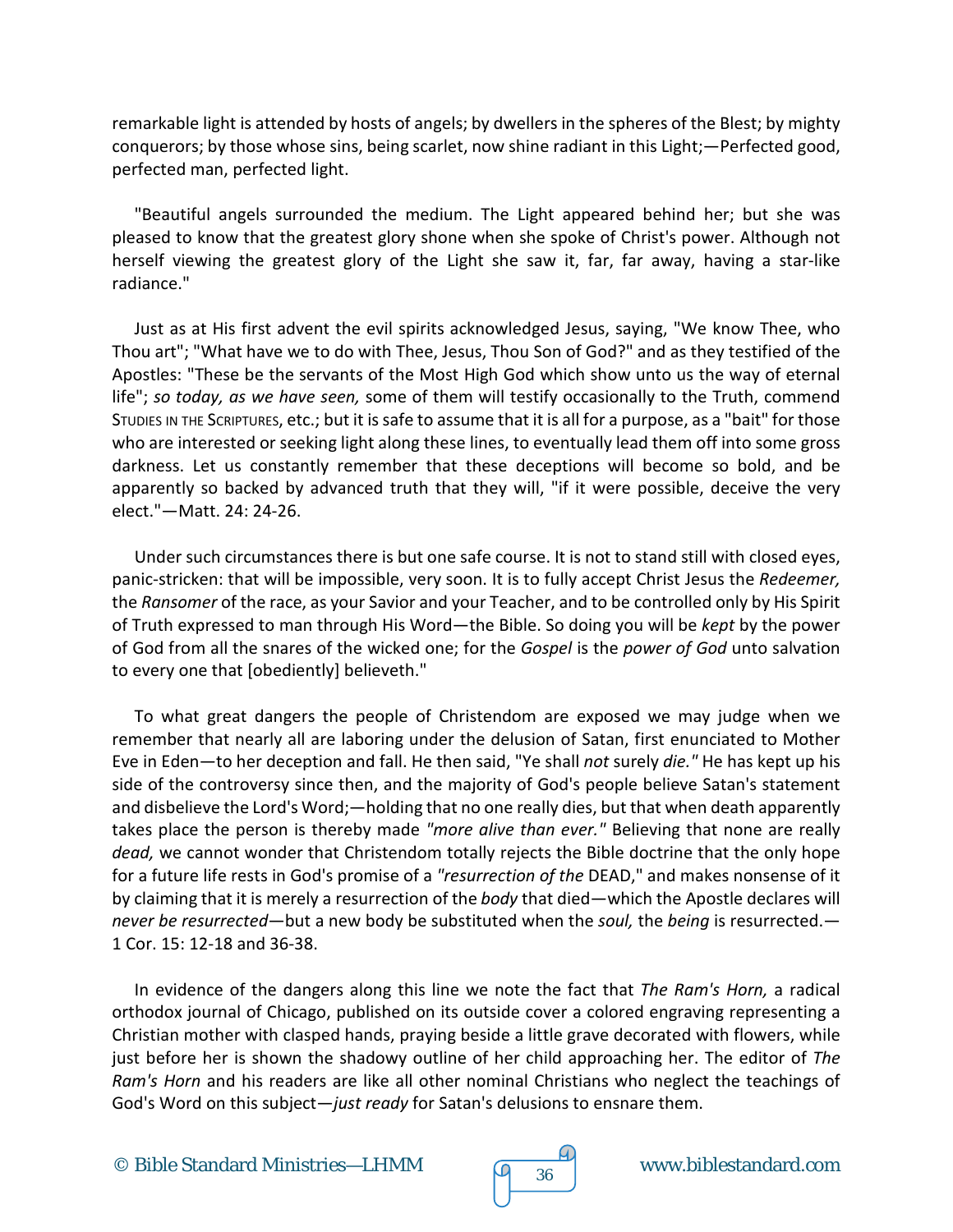Note also the following, clipped from *The Philosophical Journal* (Spiritualist). Under the caption *"Progressive Thought,"* the editor quotes from Rev. T. DeWitt Talmage as follows:

"Even Talmage progressed from the old faith, and believed in the return of the spirit to this world of ours after death. He preached a sermon at Washington on the 'Celestial World,' showing the employment of 'the departed' in that state of existence. In answer to the question: 'What are the departed doing now?' he said: 'That question is more easily answered than you might suppose,' and added:

" 'Their hand has forgotten its cunning, but *the spirit* hasfaculties as far superior to four fingers and a thumb as the supernatural is superior to the human. The reason that God took away their eye and their hand and their brain, was that He might give them something more limber, more wieldy, more skillful, more multipliant.'

"Dr. Talmage said that the spirits, freed from the material body, are 'more limber, more skillful,' and 'are at their old business yet,' but with vastly improved faculties. He argued it thus:—

" 'Have you any idea that that affluence of faculty at death collapsed and perished? Why so, when there is more for them to look at, and they have keener appreciation of the beautiful, and they stand amid the very looms where the sunsets and the rainbows and the spring mornings are woven.

" 'Are you so obtuse as to suppose that because the painter drops his easel and the sculptor his chisel, and the engraver his knife, that therefore that taste, which he was enlarging or intensifying for forty or fifty years, is entirely obliterated?

" 'These artists, or friends of art, on earth worked in coarse material and with imperfect brain and with frail hand. Now they have carried their art into larger liberties and into wider circumferences.

" 'They are at their old business yet, but without the fatigues, without the limitations, without the hindrances of the terrestrial studio.'

"In answer to the question as to what the physicians are doing, since they passed to 'the beyond,' he said they are busy at their old business, and added:

" 'No sickness in heaven, but plenty of sickness *on earth,* plenty of wounds in the different parts of God's dominion to be healed and to be medicated. Those glorious *souls are coming down,*  not in lazy doctor's gig, but with lightning locomotion.

" 'You cannot understand why that patient got well after all the skillful doctors had said he must die. Perhaps Abercrombie touched him. I should not wonder if he had been back again to

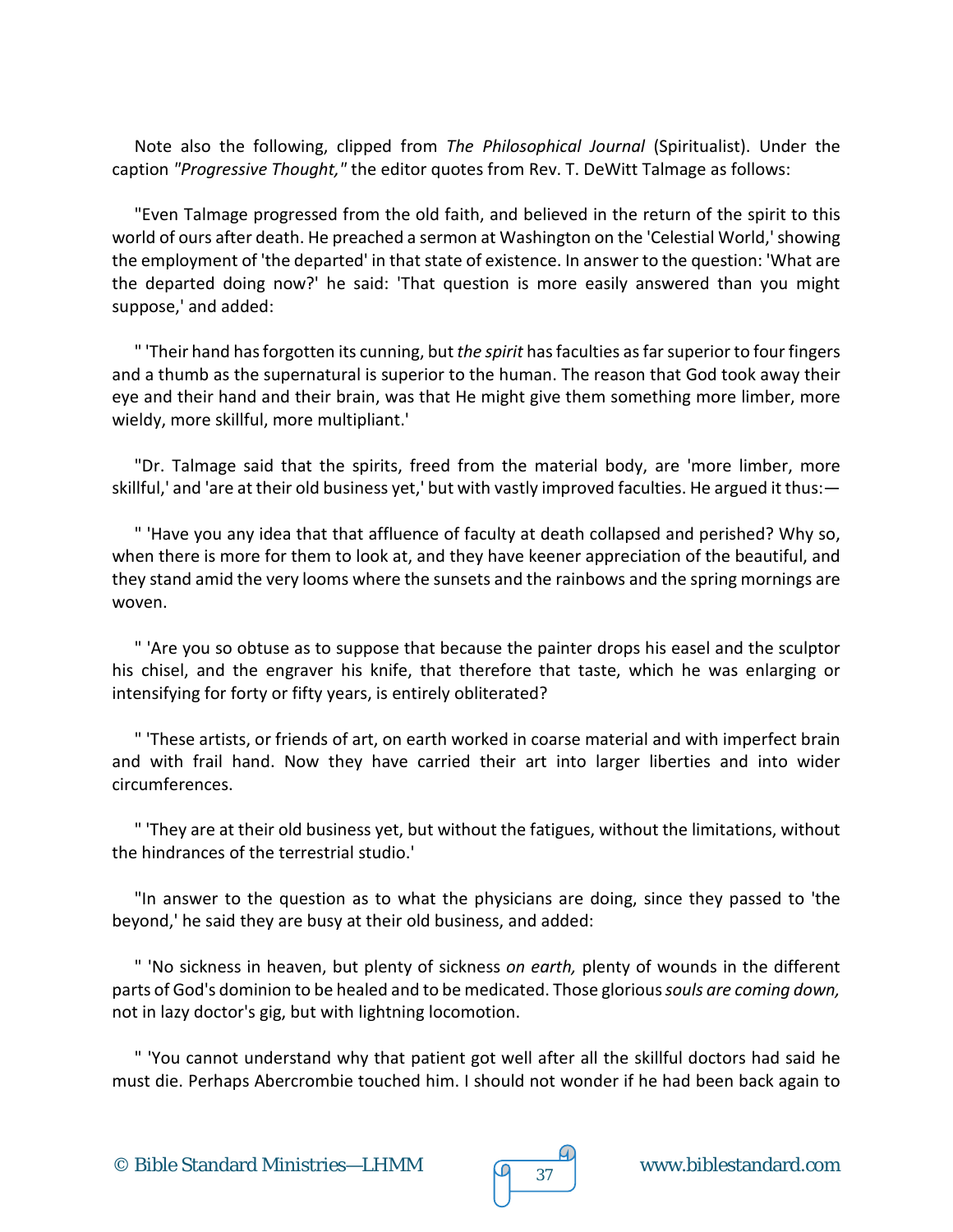see some of his old patients. Those who had their joy in healing the sickness and the woes of earth, gone up to heaven *are come forth* again for benignant medicament'

"Then he propounded another question, as to what all the departed are doing now—who in earth-life were 'busy, and found their chief joy in doing good.' He replied: 'They are going right on with the work—John Howard visiting dungeons; the dead women of Northern and Southern battlefields still abroad looking for the wounded; George Peabody still watching the poor; Thomas Clarkson still looking after the enslaved—all of those who did good on earth, busier since death than before. The tombstone is not the terminus, but the starting-post.'

"He then concluded with this very emphatic language:—

" 'To show you that your departed friends are more alive than they ever were; to make you homesick for heaven; to give you an enlarged view of the glories to be revealed, I have preached this sermon.'

"Without the slightest doubt, then, Dr. DeWitt Talmage was a Spiritualist. He did not claim that cognomen, but he taught the grand tenets of our philosophy and admitted the consequent phenomena of the return of the spirit to visit mortals—spirit physicians to *touch* those given up to die by mortal physicians, and to heal them—to visit those in dungeons in order to relieve their distress—to watch the poor—to look after the enslaved—and in this work to be 'busier since death than before!'

"If 'the departed are more alive than they ever were'—as Dr. Talmage affirmed in his closing remarks—then it is evident that he was correct in saying that 'the tombstone is not the terminus, but the starting-post'—the 'door' to the higher life, the entrance to the state of endless labor, grand possibilities, and eternal progression.

"If Dr. Talmage thought more of these grand truths than of his clerical standing, he would have frankly avowed himself a Spiritualist.

"All the churches are rapidly becoming permeated with Spiritual philosophy, and soon must either add to their structural confession these grand and inspiring verities, or sink into oblivion in the twentieth century, when the cycle of evolution shall be completely rounded out."

Who can deny the logic of the Spiritualist editor in claiming Dr. Talmage as a Spiritualist, who refrained from fully acknowledging his identity? Who can doubt that the hundreds of thousands who read that discourse in the many journals which published Dr. Talmage's discourses regularly, accepted every item of its poisonous, unscriptural suggestion as *gospel;* because in full accord with what they had been taught from other pulpits, and especially at funeral services? Alas! the millions of Christendom are *ready,* ripe, for the evil work of these seducing spirits, and are accepting it.

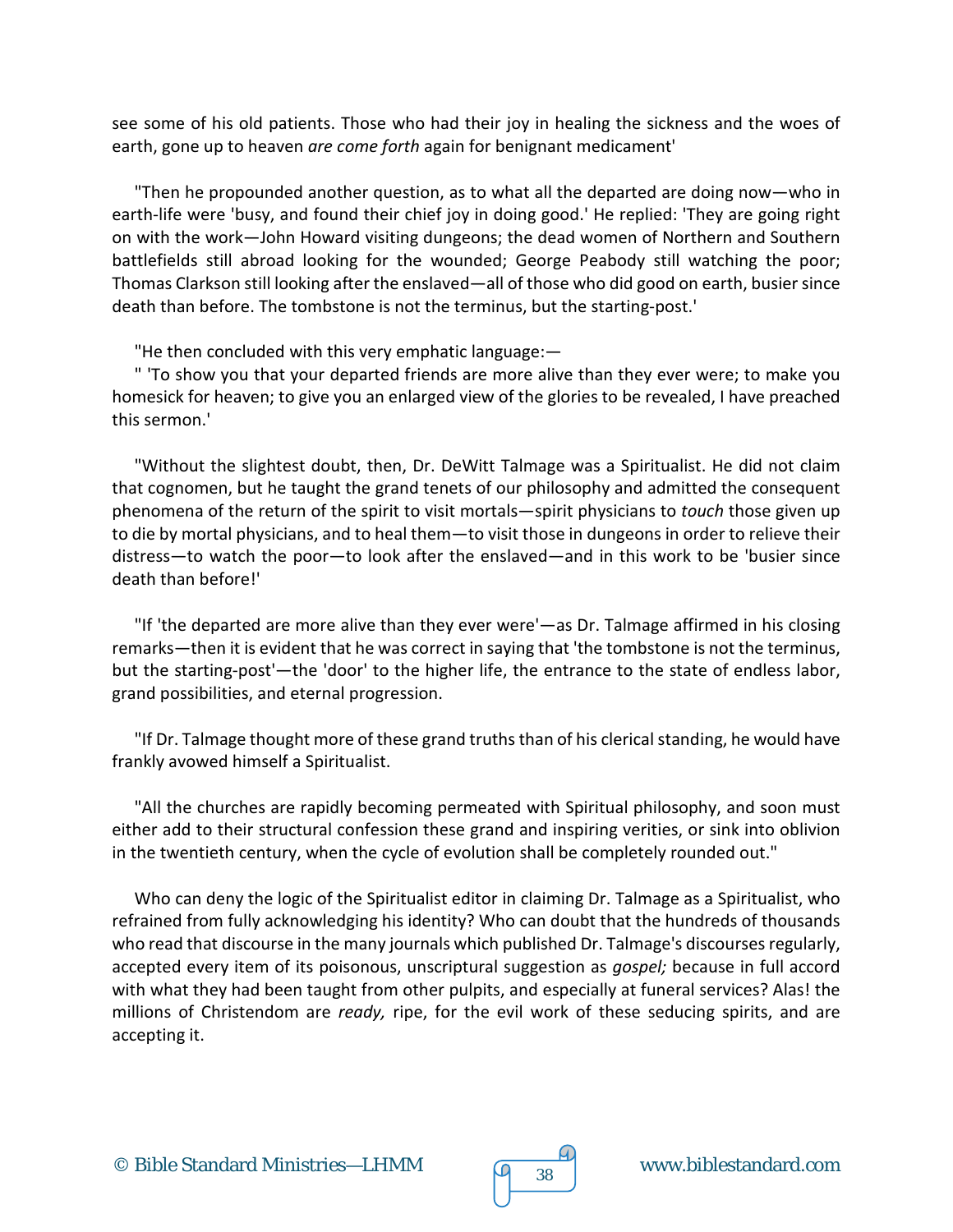Note the following hand-bill announcement of Spiritist *performances* and tests, given at Muskegon, Michigan. It is in display type and illustrated etchings showing shadowy forms, etc. and was sent to us through the Lord's providence just in time for a notice here. It reads thus:—

"Opera House, under the auspices of the Religio-Philosophical Society of Boston, Mass.

"Spirit materializations, marvelous superhuman visions, Spiritualistic rappings, slate writing, floating tables and chairs, remarkable tests of the human mind, a human being isolated from surrounding objects floating in mid air. Behold the marvels of today! Reflect on the one great question of the hour: Is there a spirit land? and what is the destiny of man? Do you want to be convinced that there is a hereafter? Do you believe in immortality? Do you believe in a soul world? or do you believe that death ends all?

"Dr. Loyd Cooke, preeminently peer of spirit mediums, assisted by a number of mediums of note, on the open stage, will produce some of the most wonderful materializations ever witnessed in this country.

"The following are some of the tests that usually take place in the presence of these mediums: A table rises 4 to 5 feet and floats in mid-air. Spirit hands and faces are plainly seen and recognized by their friends. A guitar is played and passed around the room by the invisible power. Flowers are brought and passed to the audience by hands plainly seen. Bells are rung, harps are played, and other tests of a startling nature take place in the presence of these wonderful mediums, if the conditions are strictly complied with.

"A night of wonderful manifestations! The veil drawn so that all may have an insight into the spirit world and behold many things that are strange and startling.

"The clergy, the press, learned synods and councils, sage philosophers and scientists; in fact, the whole world, has proclaimed these philosophical idealisms to be an astounding fact. You are brought face to face with the spirits. A large piano is played upon without a living soul touching it. And many spirit forms upon the stage—sometimes eight or ten at a time—are proof positive of the genuineness of these mediums. They have been three years developing for the special purpose of demonstrating the facts of spirit power in full gas light!

"The invisible powers are constantly producing new and startling manifestations to convert the skeptical and strengthen the believer. Come and see for yourself. Take no one's word. Investigate and believe your own eyes. Be guided by your own reason. Believe nothing you hear! Every man and woman has a right to see and think.

"Many ask: 'Is there any truth in Spiritualism?' If you should attend this seance with these new mediums, you would never doubt again that the spirits do re-visit the earth, and can be seen and recognized by their friends. They will stand beside you and shake hands with any one who will ask them. Remember, this seance is not like others you have attended. The forms seen here are not afraid of you, but will come so close to you that you cannot doubt their identity, and will satisfy you that they are not flesh of this earth. No one who has ever attended these seances can

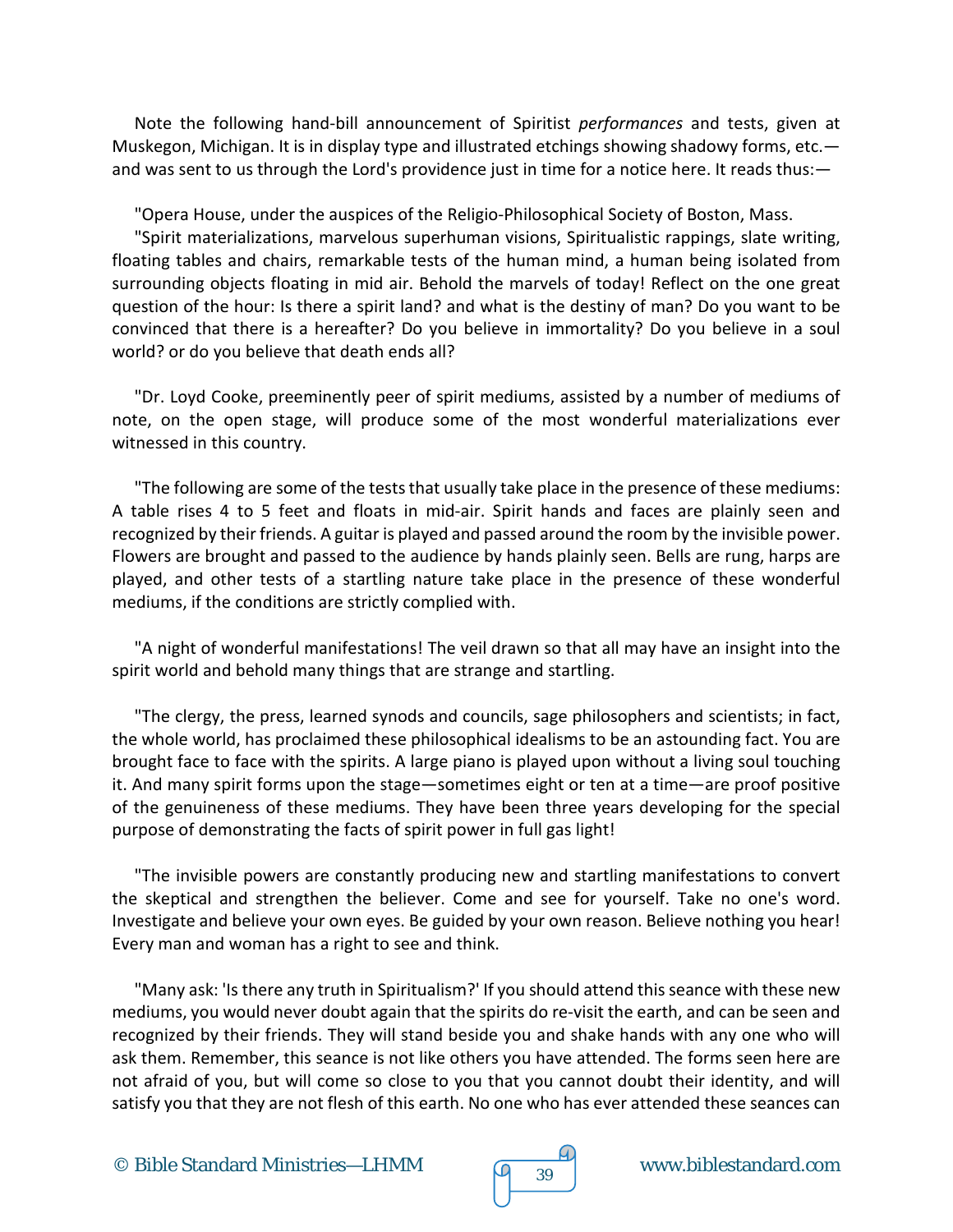doubt the genuineness of these mediums. Remember, these are newly developed mediums, just arrived at this place, and are recognized by all that have seen them to have the most powerful circle that has ever been brought to this country. Not in darkness, but in open light. You feel their touch. You see their disembodied forms. In plain, open light! Every possible means will be used to enlighten the auditors as to whether these so called wonders are enacted through the aid of spirits or are the result of natural agencies.

"Committees will be selected by the audience to assist, and to report their views as to the why and wherefore of the many very strange things that will be shown during the evening. This is done so that every person attending may learn the truth regarding the tests, whether they are genuine or caused by expert trickery. Doors open at 7.15. Commences at 8. A small admission will be charged."



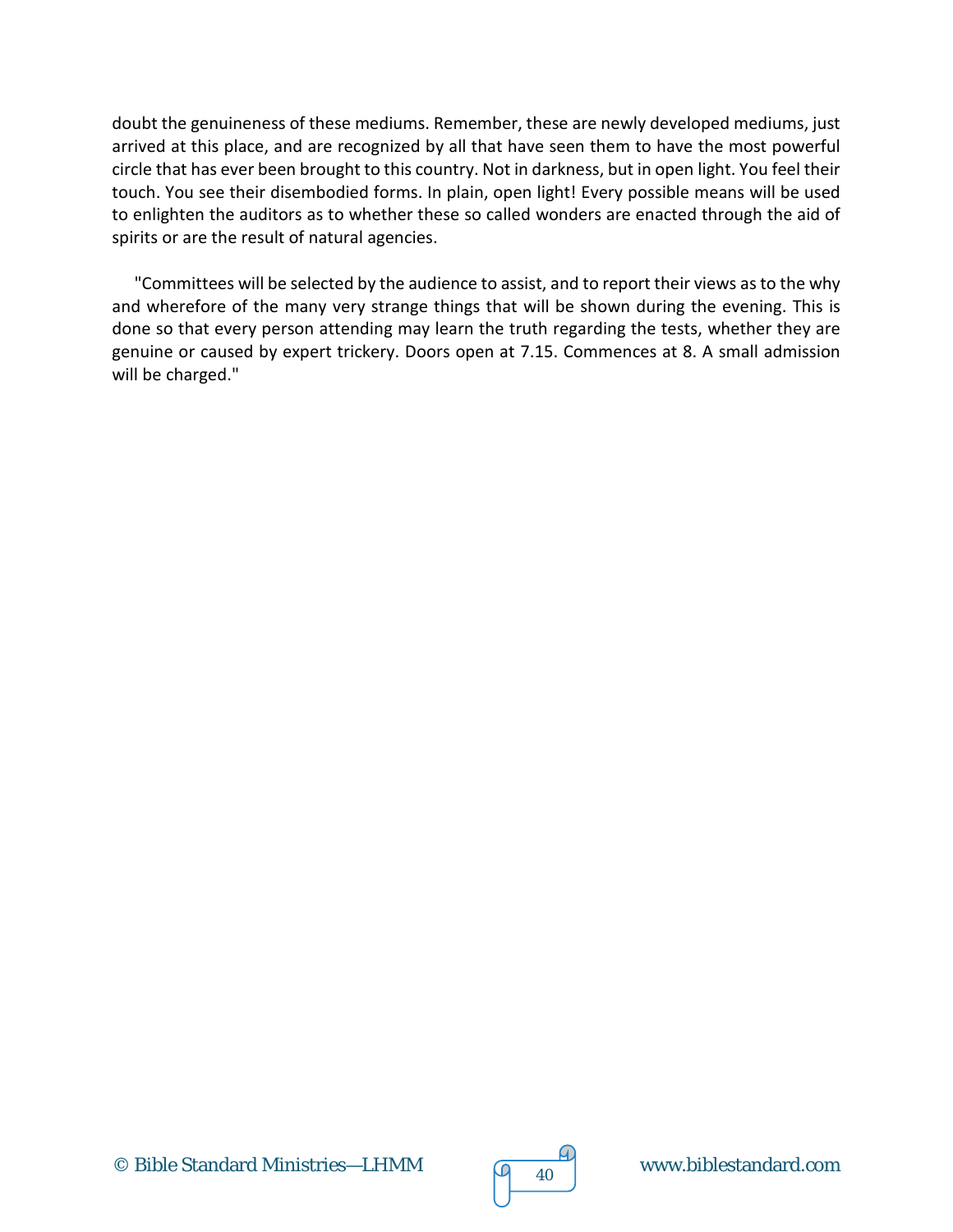### Chapter 5

Finding that Churchianity is popular, and a certain amount of formalism demanded by the people they seek to ensnare, Spiritists are organizing "churches" for the "worship" and "praise" of the "All Good"—the name they use instead of God. But since advanced Spiritists do not believe in a *personal* God this name merely represents to them—*all good spirits,* among whom they reckon Thomas Paine, Shakespeare, Judas and Nero, as well as Christ, Confucius and Buddha. In these "churches"—"Spiritualist," "Theosophical," and "Christian Scientist," all of the same cult, and all guided (unknown to many of their votaries) by the same master spirit—Satan—the preachers and evangelists are generally women: in marked contrast (whatever the explanation) with the course pursued by the true Head of the one and only true Church, our Lord Jesus, who appointed twelve Apostles and seventy evangelists, all of them men.

The newspapers gave an account of a Spiritist baptism service, at the "First Church of Spiritualists," Pittsburgh, by Mrs. Ida Whitlock, of Boston, as follows:—

"When the babies' parents and godmothers had been assembled, deacons of the church brought out a long flower-decked rope, which they tied about the participants in the ceremony. Mrs. Whitlock gave each baby a small bunch of carnations, handing them from a silver bowl. Having completed this ceremony, Mrs. Whitlock took another silver bowl, and, advancing to each baby, she dipped into the bowl a rose and sprinkled the faces of those to be baptized, saying as she did so, 'I, Ida Whitlock, *by a power commissioned to me,* do baptize thee, Anna Marie Klotz, in the name of the *All Good.'"*

The power commissioned to Mrs. Whitlock was certainly not from the Father, nor from the Son, nor by the Holy Spirit; and we feel confident it was from the one who backs all the tests and tricks and lies and obsessions—*"Your Adversary* the Devil."—1 Pet. 5: 8.

A Mr. Thori of St. Paul, Minn., once sent us the card of a Dr. Snyder of that city, who styled himself a Christian Spiritualist and claimed that he and others there held regular seances in which the Lord as a spirit being showed Himself to their mortal eyes. He said that about forty persons there had seen these manifestations. Three of them received "the communion" direct from the Lord's hand. The card received bore sixteen texts from the Bible, among which were the following:—

"God is a spirit."

"I am the light of the world."

"He that keepeth My commandments, he it is that loveth Me; and he that loveth Me shall be loved of My Father; and I will love him, and *will manifest myself to him."*—John 14: 21.

In large type at the head of the card were these words:— "HAVE YOU SEEN THE LORD? IF NOT, WHY NOT?"

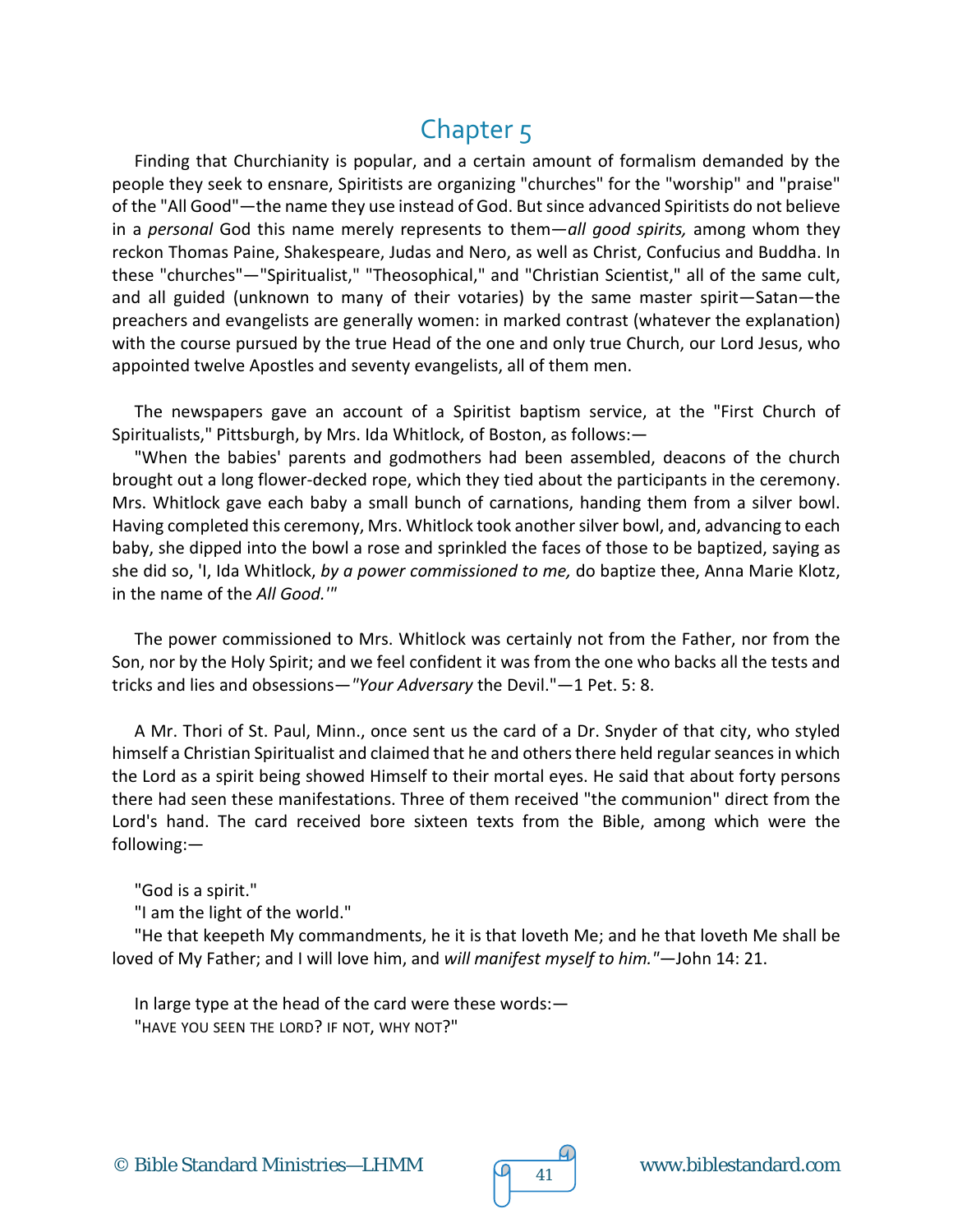This Mr. Thori remarked that the Doctor appeared to be very pious, and professed faith in the Ransom and in restitution. The incident at once reminded Mr. Thori of the statement of STUDIES IN THE SCRIPTURES, Vol. II, page 158, which reads as follows:—

"Among other such things some of them even teach that Christ is *present,* and we doubt not ere long they will give *seances* at which they will claim to show Him 'in the secret chamber.'" (Matt. 24: 26.) Then Mr. T. called the Doctor's attention to this Scripture and this application of it; but he was so enamored by the seducing spirits that he could make no application of it to his own experiences. He declared that it referred to such preposterous frauds as Schweinfurth.

Here we see more of Satan's policy: he works one fraud against another. A few weak-minded people are deluded into thinking and claiming that they are "some great one"—Christs, etc. and by hypnotic powers deluding a few into their "heavens," thus disgust more sensible people, who, believing that these frauds *fulfil* the scope of our Lord's warning, are off guard against the much more subtle deceptions of Spiritism which draw nearer and nearer daily.

Then again, true to his character as a deceiver, Satan begins all such performances with the outwardly devout. He puts a bait on his hook when he fishes for men. It will be found that *selfwilled* Christians, no matter what their morals or faith, will be subject to snares of the great enemy. The full submission of the *will* to the will of God as expressed in His Word is absolutely necessary to overcome the world, the flesh and the devil.

We will no doubt surprise some when we state that to our understanding "Christian Science," "Theosophy," "Mesmerism," "Clairvoyance" and "Hypnotism," as well as "Swedenborgianism," are all related to Spiritism, and designed by the "seducing spirits" to enthral and "pass along" the various classes of man-kind who are now awakening out of mental lethargy; and to blind their eyes to the *truth* respecting the Lord and His Word.—2 Cor. 4: 4.

*"Christian Science,"* by its attractive but deceptive name, no less than by its lying proposition that there is no pain, no sickness, no death, no sin, no devil, no Savior—nor need of any—by the very absurdity of its claims attracts the curious; and by its seeming harmlessness and "good works" ensnares the unguarded and uninstructed, who do not know "the depths of Satan." (Rev. 2: 24.) Their processes for treatment of *"imagined"* diseases seem harmless, but are their cures therefore less of the demons and more of God than those of Spiritualists? While a pure faith in the first principles of the doctrines of Christ is not to be accepted as *instead* of good morals, the latter are nevertheless to be considered as *concomitants* to every manifestation of Divine favor and power. All, therefore, who deny our Lord Jesus as the *Redeemer* of mankind "who gave His life *a Ransom-price* for many," are not of God, and their "wonderful works," whether good or bad, are not to be credited to Divine power.

It may be questioned by some whether Satan and his associates can be charged on the one hand with causing sickness and death (Heb. 2: 14), and on the other hand with healing the sick and casting out devils. Would not this seem to be an opposition to his own kingdom not



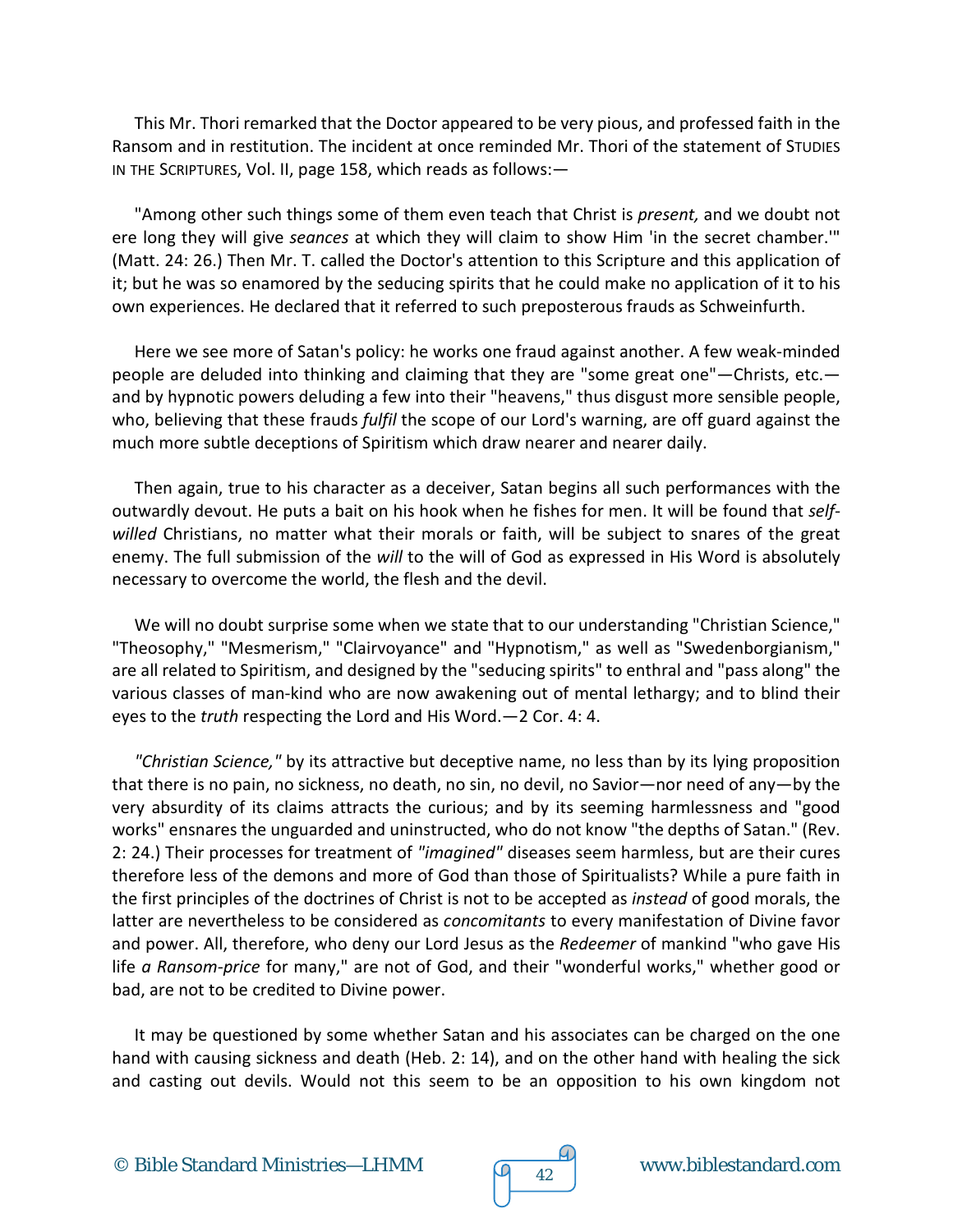supposable of any intelligent being? "If Satan cast out Satan he is divided against himself; how shall then his kingdom stand?"—Matt. 12: 25, 26; Mark 3: 24-26.

Very true; and this shows to what straits "the prince of this world" is reduced by the great increase of intelligence shining in upon the world during the past century. The demons must sham to be "angels of *light,"* teachers of advanced truths and good physicians, both of souls and bodies, in order to reënsnare those who are feeling after God, if haply they might find Him. (Acts 17: 27.) The words of inspiration give us to understand that Satan's struggles to retain control of mankind will be specially desperate at its close—before he is "bound" for the thousand years that he may deceive the nations no more.—Rev. 20: 1.

Here will be one of the *"strong delusions"* mentioned by the Apostle Paul, to cope with which God's people will have need of "the whole armor of God" that they *"may be able to stand* in this evil day." (2 Thess. 2: 9-12; Eph. 6: 11-13.) We are now in the period of which he cautions us to be specially on guard against "seducing spirits and doctrines of devils," (1 Tim. 4: 1.) Here the Apostle Peter tells us to "beware lest ye also being led away [seduced] by the error of the wicked [one] fall from your own steadfastness." (2 Pet. 3: 17.) Hence the Lord tells us to watch and pray to escape the delusions which will be so strong as to "deceive if it were possible the very elect." (Matt. 24: 24.) Shall we, in view of these warnings, expect no "strong delusions," deceptions from the wicked spirits? Nay; we expect far more during the next few years than even Spiritists have dreamed of hitherto.

But if Satan and his faithful have a knowledge of curative agencies and skill in their application let us not forget that he has great malific power also. This has already been demonstrated. Take the case of Jannes and Jambres, the celebrated mediums and magicians of Egypt, who in the presence of Pharaoh duplicated many of the miracles performed by Divine power through Moses and Aaron. They could transform their rods into serpents; they also turned water into blood; they also produced frogs, although they could not duplicate the plagues of lice, etc.—Exod. 7: 11, 22; 8: 7.

We have every reason to believe that the fallen spirits have learned considerable during the past four thousand years and that they have a much wider range of power today. We are inclined to believe that the grasshopper plagues and the multitudinous farmer-pests and the spores and microbes of disease that are afflicting human and animal life in recent times, may be manifestations of the same power for evil. Similarly Satan is "the prince of the power of the air," and is malevolent enough to exercise his powers to the extent of Divine permission. This might account in part for the great floods, cyclones and tornadoes of recent years.

But surely such forces of nature are not left in the charge of demons? some one inquires.

Not entirely—most assuredly not; otherwise we may doubt if the world would be at all habitable. Take the case of Job: as soon as Divine restraints upon Satan were released, he moved the Sabeans to steal Job's cattle and to kill his servants; he caused fire to come down from heaven, which not only killed but burned up Job's flocks of sheep; he sent the Chaldeans who stole Job's

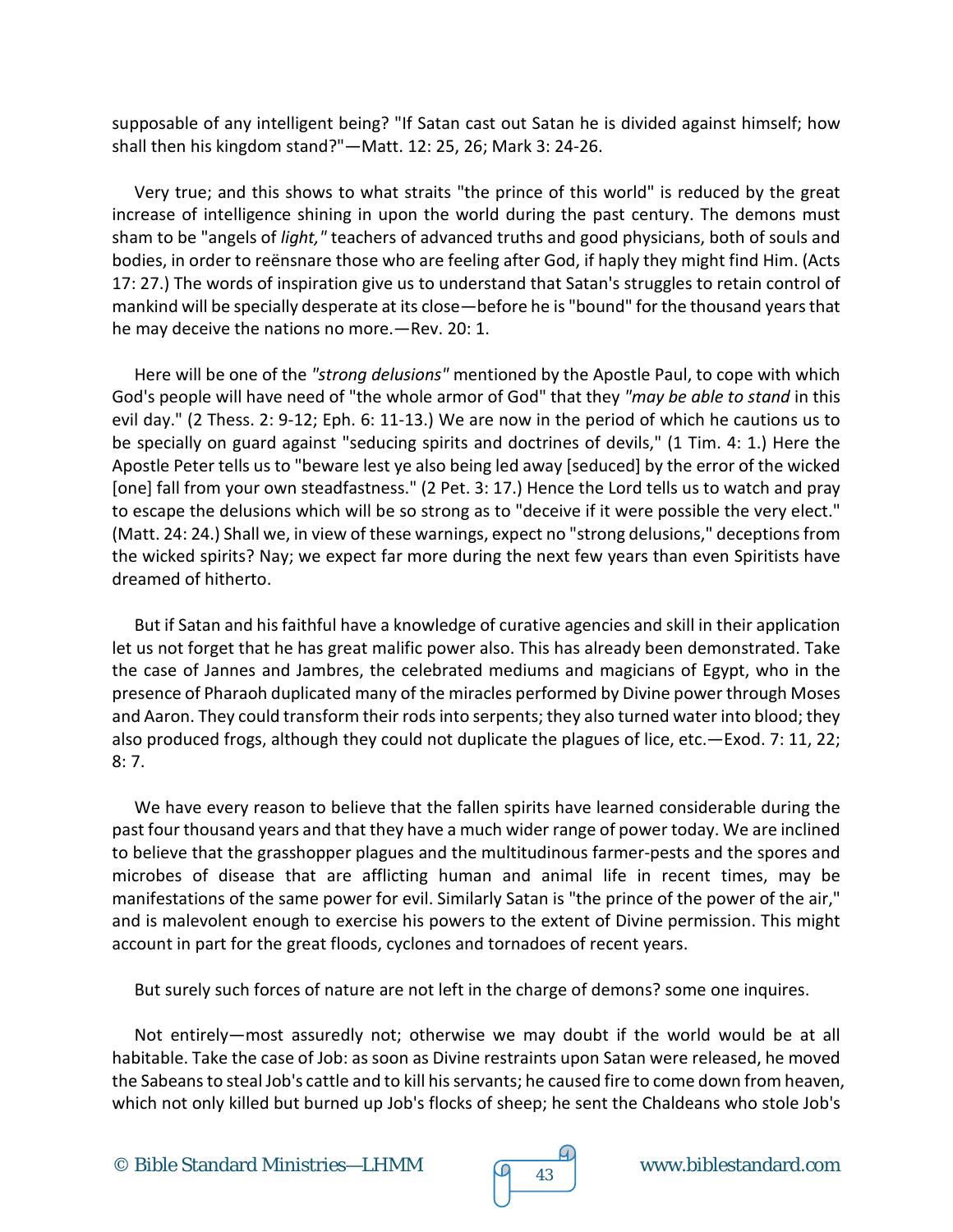camels, and finally produced a cyclone which smote the house in which Job's children were feasting together, and destroyed the house and killed its occupants; and he attacked Job's person with disease as soon as granted permission.—Job 1: 9-2: 7.

There is no question that Satan and his legions are as able and as willing as ever to do all the mischief that Divine Wisdom may see fit to permit them to do. It only remains, therefore, to notice that God has not only foretold that He will permit them to have great power in the end of this Age, but also why He does so. He tells us that He is about to "pour out His indignation, even all His fierce anger," upon the world of mankind, as a chastisement for sin and for a correction toward righteousness; to humble mankind and to prepare them for the blessings of the Millennial Kingdom. All are familiar with the plagues foretold in the book of Revelation to be poured upon the world in the end and judgment of this Age. Of these the plagues upon Egypt were illustrations—even though these "last" plagues be described in symbols. But let us always remember God's care over His people to preserve them from every calamity which would not under Divine supervision work out for them some valuable lesson or experience; and let us remember that He is able and willing to overrule the wrath of men and of devils and to restrain the remainder that would hinder His grand purposes.

The following words of Rev. A. B. Simpson some years ago are quite to the point:—

"The healing of diseases is also said to follow the practices of Spiritualism, and Animal Magnetism, Clairvoyance, etc. We will not deny that while some of the manifestations of Spiritualism are undoubted frauds, there are many that are unquestionably supernatural, and are produced by forces for which Physical Science has no explanation. It is no use to try to meet this terrific monster of Spiritualism, in which, as Joseph Cook says, is, perhaps, the great IF of our immediate future in England and America, with the hasty and shallow denial of the facts, or their explanation as tricks of legerdemain. They are often undoubtedly real and superhuman. They are 'the spirits of devils working miracles,' gathering men for Armageddon. They are the revived forces of the Egyptian magicians, the Grecian oracles, the Roman haruspices, the Indian medicine-men. They are not divine, they are less than omnipotent, but they are more than human. Our Lord has expressly warned us of them, and told us to test them, not by their power, but by their fruits, their holiness, humility and homage to the name of Jesus and the *Word of God;* and their very existence renders it the more imperative that we should be able to present against them—like the rod of Moses which swallowed the magicians', and at last silenced their limited power—the living forces of a holy Christianity."

In conclusion let Spiritual Israel hear the Word of the Lord to fleshly Israel:—

"When thou art come into the land which the Lord thy God giveth thee, thou shalt not learn to do after THE ABOMINATIONS OF THOSE NATIONS. There shall not be found among you *any one* that … USETH DIVINATION, or an observer of times, or an enchanter, or a witch, or a charmer, or a consulter with *familiar spirits,* or a wizard, or a necromancer. For *all that do these things are an abomination unto the Lord;* and *because of these abominations* the Lord thy God doth drive them out from before thee."—Deut. 18: 9-12.

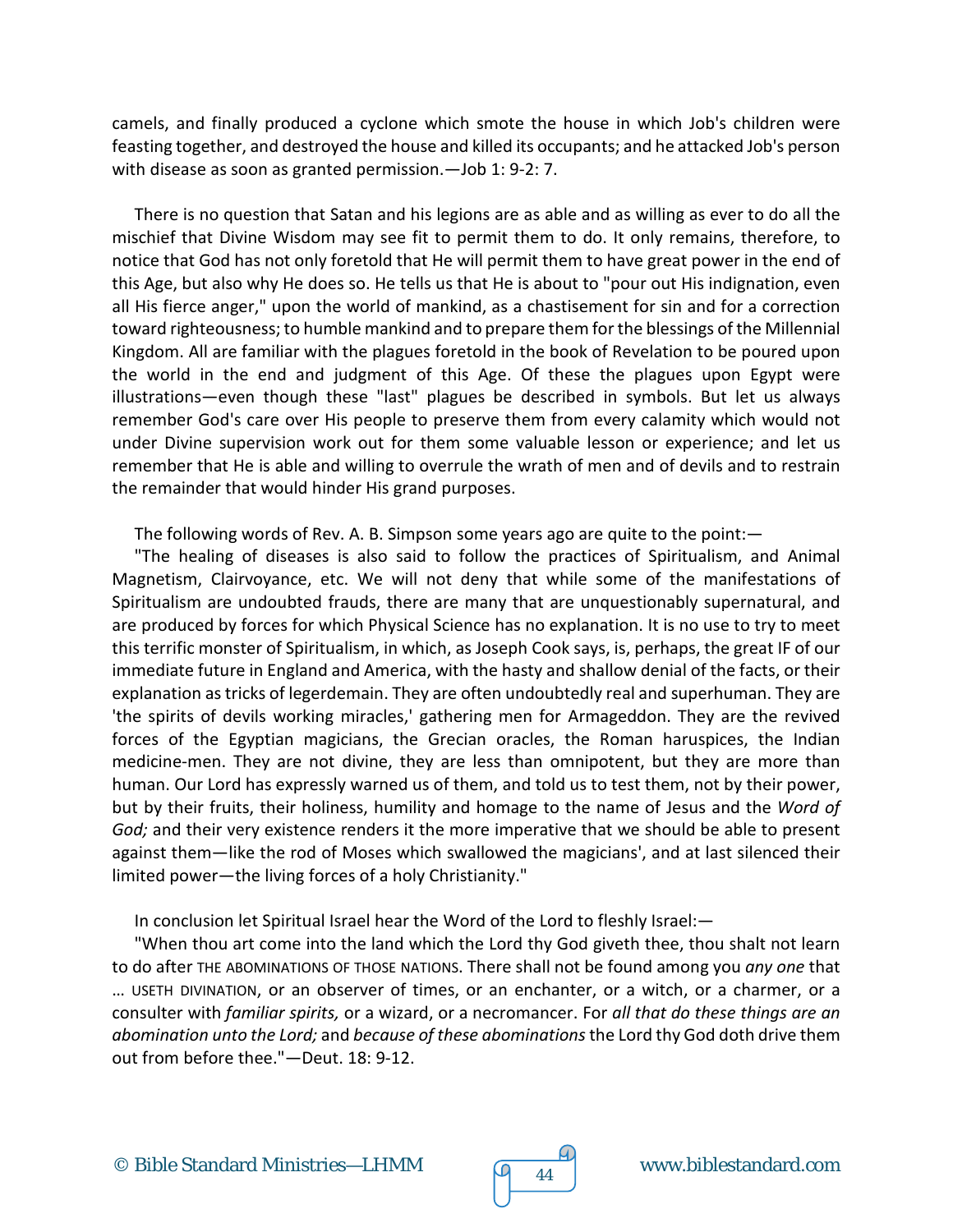"When they shall say unto you, Seek unto them that have familiar spirits, and unto wizards that peep and mutter: Should not a people SEEK UNTO THEIR GOD? on behalf of the LIVING should they seek unto the DEAD? To the law and the testimony: if they speak not according to this word, it is because there is no light in them."—Isa. 8: 19, 20.

The Scriptures expressly show that the fallen spirits would be held under restraint for a long time, and that those restraints would gradually be relaxed in the closing of this Gospel Age, in the lapping of the Millennial Age. The record is that they were "restrained [in Tartarus, our atmosphere] in lasting chains of darkness unto the Judgment of the Great Day." (Jude 6; 2 Pet. 2: 4.) As now the "Great Day" is here, it is not surprising to watchers to note that the chains are being gradually loosened, and that these "wicked spirits" have greater liberties than ever before.

There is still danger to those who "don't believe in spirits," and who regard as superstitious the Bible narratives of how our Lord and the Apostles cast out demons, and how all wizards, witches, necromancers and others who proposed to hold intercourse with the dead were strictly prohibited in Israel. There is more danger to the self-confident, who "dare investigate anything," and who boast "a mind of their own," than to the humbler ones who say, "Let us fear to tamper with what God has forbidden." To many of the boldly self-confident curiosity is the demons' trap. Before they are aware of it they are snared. The beginning of the trap is a bait to curiosity—a visit to a "medium," "a seance" with friends, or a "planchette" or an "ouija board" at a neighbor's home.

The Scriptures forewarn us that we are no match intellectually for the wicked spirits, and need to give heed to the protections afforded us in the counsels of the Lord's Word. In the end of the Jewish Age many were afflicted with evil spirits, and a considerable part of our Lord's work and of His representatives was referred to by the Seventy when reporting to our Lord—"Even the demons are subject unto us in Thy name." (Luke 10: 17.) So prominent is this matter in the four Gospels that they contain forty-two references to these demons—mistranslated "devils" in our Common Version.

The Apostle points out that in the end of this Age the Lord will "send," or permit to come, upon Christendom, "strong delusions," that they may believe a lie—that they all may be condemned. (2 Thess. 2: 11, 12.) Thank God, we see clearly that they will not be condemned to everlasting torture. Oh, no! That blasphemous misrepresentation of God's Word is one of the devices of these "wicked spirits," by which they would drive men away from God, by which they would blind them to His real character. But we are now in the close of the "Harvest," and the wheat must be separated from the tares, and these "strong delusions" will be permitted to demonstrate who have loved and obeyed the Lord's counsel and who, not doing this, are to be adjudged unworthy of the high rewards soon to be given to the "overcomers."

The context shows this, declaring in so many words that the "delusions" will ensnare them because "they received not the truth in the love of it!" The "truth" is that the dead are dead, and cannot re-live except by Divine power exercised for their awakening from this death-sleep. This plain truth, so abundantly set forth in the Scriptures, is not relished by any except the truth-

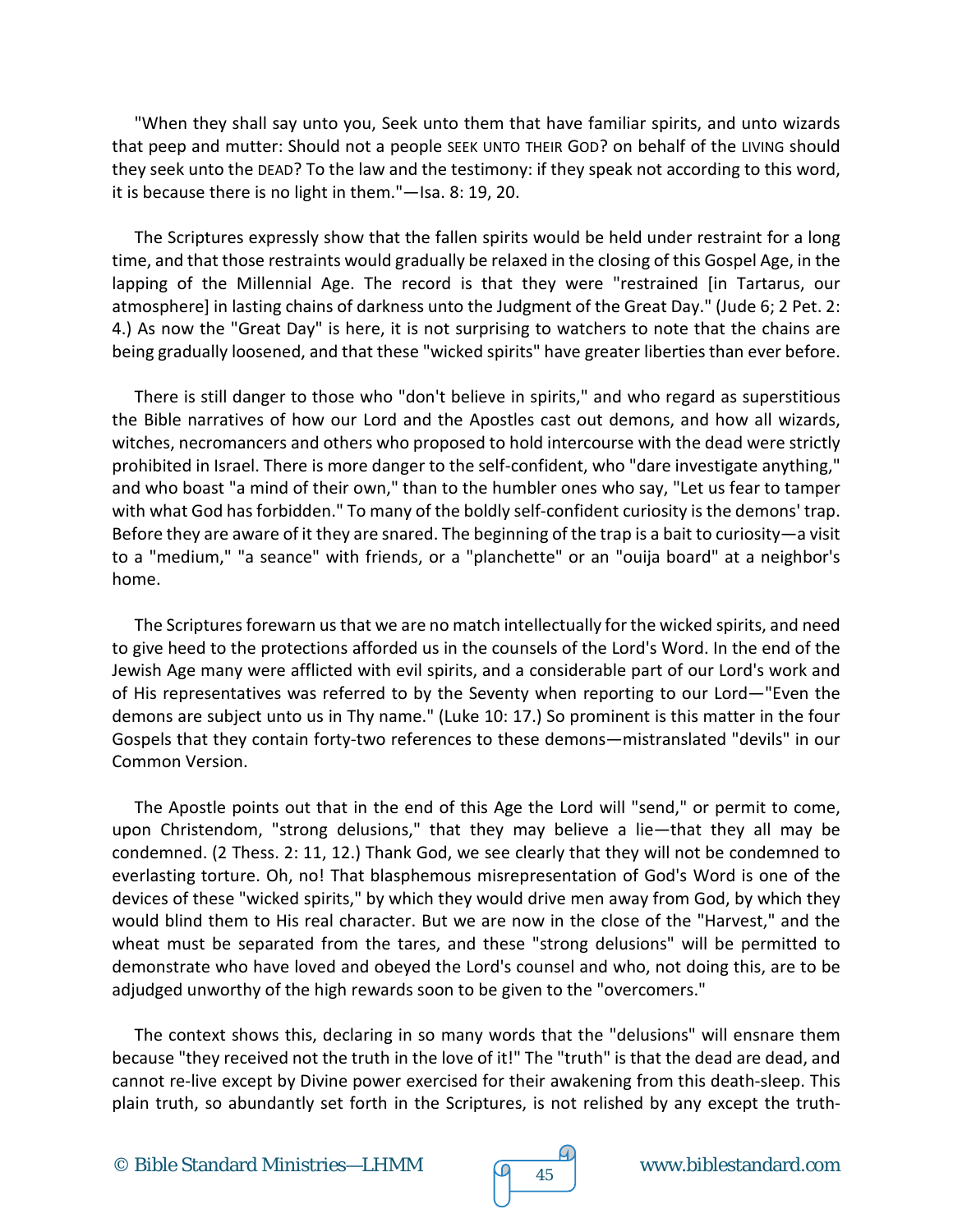hungry. Others tell us that they do not like to believe thus; that they prefer to think of the dead as not being dead, but more alive than ever. Rejecting the plain truth as God presented it, and preferring Satan's lie, "Ye shall not surely die" (Gen. 3: 4), these are easy marks for the demons who are constantly striving to perpetuate the lie which deceived Mother Eve in Eden. They will now be permitted to personate the dead so successfully as to be a "strong delusion," which "if it were possible [if the Lord did not protect them by the 'armor of God'] would deceive the very elect."—Matt. 24: 24.

Spiritism cunningly feigns, for a time, that its manifestations are the exercise of human powers. Thus it gains access to the hearts of men and women who dread demonism instinctively. Gradually, however, it comes to be conceded that the spirits are at the bottom of these powers, which are at least partially "occult." For years we have been almost alone in opposing hypnotism, telepathy, etc., as Spiritism in a new form; but now no less a celebrity than Professor J. H. Hyslop, formerly "Teacher of Logic and Ethics" in Columbia University, and a leading light in The American Society for Psychical Research, conceded that spirits have to do with such matters—not demons, but in his supposition "spirits of dead humans."

Professor Hyslop was quoted in the New York *American* thus:—

"Telepathy is not a matter of thought waves. The solution is so simple as to be astounding. Messages are carried from mind to mind by the spirits. Mediumistic qualities are necessary, but, possessed of these and able to get in touch with the spirit world, telepathy should become as easy of accomplishment as the telegraphing of a message with wires.

"None but scientists should tamper with the weird phenomena of nature represented by telepathy," said Dr. Hyslop. "Every investigation should be made sanely and every experiment approached with a mind clear, impartial and prepared to weigh and balance every fact as carefully as though it were a precious gem.

"Our experiments in telepathy I regard as convincing if not wholly satisfactory in number or in the ability to repeat them at will.

"In these experiments we used Mrs. Piper, who was sent to England in care of the British Society. She was allowed to come into contact with no one not in league with the persons making the experiments. We began our experiments in long distance telepathy in the hope of eventually getting a message across the Atlantic, but failed time after time.

"Finally we scored a success. It was as remarkable as it was unexpected. The message was sent across the ocean in a way to demonstrate perfectly the possibilities of long distance telepathy. The experiment was conducted in a manner to eliminate any trace of fraud or deception. It was sent in English and delivered in Latin."

In an article over his own signature in the New York *World,* Professor Hyslop said:

"That there would be great difficulties in communicating, if spirits actually exist, would naturally be taken for granted by intelligent people. The silence of so many discarnate spirits

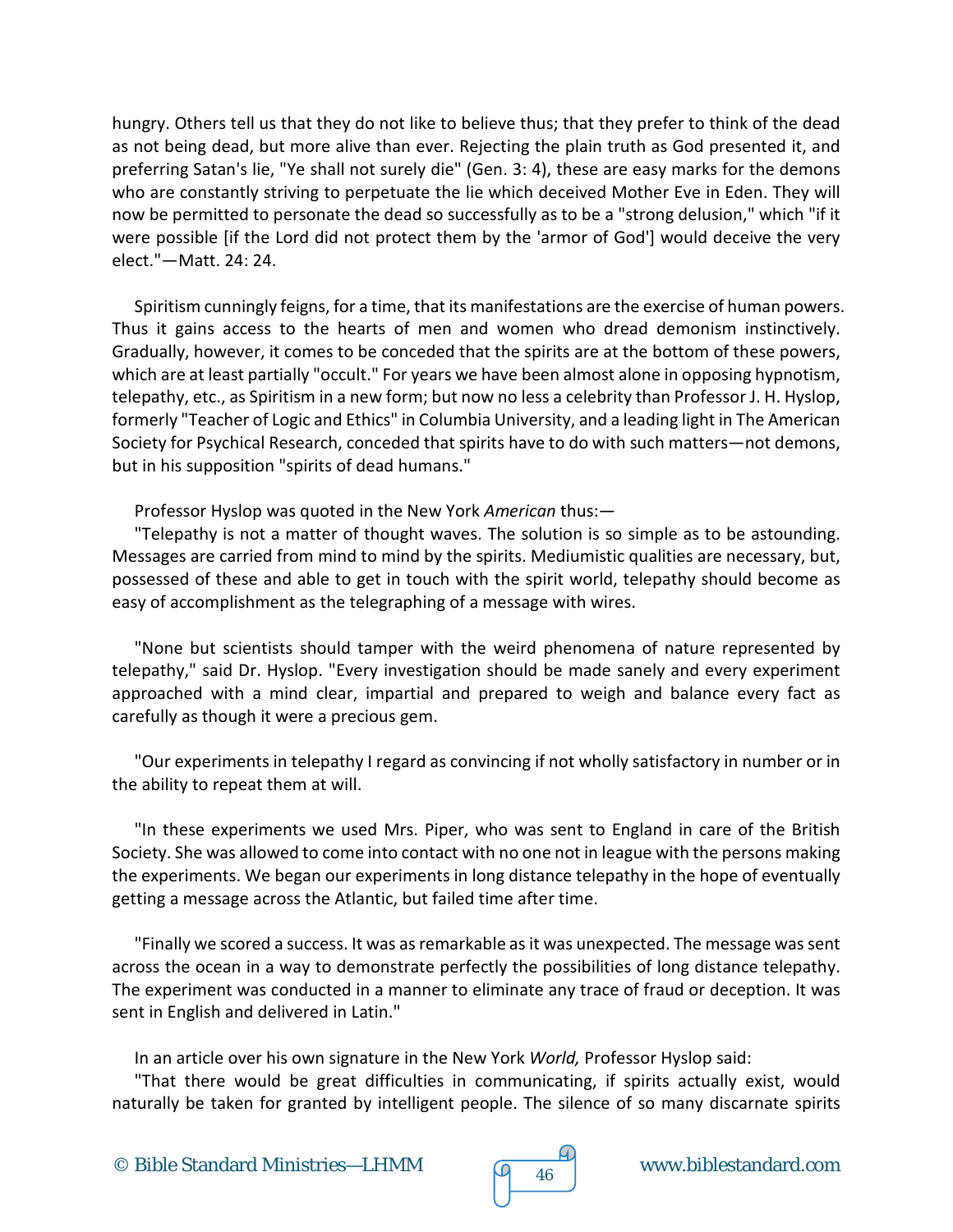through the ages, if they exist, would be sufficient proof of that fact, as well as what we know of the difficulty of communications between living people, when they have no common language as a means of it. But there happen to be additional reasons for this difficulty, and they should be mentioned in order that the layman (we ought not to mention it to the scientist) may see and appreciate the reasons why the communications take the form which they show. The first of these is the abnormal mental and physical condition of the medium, specifically to illustrate, as in the case of Mrs. Piper. But this is not the chief reason that the communications are trivial and confused, or lacking in the kind of information wanted. The reason for these characteristics is deeper still. It is that the communicator is himself in an abnormal mental condition while communicating. It may be compared to a delirious dream, or to certain types of secondary personality in the living, or even to the trance of Mrs. Piper, in some of its aspects."

Rev. I. K. Funk, D.D., of New York City, the widely known Lutheran minister, had some thrilling experiences with spirits and published them to the world, asserting, however, what even Spiritualists will admit, that some of the so-called manifestations are frauds; that others are by deceiving or "lying spirits." His investigations, like those of Professor Hyslop, show the trend of our times, and give a hint of what we may expect when shortly the whole world will turn to the investigation of Spiritism as "the only proof that the dead are not dead."

"Discussing psychical science in an address tonight before the American Institute for Scientific Research in the home of C. Griswold Bourne, the Rev. R. Heber Newton made the assertion that the spirits of the dead communicate with the living; that telepathy is a power possessed by many men and women, and that clairvoyance is an established scientific fact. Said he in part: 'Clairvoyance was nothing but a will o' the wisp, but it is now a confessed power of certain organizations. Mollie Fancher, over in Brooklyn, has proved stronger than the incredulity of our savants. The belief in the existence of unseen spirits and of their power of communication with us in the flesh is one of the oldest, most widespread and most insistent beliefs of man, and it has revived strangely in our day.

" 'For the first time in the history of man these powers have been scientifically investigated in our day. Already the result is that a considerable number of eminent men of science have had the courage to avow that, after allowing for illusion, fraud and every possible hypothesis of interpretation, they have been driven up to the ultimate solution of the problem—the belief in the actual communication of the spirits of those whom we call dead with the living.

" 'Anyone who walks with his eyes open, ready to hear what men have to tell, will find stories pouring in upon him from men whom he cannot mistrust as liars, and whom he knows to be sane and sensible, which will stagger him. These experiences are not at all confined to the seance and the medium. Their most impressive forms occur in the privacy of the home without a professional medium present.'"—*Pittsburgh Gazette.*

It does not surprise us that Spiritism, like Christian Science, is aiming for the influential. Whatever else the fallen angels may be they are "wily," cunning. The Lord's people, on the

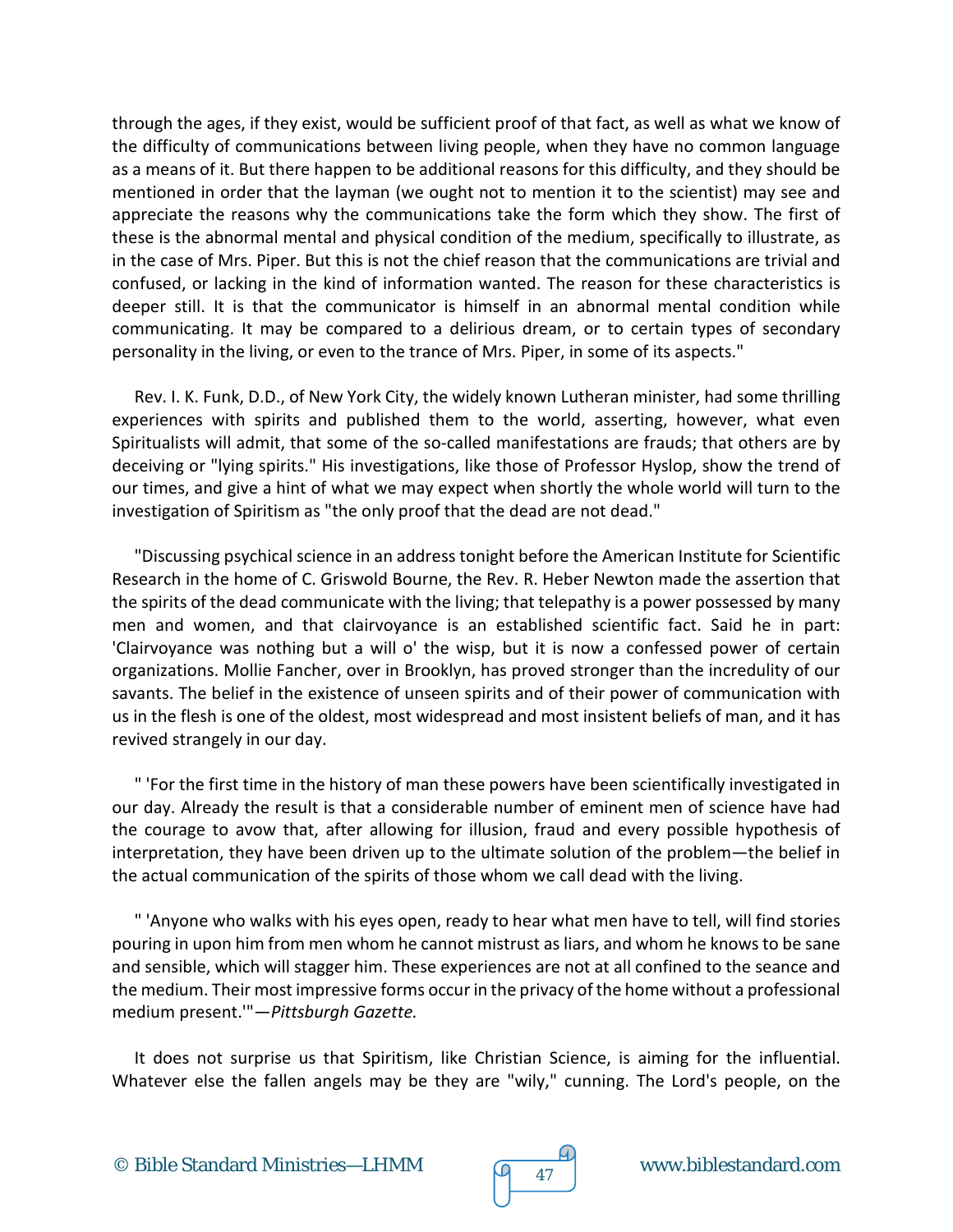contrary, number "not many wise, not many great, not many learned, not many rich, not many noble, but chiefly the poor of this world, rich in faith."—Jas. 2: 5.

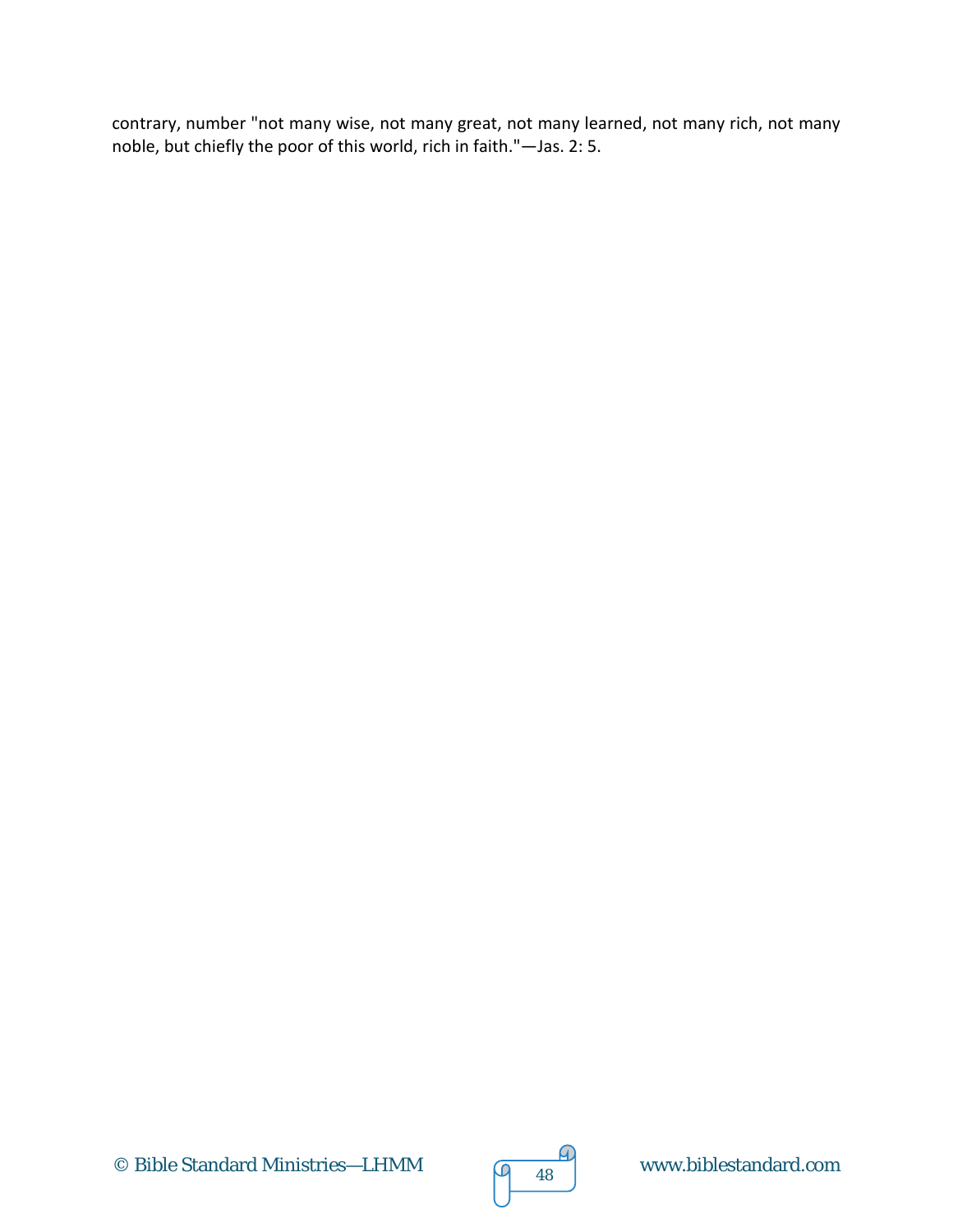#### Chapter 6

A lady who had been a Spiritist, tells of how she developed the "clairaudient ear," or the power of hearing the spirits when others heard nothing. (And, by the way, all should avoid everything of this kind as they would avoid a plague; they should, if approached thus, at once turn their hearts to the Lord in prayer for aid to resist the intrusion.) This woman's relatives have been interested for some years in Present Truth, and pointed out to her that her communings were not with dead friends, but with the fallen angels, "demons," and finally got her to the point of reading "STUDIES IN THE SCRIPTURES." This displeased the "spirits," who for a time almost prevented her study by an incessant opposition, such as "Don't read that," "That's not true," etc., etc. Gradually she asserted her will, calling on the Lord for help, and we understand that now she is quite free from their intrusions.

Another case which came to our attention was that of a boy of 19 years, in Eastern Pennsylvania, who was terribly oppressed by demons. One of the Lord's people, hearing of the case, called to see him, taking a copy of the *Spiritism* pamphlet. Its presence so aggravated the boy that it had to be removed before the brother could talk to the possessed one. The spirits having him under their control nearly set him wild until the book was removed. "The darkness hateth the light." We do not doubt that these evil spirits would do injury to the servants of the Truth if permitted. Evidently they are under some restraint as respects the Lord's people. Later on they may be permitted to operate through others, as Satan entered into Judas before the betrayal.

The following from an exchange, *The Prophetic News,* may serve to further emphasize the foregoing:

"I was induced to yield my hand to be controlled by a spirit, in consequence of reading what Mr. Stead wrote in the *Review of Reviews* about Spirit-Writing. Thus was the first step taken on this forbidden yet fascinating course. I look back on that first step and remember that I never uttered, in the perplexity that filled my mind, a prayer to God. I should have at once sought the guidance of God. Before I thought of so doing, I was seized with the desire to seek this newlyfound source of help. I fear much I am not alone in being foolishly misguided by the perusal of spiritualistic literature which is now being circulated far and wide in England.

"The spirit that came and offered me his aid forbade my praying to God, assigning as a reason that I was now under special heavenly guidance, superseding the need of prayer, and that my heavenly inheritance was sure. That was strange counsel, and it was still stranger that I should have for one moment harbored it; but harbor it I did.

"But, in addition, this messenger of Satan forbade my study of the Scriptures, for I had lately commenced a methodical reading thereof. The reason given for this on the part of my evil counsellor was that the work I was now under so strong an obligation to execute, was so urgent that no time could be spared for other mental occupation.

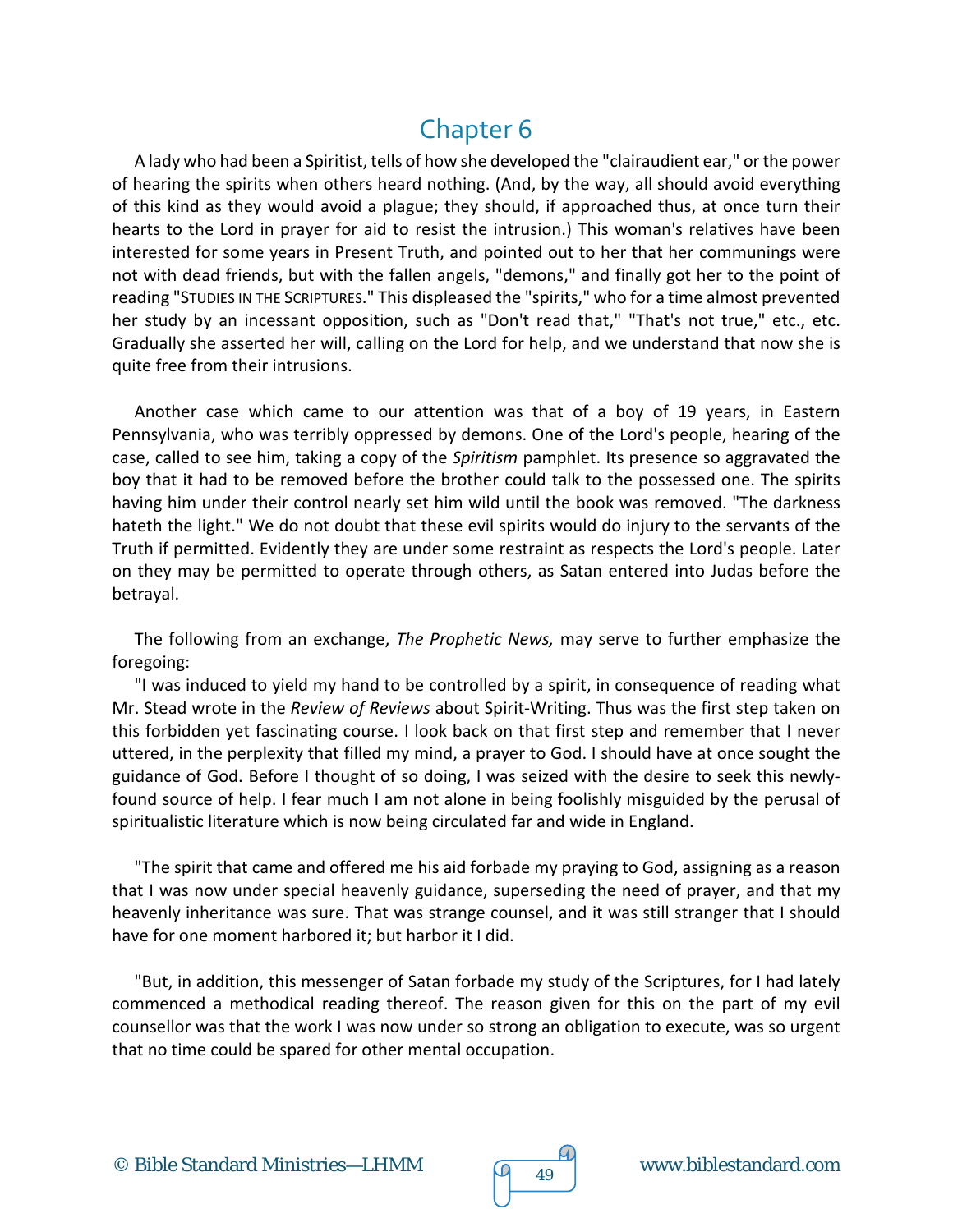"Under the pretense of aiding me I was now 'interviewed' by other spirits, who declared themselves to be the spirits of departed mortals. One assumed the character of what I might call ultra piety, and warned me from coming into association with and under the influence of a certain minister of the Gospel residing in the neighborhood—one who would certainly have counselled me in my perplexed state of mind with wisdom—but against him my 'interviewer' uttered base slanders. This spirit hindered me greatly by making long discourses.

"Another spirit declared himself to have been the former English ambassador to the nation of these persecuted Christians concerning whose distressing condition my heart was bleeding; and in language befitting a statesman he related his remarkable experience in the executing of his ambassadorial office. Then he desired my work to take a form which I subsequently found to be the worst under the circumstances, and that I should communicate it to an important public functionary. This was so opposed to my judgment that I could not yield assent to it.

"After this the first spirit that came to me under the garb of a guardian angel declared that the spirit of my beloved mother had been permitted to visit me for a few minutes, and that she entreated me to transmit a message to a relative residing abroad, and that, though I was ignorant of the purport of this message, she would herself guide my pen in writing it down. I took the pen into my hand, holding it loosely for her to guide it. A strong wish came upon me to see my mother's form. Then, to my great astonishment, her portrait was instantaneously and with consummate skill drawn on the paper before me. I now watched with breathless interest the writing of the message. It was traced in her well-known (to me) handwriting. Only two words were written, but they were written three times. The words written, with tremulous haste and urgency, were SAVE SOULS, and with a quick movement the pen was made to drop.

"Such a message from such a source smote my heart with its deep solemnity. But I could not bring myself to send the message. I felt it would be wrong to send it. The relative for whom it was intended was already engaged in Christian mission work, and somehow I shrank from bringing on his mind the influence of a message from whence I hardly knew. I felt a total disinclination for any further communications from spirits, and I determined to receive no more from so dubious a source. But I was not to be so easily disentangled from this net into which in an evil moment I had deliberately placed my feet.

"In disgust, and as if to take a plunge out of the vortex into which I had been stealthily drawn, I threw into the fire the portrait of my mother and all the spirit-writing. I would not believe that the spirit of that dear Christian—my mother—was wandering on this earth in company with others who gave me such disastrous counsels, and failed in their promise to strengthen and aid me. I even came to the conclusion that these spirits had attempted an impersonation of that departed saint, and had written that solemn message in order to induce me to believe in their celestial character and the sanctity of their intentions, that I might be induced to follow their perilous injunctions.

"To justify their proceedings they were apt in misquoting Scripture. There was a terrible mystery in this, and it filled me with dire forebodings. I then said to myself, half aloud, 'Can it be



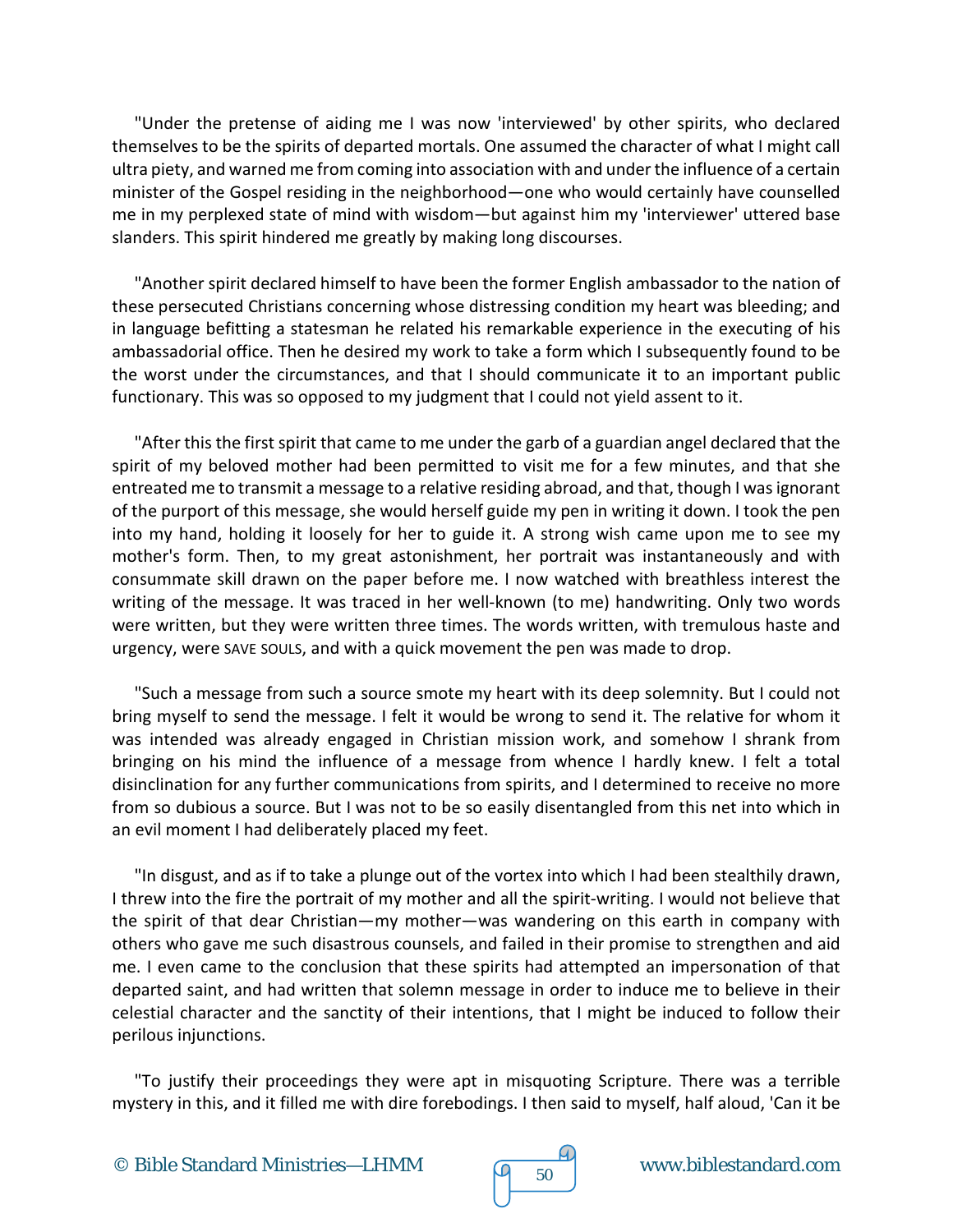possible that there are evil spirits who have power to communicate with mortals and deceive them?'

"A spirit answered, 'Yes,' and added that they themselves would now act evilly towards me and that I was in their power to be punished, since I had sought to obtain knowledge forbidden to mortals.

"With this startling declaration they changed their character and conduct to me.

"I now believed that I had committed a sin in consulting them; but it was done in ignorance (it was a culpable ignorance, nevertheless) and with innocent intent. Surely I could trust in Divine mercy to pardon me.

"But the spirit answered my thought by declaring that the Divine mercy should not reach me, but that he would accuse me before the Recording Angel of this deadly sin—intercourse with spirits—and would call for immediate judgment!

"Let it be remembered that these very spirits by their lying deception had induced me to cease from prayer and the study of Scripture, and had declared that my heavenly inheritance was sure. They left me to execute their threat.

"Soon after this a remarkable vision appeared by the permitted instrumentality of these tormentors. One night the wall at the end of my room seemed to vanish, and a large open space appeared. At one side was a dais with steps which appeared to lead up to an exalted throne, half hidden by clouds. Before the dais a number of celestial beings stood in a semi-circle, and, apart from the rest, at the foot of the dais, was a terrible form. I knew this was the 'Prince of Darkness,' and I instinctively felt he was there as my accuser, and I seemed to have no advocate. This terrible vision at first seemed a confirmation of the spirit's threat, yet there was one essential difference. It was not, as they said, an avenging angel, but Satan, who accused me. I wanted to reflect on this vision and the new conditions environing me, but spirit voices continually interrupted me, so that I could neither think nor pray, but only repeat to myself some such words as 'O Lord, in Thee have I trusted; let me never be confounded.'

"I could not stop their verbal communications, their small but intensely clear voices followed me everywhere.

"The spirits told me that the torments of hell, in which I had not believed, awaited me, and that in the internal fires of the earth souls were in torment; and that the intensity of the punishment was proportioned to the guilt of the offender. They declared that I should know by experience the reality of eternal punishment that very night. The fact that I was still in mortal flesh would not impede them; there appeared to be some truth in their threat that they could cause death—or rather, the cessation of mortal existence, for they gave me an immediate and startling demonstration of their power in causing violent spasms and palpitations of the heart, while I was quite calm in mind. Indeed my imperturbable calmness caused them to remark that

© Bible Standard Ministries—LHMM  $\sqrt{9}$  51 www.biblestandard.com

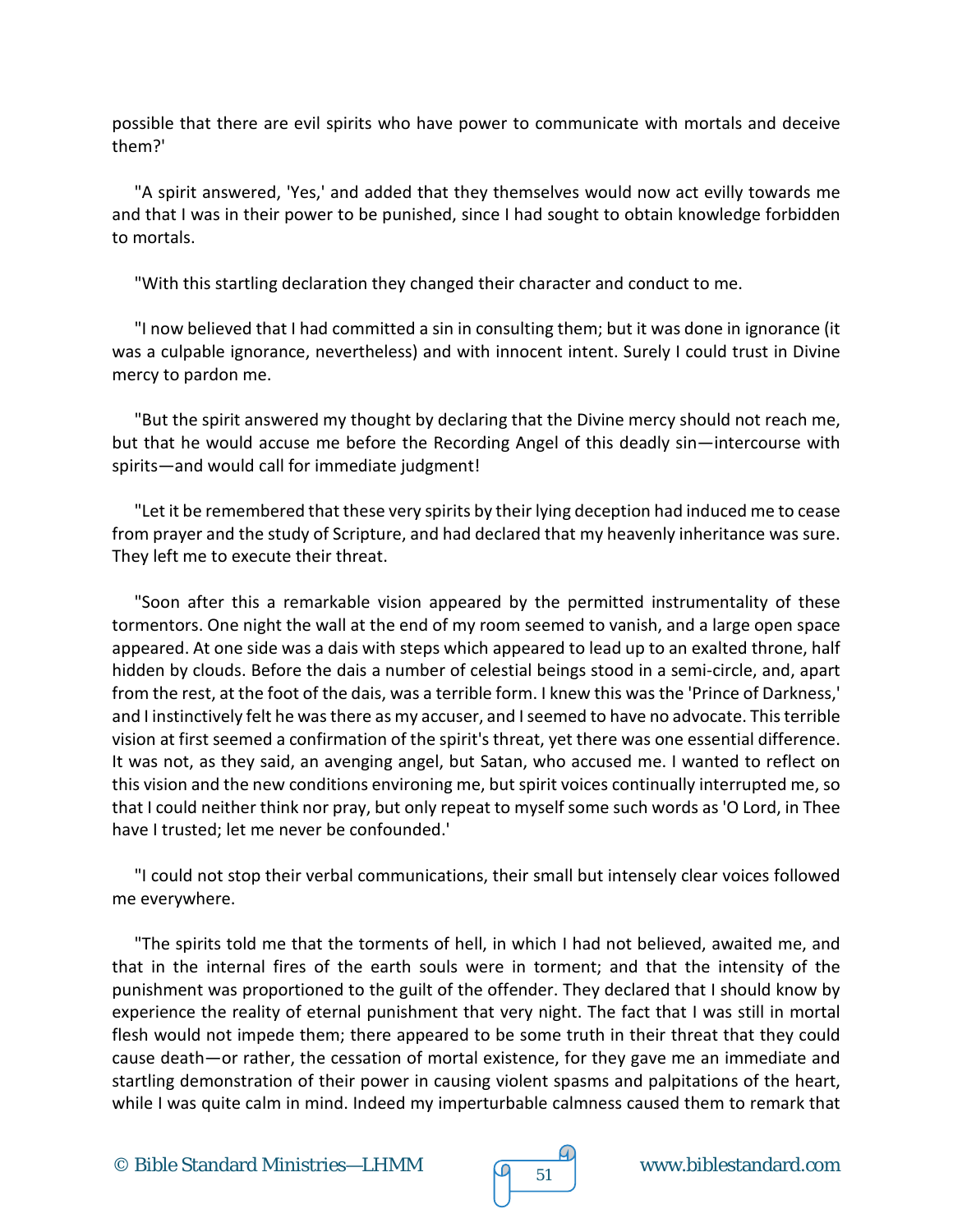I was one of the bravest of mortals, but they would yet overcome me with greater terrors. But I ultimately found that they possessed no supreme power over the 'King of Terrors.' They then left me, and in the darkness and the silence of the night I waited, expectantly, believing that a terrible ordeal awaited me, for I knew that my enemies were powerful and malignant.

"The wall of my room again seemed to disappear, and I was conscious that a spirit had entered and touched me, and a voice declared that he who had entered was an administrator of justice in the infernal regions. He demanded of me if I knew why he had been summoned to me.

"I replied that I only knew that my enemies accused me, and that if he was the servant of God I desired him to tell me what was the will of God that I should now do, for I desired only to know, and do that will.

"He answered in some such words as these: 'You are free; you cannot come within my province. I only punish those who will not obey God, and now I leave you.'

"I was inexpressibly thankful to be delivered from such threatening peril, and that a powerful spirit had acknowledged that Divine Power overruled in hell, and that he acted in subserviance to it.

"All these spiritualistic manifestations were far from being the phantasmagoria of dream or fancy; they too evidently belonged to the stern and abiding realities of life. They were manifestations of that great, and potent, and eternal realm of spiritual power which mortal vision may not yet behold. Throughout this ordeal I was calm, and possessed that intensification of consciousness that is aroused by tragic circumstances.

"I resolved that as I had encountered these unique and tragic conditions not from personal needs or seeking personal aims, the result of this experience should also have a wider range of influence.

"I had more to learn and to endure. I was even to learn that my deliverance from the power of demons, like my faith, was of an imperfect character.

"The remainder of the night I passed in peace. In the morning I recommenced the study of Holy Scripture; it became to me the most important concern of my life.

"But to my great distress the evil spirits immediately returned to me with ceaseless interruptions to prevent my study. They determined to keep me from the knowledge of a full deliverance.

"They compelled me to listen to their account of an insurrection on earth against Divine power which they had long been planning, but which was ere long to be carried out. They asserted that their mighty potentate and chief had obtained the vicegerency of earth, that he was the prince of this world, and that he would subjugate it as it never yet had been subjugated to his control,

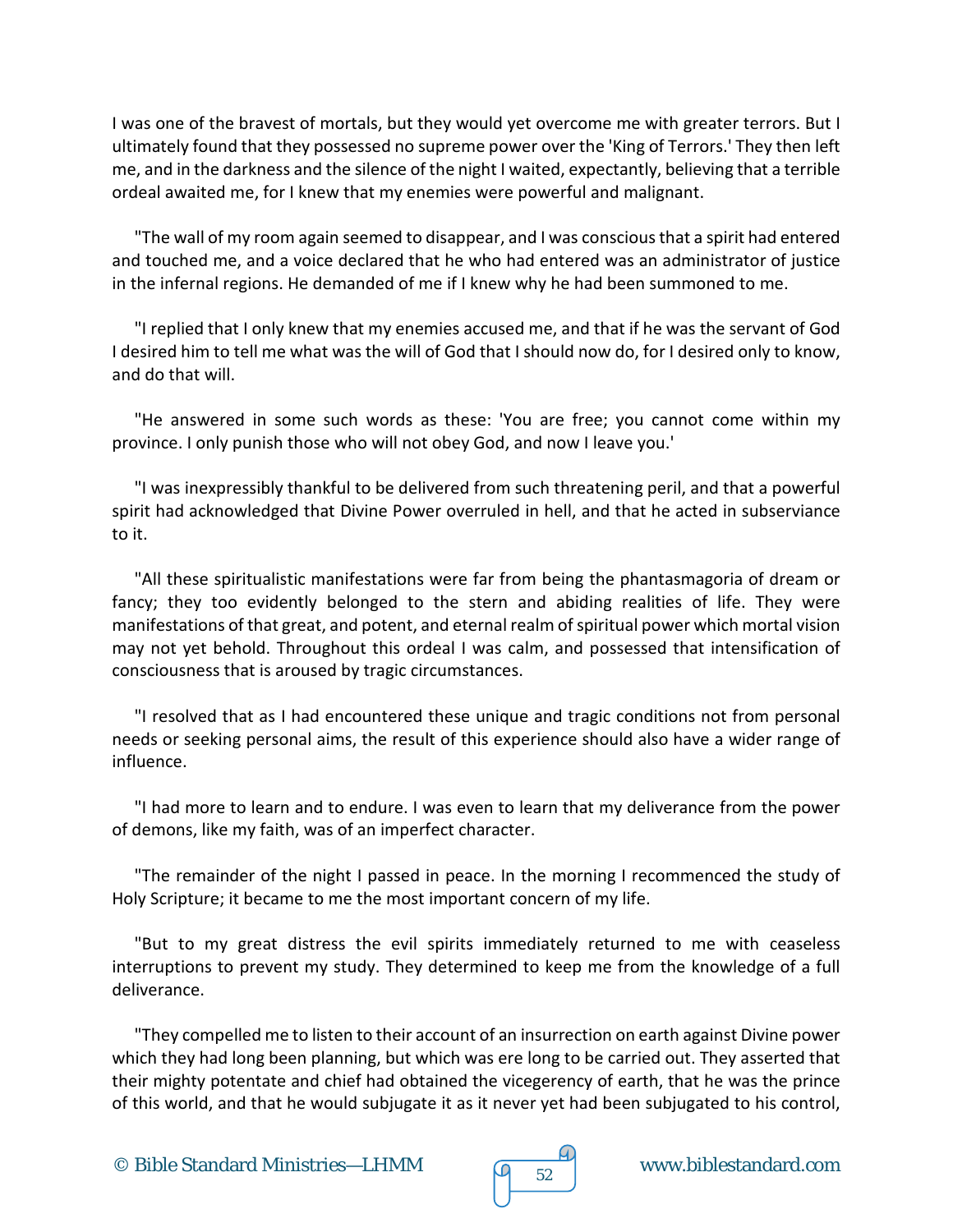and that he would raise a storm of persecution against the followers of Christ. There was, in fact, to be a new putting forth of hellish influence upon the earth.

"I was compelled to hear from these spirits the unfolding of their diabolical scheme. They brought many proofs to substantiate the fact that their power on earth was already greatly increased and was increasing. The prospects, therefore, that seemed in store for the world overwhelmed me with dismay. They asserted that their great potentate—'the god of this world' (Satan)—had so subverted Christendom that at least the great ecclesiastical systems known as the Roman, Greek and Anglican Churches would more entirely be subservient to him. I was inclined to disbelieve their statements. I wished that they could have been disproved, but facts appeared to corroborate them. I then for the first time observed that the Church of Rome was gaining great power, and as for the Greek Church in Russia, it was then inflicting terrible persecutions on the true followers of Christ—Christians—who would not practise idolatry.

"It was now made apparent to me that these spirits who had hypocritically proffered their aid for the persecuted Christians had themselves instigated idolatrous Churchmen to persecute them. I gathered further that the servants of the great potentate of darkness had sown error and discord freely in the other churches in Christendom, and that these would advance in error and in distance from God; that they had power to distract the attention and to deaden the perceptions of men who otherwise would arrest the progress of evil.

"The spirits then spoke with sardonic triumph of their school of materialistic philosophy and their teaching on Cosmogony as opposing that of the Book of Genesis—a system that modern science has found so acceptable as appearing to fit in with what the bowels of the earth have displayed, but which entirely leaves out of its thoughts the operation of God's hand in judgment at the fall of man, when not only man was morally and physically ruined, but that which was once pronounced 'very good' fell with the first man, so that the 'whole creation'—material and immaterial—groans for deliverance.

"A spirit calling himself Lord Beaconsfield declared that he would aid me by dictating a work of fiction that should surpass all his earthly efforts and would produce a small fortune for me and that I should thus obtain the reputation of being a great genius by simply acting as his amanuensis, and he added the more alluring temptation to me—that the spirits could and would confer on me such knowledge and power that I myself should be considered by the world as a brilliant writer, and win fame and fortune.

"Perhaps his offer has been made to and accepted by some of our present writers of brilliant but pernicious fiction, especially those who have popularized and dignified Satan himself; some of whom I know are students of Occultism.

"One spirit professed to be the originator of such systems as Theosophy and Agnosticism. They had previously declared that 'thought-reading' was under their domination and effected by them. I gathered, generally, though it was not very clearly expressed, that mesmerism and hypnotism were likewise agencies in their hands.



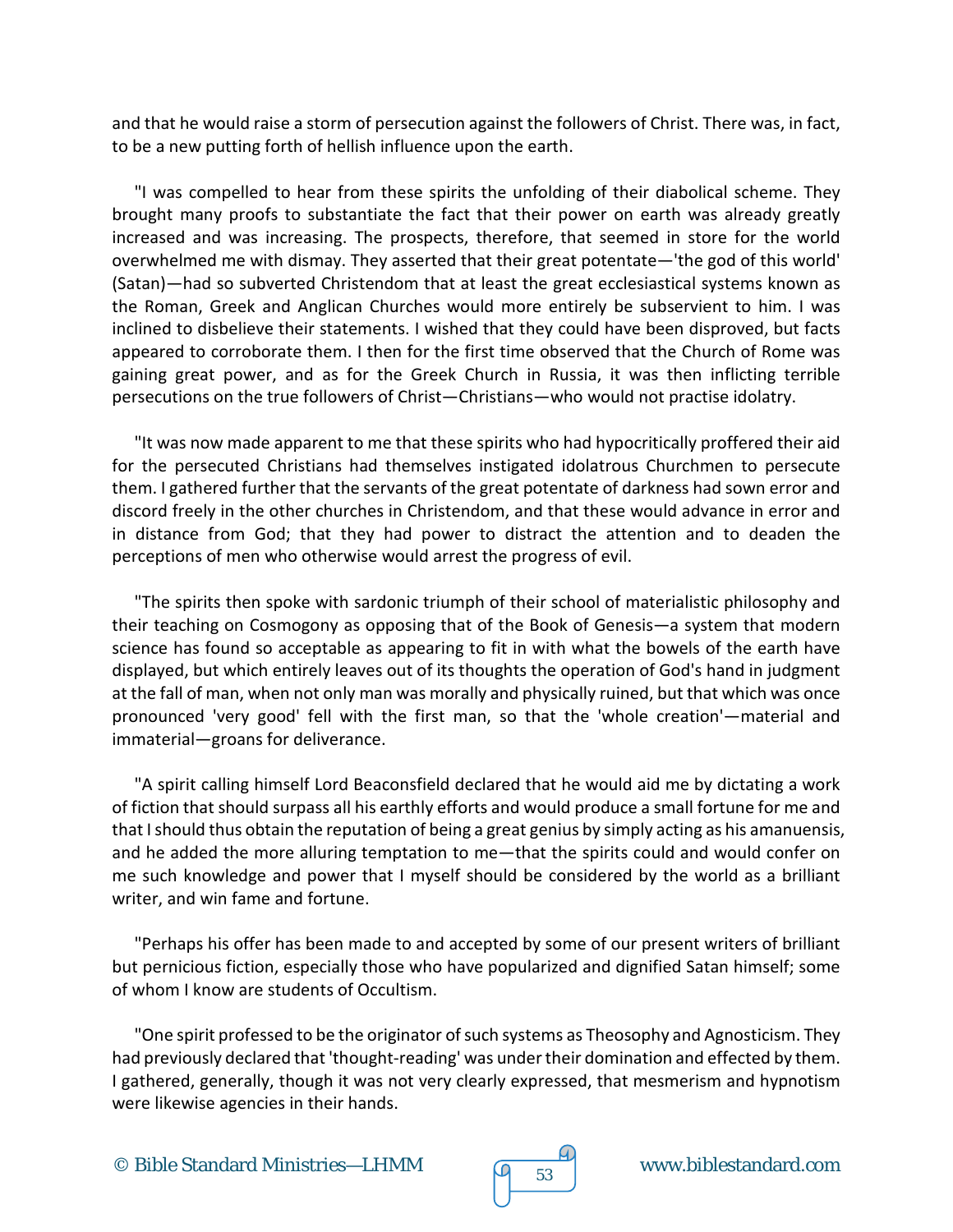"And now, as another confirmation of the ascendancy the spirits still had over me, they fulfilled their previous threat to call blaspheming demons to madden me. At their bidding these base spirits came and uttered horrible blasphemies until it seemed as if all hell was let loose upon me for a little while. Then the spirits used one last awful device to overthrow me, and nearly succeeded.

"In the midst of all these difficulties and dangers by which I was well-nigh overwhelmed, a commanding voice from an invisible spirit called me, saying words to this effect, 'That I had become so environed and besieged by evil spirits that there was no deliverance for me on earth, and that he—an angel of the Lord—had descended from heaven to bear me this command from the Lord Jesus—that I must die by my own hand to escape my persecutors, and that my soul should then find rest in heaven.' I had so strong a desire for life that nothing less than a Divine command, as I believed it, could have induced me to take my life.

"I did not question the words proceeding evidently from so high an authority. I could not conceive it possible that the spirits would command mortals to die by using the sacred name of Christ. Yet it was the device of the Devil and I fell into it.

"I was perfectly calm in my mind and determined I would obey the Divine command, and trust in the Lord. Then, in the last prayer I thought to breathe on earth, I protested to the Almighty that I took my life believing I was acting at the bidding of the Lord Jesus Christ. Thereupon I drank a poisonous draft and quickly fell into a comatose state, but I did not awake in hell or in heaven, for I was allowed to recover, though only after much difficulty and suffering.

"But whilst I was recovering, the inexorable voice repeated the previous message, upon which I seized an instrument; the only instrument at hand was a very small dagger, with which, having failed to cut my throat, I severed the temporal artery. Determined to make death swift and sure this time, I endeavored to cut another artery, and with the blood streaming from my head I fell to the ground insensible.

"Again the spirits were foiled in their intention. The noise of my fall instantly brought assistance, and I recovered. My recovery was, I might almost say, a miracle. I am convinced that God did in a very remarkable way interpose His healing hand that I might be physically healed.

"But above all I was delivered from the tormenting presence and persecution of these demons. Christ, who when on earth healed those who were demonized, and 'healed all that were oppressed of the devil,' mercifully healed me; He commanded them to leave me. I recognized the supreme need of a Redeemer. I believed His Word that 'No man cometh unto the Father but by Me, and he that cometh unto Me I will in no wise cast out.' I knew of the Blood of Jesus which cleanses from all sin—of that ONE offering perfected on the Cross by which Christ has perfected His believing people. This blessed knowledge dawned upon my soul despite all the efforts of the powers of darkness to prevent me from obtaining it.



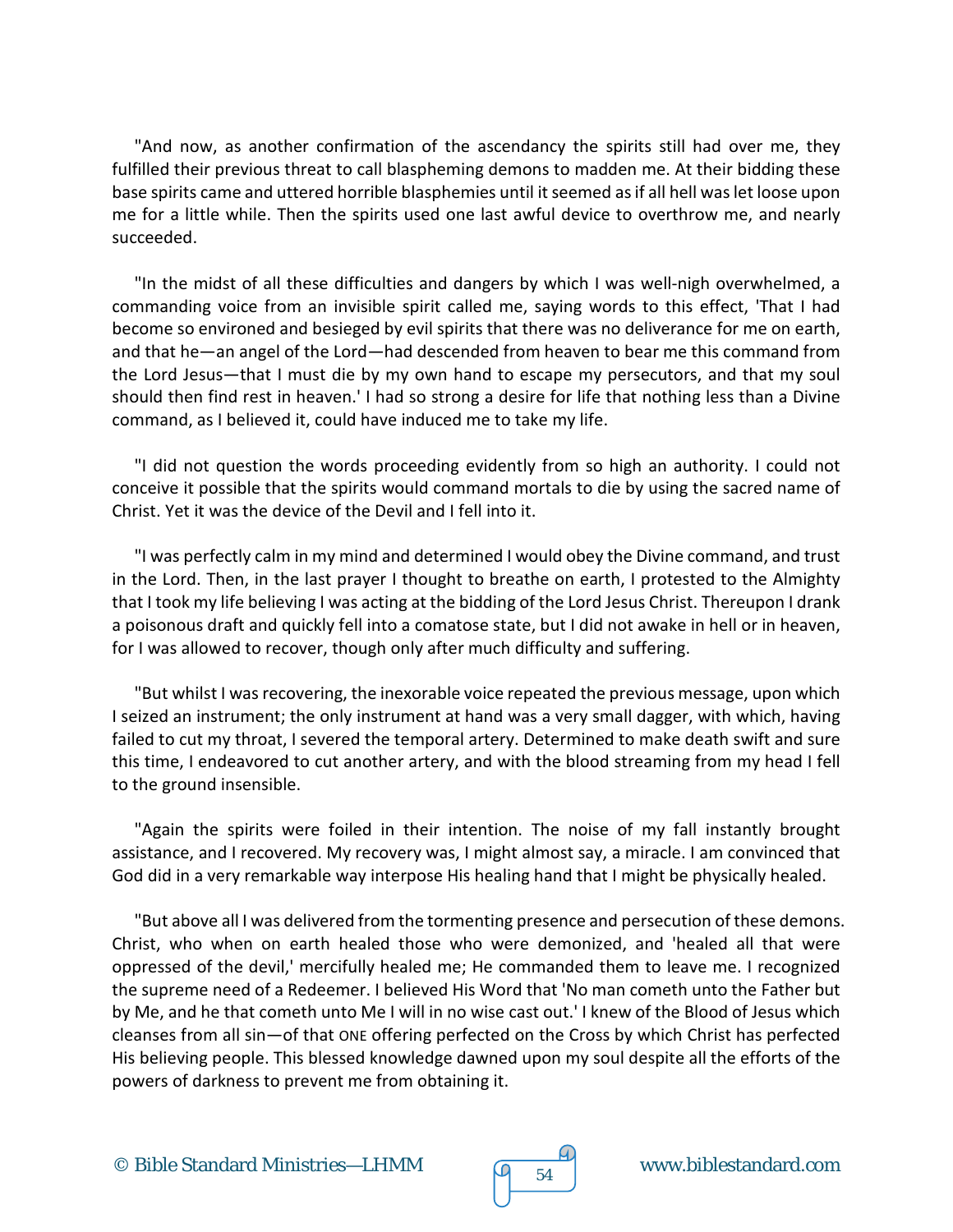"I beg every reader of this to fly from Spiritualism. Do not play with tools such as 'Planchette,' 'thought-reading,' 'Ouija boards,' etc. I feel that my life has been preserved that I might use this personal experience and knowledge of Satanic power that I have passed through, and witness against the snares of Spiritualism, declare its Satanic nature, and the potency of Christ as a Deliverer from it."

The above shows something of the ingenuity and versatility of the demons. To some, on the contrary, they report that there is no hell. To Swendenborg they gave visions of seven hells and seven heavens, which helped him frame a new religion to entrap honest souls. How evidently we all need to "hold fast the faithful Word." The Apostle forewarned us we should specially need this "armor" as the "evil day" draws on.

"For this cause was the Gospel preached to them that are dead, that they might be judged according to men in the flesh, but live according to God in the spirit." (1 Pet 4: 6.) No Bible topic requires more careful discrimination in its study than does the subject of death. This is mainly because of the general confusion of mind which came upon Christendom during the long centuries of the Church's comparative darkness, when Bibles (the Lamp of God upon the Christian path), were scarce, and when few could read the truths of priceless value, that were chained to lecterns. In consequence of this confusion we hear intelligent people talk ignorantly and stupidly respecting death. They make confusion worse confounded by telling us of Adam's spiritual death and discussing "natural" death and "the death that never dies," etc., etc.

To get the Bible view of death we need to brush away such foolish babblings and confine ourselves to Bible language and the rational thought connected therewith. For instance, according to the Bible, there is no "natural death"—it is not natural for man to die. It is according to the Bible arrangement and man's nature that he, as well as angels, should *live*—live eternally, if obedient to the Divine commands. Death, therefore, is the unnatural thing! Do we think of angels as dying, and of Heaven as filled with cemeteries? Have they doctors and undertakers there? Surely not! Yet it would be just as proper to speak of natural death amongst the angels as in respect to men. But neither is proper.

The term spiritual death so frequently used respecting Adam and his fall is wholly unscriptural. No such expression is found in the Bible; neither such a thought. Adam could not die a *spiritual*  death, because he was not a spirit being. He was an earthly being—not an angel, but a man. As the Scriptures declare of Adam, "Thou madest him a little lower than the angels; and crownedst him with glory and honor, and didst set him over the works of Thy hands"; "over the beasts of the field, the fish of the sea and the fowl of the air."—Heb. 2: 7; Psa. 8: 5-8.

From the moment of disobedience and Divine condemnation Adam and his race have been judicially *dead* and gradually going down, down, down, in degradation and into the tomb.

Speaking of the dying race from the judicial standpoint our Savior called them all dead. He declared that none has even a reckoned life, except such as by faith accept Him as their Lifegiver—Savior. His words are, "He that hath the Son hath life; he that hath not the Son shall not

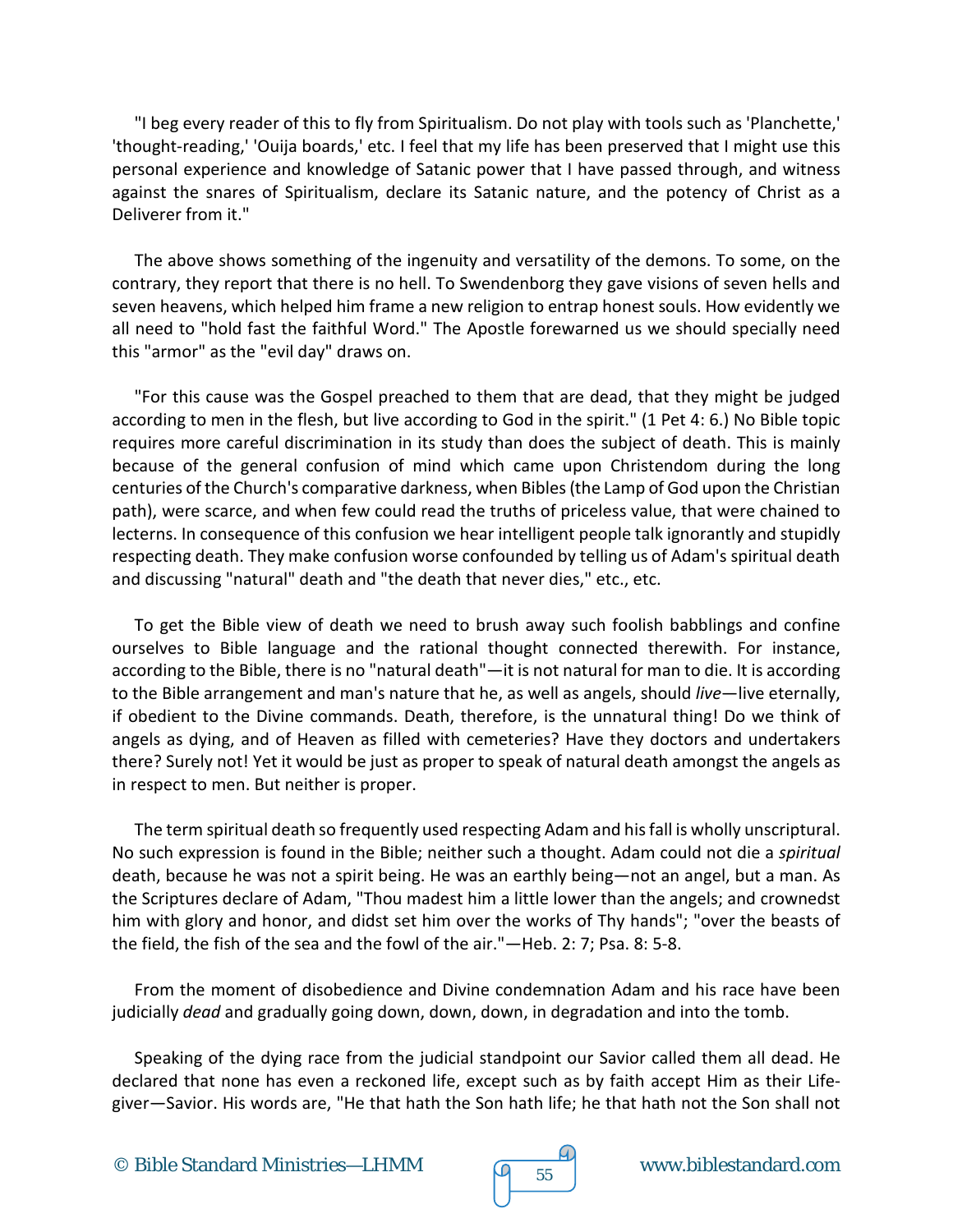see life." Speaking to one who believed on Him the Savior said, "Let the dead bury their dead"; go thou and preach the Gospel. (Matt. 8: 22.) From the right standpoint His meaning is evident. Let the dead, the condemned and legally dead world, look out for its own affairs. You become one of My followers and carry My message of life and love to as many as have ears to hear!

Consider now in the light of the foregoing, the meaning of St. Peter's words in 1 Peter 4: 6. We perceive how the Gospel message from first to last has been preached to a dead world—to a world under sentence of death—to a world "dead in trespasses and in sin" and unworthy of Divine notice. Jesus, during His ministry, preached the Gospel amongst those judicially *dead*  through trespasses and sins. A few had the hearing ear and accepted the good Message and gave their hearts to God and accepted the terms of discipleship—to walk in the Master's footsteps in the Narrow Way faithfully unto death—willingly offering, sacrificially, their little all in the service of God, His Truth, His righteousness, His people. These few, as we have seen, the Savior recognized as having *life—*as having "passed *from death* unto life."

By and by when all eyes and ears of understanding shall be opened and the blessing of the Lord through Messiah shall be world-wide, it will not be merely a calling to righteousness that will be extended. A *command* will be enforced by disciplines, "stripes," "corrections in righteousness," to the intent that the *dead* world in general may be blessed and be resurrected lifted up, up, up, out of sin and death conditions to the human perfection bestowed upon Adam and his race in creation. Only the unwilling and disobedient will die the Second Death, from which there will be no redemption, no resurrection.

"Christ also hath once suffered for sins, the Just for the unjust, that He might bring us to God, being put to death in the flesh, but quickened in the spirit, by which [two experiences—death and resurrection] He preached unto the spirits in prison." (1 Pet. 3: 18, 19.) This text has been made the basis for some peculiar presentations. From it some have deduced an intermediate state lasting between death and the resurrection. Others have claimed it as an authority for the doctrine of Purgatory. The difficulty in every case seems to be the failure to remember that the Bible always and everywhere teaches that the dead are really *dead,* that they know nothing, and that, therefore, it would be impossible to do any preaching to the dead humans. Undoubtedly the theory that people are more alive after they die than when they were alive, is responsible for nearly all the foolish things which we have all at some time professed to believe.

Before dismissing the thought that these "spirits in prison" are human spirits, let us note the fact that to say, "human spirits," is an absurdity of itself, because human beings are not spirits, and spirit beings are not humans. "Who maketh His angels spirits" is the Scriptural proposition. True, we do sometimes speak of humans as possessing a spirit of life, but by this we merely mean that they possess the power or energy of life, and the same would be equally true of the lower orders of creation, beasts, fish, fowl, etc.

Again, we sometimes speak of the Church as spirit beings—begotten of the Holy Spirit. Thus the Apostle speaks of the natural man in contrast with the New Creature, a spirit being. To appreciate this statement we must remember that the Church class receives the begetting of the



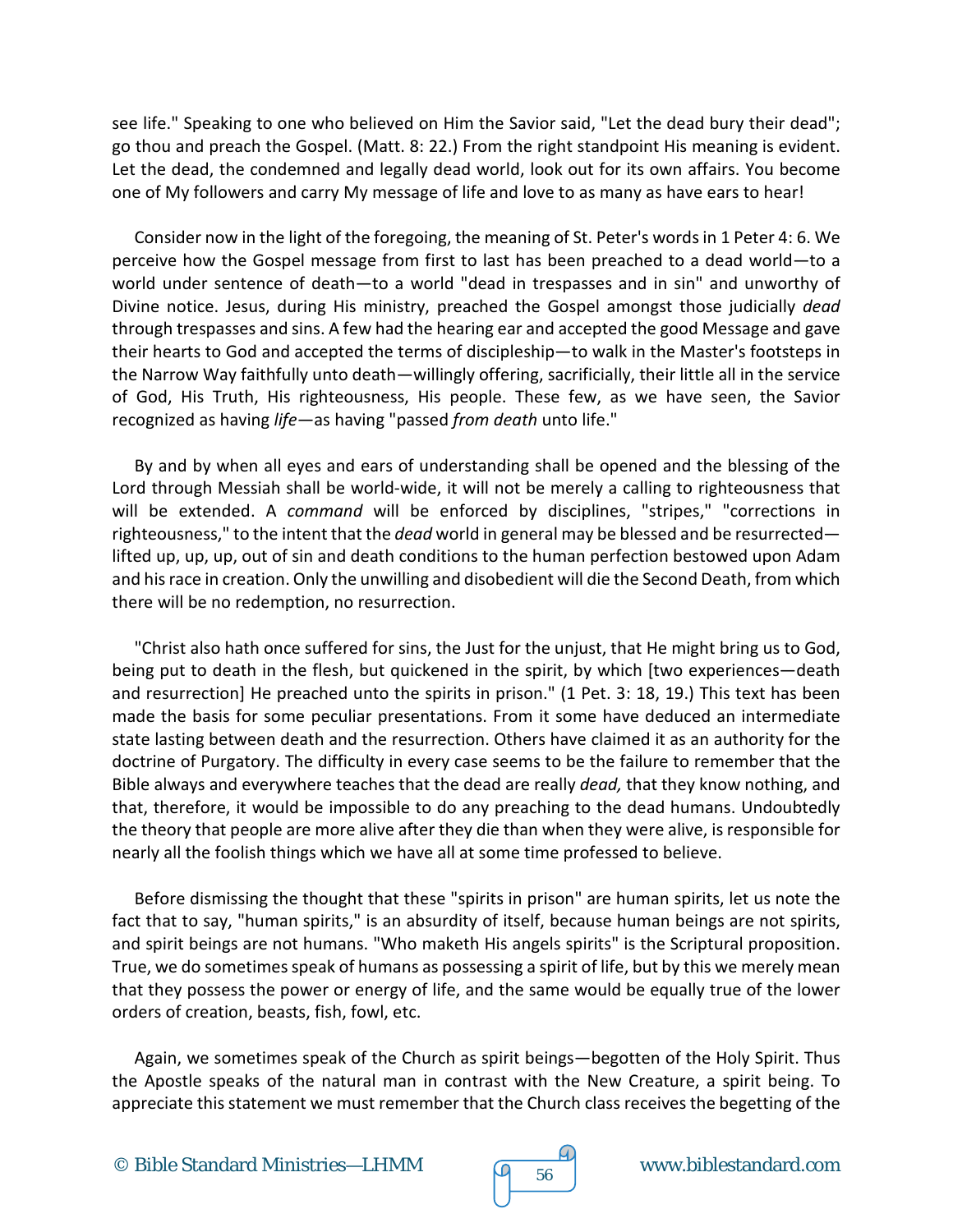Holy Spirit to the end that, if faithful, they may attain unto a spirit resurrection and become spirit beings, like unto the angels and like to the Redeemer. But we are not spirits yet, except by faith by hope. However, the context shows that the Apostle had no reference to the Church, either; we were not in prison; we received the Message of salvation through the Apostles.

The spirits to whom the message was given had proven themselves disobedient, says St. Peter. He even tells us the time of their disobedience; namely, that it was "in the days of Noah, while the ark was preparing." Surely, if noticing these particulars mentioned in the context, no one would be excusable for misunderstanding this Scripture and considering it in any way applicable to humanity in general. However, it is helpful to us to learn the full particulars of the matter. What was their disobedience, and when and how were they imprisoned?

Turning to Gen. 6: 1-5, we find there the cause of the disobedience of those angels, who for a time had been permitted to see what they could do for the uplift of humanity, or, rather, permitted to demonstrate that the downward tendency of sin is incurable except in the manner which God has already arranged for through Messiah and His glorious reign of a thousand years.

Instead of those angels helping mankind out of sin they helped themselves into sin, and by so doing they increased the depravity amongst humanity, until the astounding record is that "the wickedness of man was great in the earth, and that *every* imagination of the thought of his heart was only evil continually." The particular sin of those angels was that when they were granted the privilege of materializing—of taking human bodies for the sake of helping and instructing mankind—they misused this power and took to themselves the daughters of men for wives.

Thus these angels came gradually to prefer to live as men amongst men, and to rear earthly families, rather than to abide in the condition in which they were created—spirit beings, higher than humans. Not only was this wrong in the sense that it was taking a course in opposition to the Divine arrangement, but it was wrong also because the thing was done for the cultivation and gratification of lust, and it led to their own moral defilement as well as having a baneful influence upon humanity; for we can readily see that for the angels, of superior powers and intelligence, to become leaders in lustful practices would mean a great influence upon mankind toward sin and defilement of mind and body.

We are particularly told that the offspring of this improper union between the angels and the daughters of men were giants, both physically and mentally superior to the fallen human family —"men of renown." And this statement, that they were "men of renown," was at a time when manhood's estate was reached at a hundred years, and implies that God did not interfere to hinder or stop the progress of sin for perhaps several centuries. In the meantime the race had become so corrupt that apparently only Noah and his family were uncontaminated—all others had more or less come under the influence, directly or indirectly, of these fallen angels or their giant sons. Hence, of Noah it was written (not that he was a perfect man, but), "Now Noah was perfect in his *generation"* (uncontaminated) and his family apparently the same. Hence these alone were saved in the ark, while all the remainder, more or less contaminated, were destroyed by the flood.

© Bible Standard Ministries—LHMM  $\sqrt{9}$  57 www.biblestandard.com

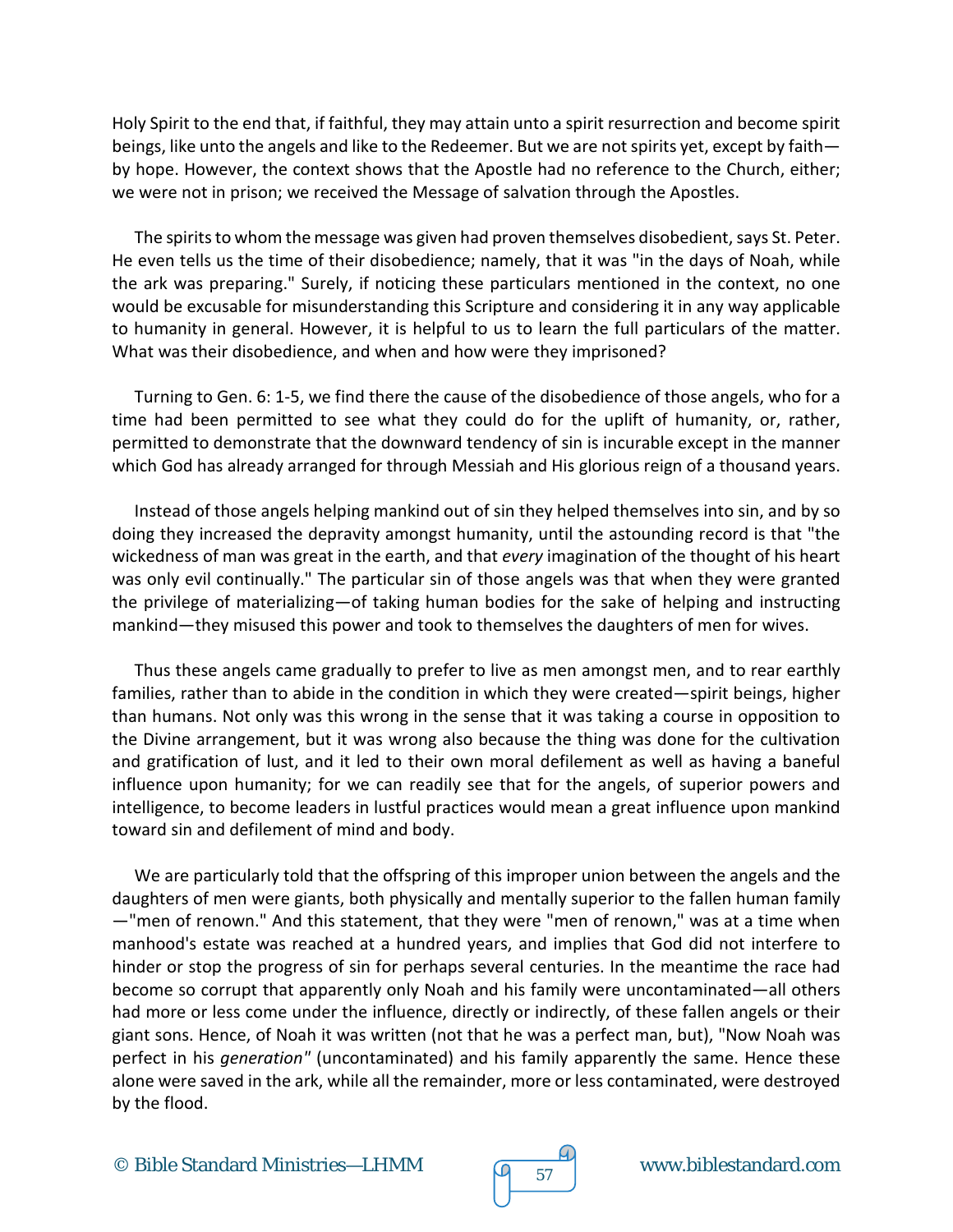It was then and there that God imprisoned those spirits, angels, who kept not their first estate, and are, therefore, called fallen angels, devils, demons. They were not imprisoned in some faroff world called hell, nor are they engaged there in stoking fires for the torture of poor humanity. Following the leading of the Scriptures we find that when the flood came they were not destroyed, because, while their fleshly bodies which they assumed might indeed perish, yet they would merely dematerialize, or assume their spirit conditions again.

The record is that God cast them down, that He condemned them to an overthrow—that they might not any longer associate with the holy angels, but must be reserved in *tartarus*—our earth's atmosphere. Here they were imprisoned, not in a special place, but in the sense of having their liberties restrained, "in chains of darkness." They were no longer permitted to materialize, and thus to associate with humanity. These things are distinctly told us by St. Jude and St. Peter (Jude 6; 2 Pet. 2: 4, 5)—an explanation in full harmony with the Genesis account of their fall.

We, of course, cannot know that all of those fallen angels are still in a disloyal condition of heart. On the contrary, in harmony with our text, we may suppose that some of these fallen angels have since repented of their wrong course, and it would be none too strong a way to state the matter—that any such repentant ones would surely have terrible experiences as a result. To be obliged to be in close touch and relationship with the more evil and malignant ones, and to have knowledge of all their evil designs and efforts, would be a terrible experience, and, besides this, we may be sure that the rebellious would not hesitate to persecute the repentant ones in every conceivable manner, as they would be lawless, regardless of the Divine will.

On the other hand, the repentant ones would be obliged to restrain themselves and to not render evil for evil, knowing that this would be contrary to the Divine will. In other words, repentant ones amongst those fallen spirits, influenced by the preaching of Jesus, or otherwise, would have a kind of purgatorial experience, and the very thought calls forth our sympathy.

When imprisoned or cut off from the privilege of materialization, many of the fallen spirits, we know not what proportion, continued their active opposition to God, after the manner of Satan. Hence they are spoken of as his angels, his messengers, his servants, and he is spoken of as Beelzebub, the Prince of Demons. Satan, who sinned much earlier than the others, and in a different way, the Scriptures tell us was an angel of a higher rank, or a higher nature, and this superiority of his has made him the Prince or ruler over the hosts of fallen spirits.

The fight of Satan and his fallen angels is against God, against all who are in harmony with Him, against all the regulations of righteousness, and against all the channels and servants whom the Lord may use. St. Paul's words along this line are forceful; he remarks that God's people contend not merely "with flesh and blood," but also "with wicked spirits in high positions," and the question arises, "Who is sufficient for these things?" The reply is that none is sufficient; without the aid of the Redeemer His Church would be quite overcome and vanquished by evil.

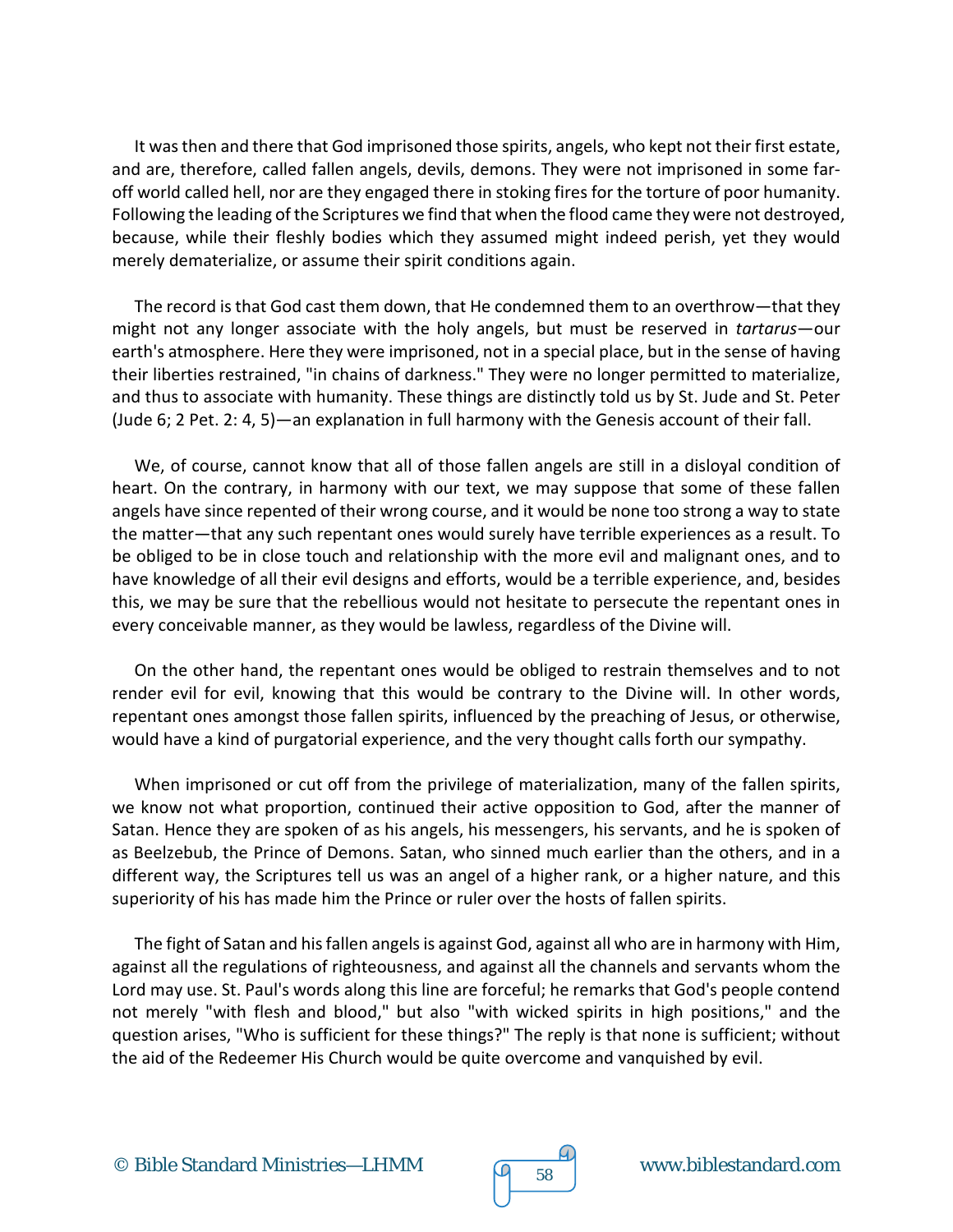Likewise, without the Redeemer's aid through His Kingdom, without the binding of Satan, without our Lord's releasing of the world from the bondage of sin and death, there would be no hope of the world's recovery from its present bondage. But with the Apostle we exclaim, "If God be for us, who can be against us?"—Rom. 8: 31.

Satan's original plan of attack was to bring our race under his influence by misrepresentation by putting darkness for light and light for darkness—for instance, the temptation under which Mother Eve fell. Satan there represented himself as Eve's friend, giving her sound advice. He represented God as having a selfish motive behind His command that our first parents should not eat of the tree of the knowledge of good and evil. Satan declared that God had told an untruth when He said that the penalty for sin would be death. Satan declared that man cannot die.

And has he not since kept up the same line of falsification? And has he not deceived the whole world upon this very subject? Do not all peoples in every land believe that when a man dies he does not die, but gets more alive—exactly Satan's lie of the first instance? How few have believed God, even amongst His people who truly love Him, and who truly desire to believe the teachings of His Word! We have all been under a kind of "hoodoo." "The god of this world [Satan] hath blinded" our minds on this subject. We are now coming to see that *death* is the penalty for sin, and that the resurrection is the salvation which God has promised and will provide.

Satan has had powerful allies and servants in the fallen angels, and it is through their persistence that his lie has triumphed over the Divine Word of Truth—"Dying, thou shalt die." These fallen spirits have made various manifestations in every land for centuries, and thereby have apparently substantiated the theory that a dead man is more alive than when he was alive. Knowing that mankind would have nothing to do with them if their real personality were known, they hide their personality, and represent themselves as our dead friends who desire to speak with us, either directly or through mediums.

A further desire of these angels is to obsess or to get possession of a human being. Being chained, or restrained in the privilege of materialization, the next most desirable thing, in their estimation, is to gain control over a human being, and to use his body instead of their own. This is styled *obsession,* and persons so afflicted today are sent to an insane asylum, where, it is estimated, they constitute at least one-half of the entire number. In the days of our Lord these were not mistakenly supposed to be insane, but rightly declared to be obsessed. All remember the New Testament account that our Savior and His Apostles cast out fallen spirits from humanity.

We need not discuss this question with Bible students, for it is too well recognized to be disputed. We suggest a topical study of this subject by all of our readers. See how many times Jesus and the Apostles cast out demons, and note the particulars. Although we still have with us spirit mediums, and many obsessed, we cannot know whether the proportionate number is greater or fewer than in our Lord's day. Since the world's population today is so much larger, the same number of evil spirits (which do not increase) would show proportionately less. But, however that may be, we may assume that some fruitage resulted from the great sermons preached to these in connection with the death and resurrection of our Lord, respecting which